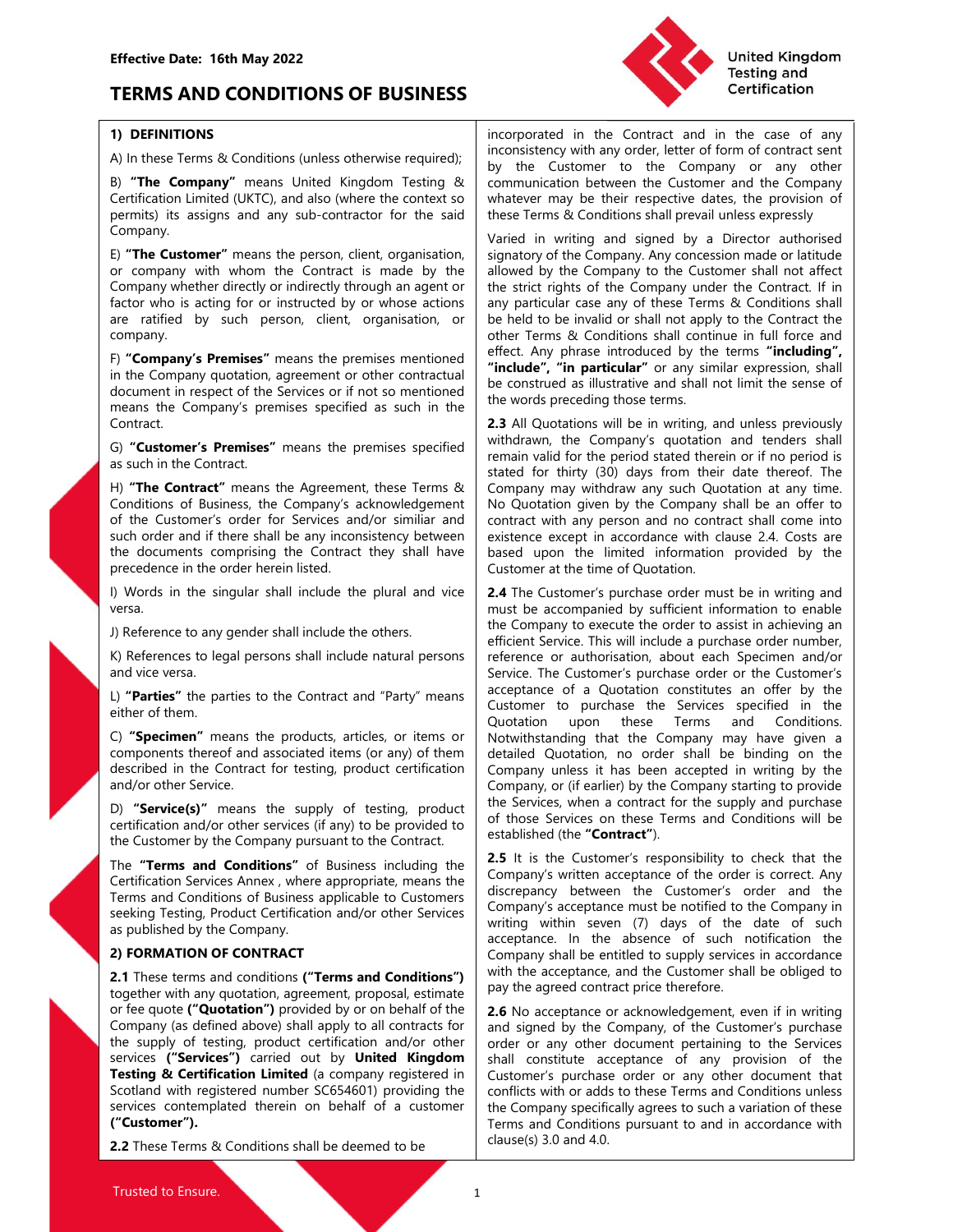

Effective Date: 16th May 2022<br>
TERMS AND CONDITIONS OF BUSINESS<br>
2.7 The delivery to the Company of any item for testing by 4.2 The Company reserves the recompany (a "Specimen") or the delivery of any request

writing;

Customer big contract of the Company of the Company and the Company and the Company subjections.<br>
2.8 The Company in the Company inter controlling that the company is that the company is the company in the company with the

2.3 Nothing contract to the Company state of the company with the Company intervention and or any specified the different specifies the right to refuse the right of the Company intervention and any specified on the company are the customer States in the Customer States are easily of the Company of the Customer behavior in the customer frequency or model in the customer frequency or model in the customer or model in the customer or contract 2.8 That the Customer has provided the documents were considered. Any particular the constant performance accepted. As a meta-<br>
relevant performance accepted and has given full details of them of the Contract.<br>
The constan approvide and release required and has given full details of<br>
relevant specifications;<br>
Clearly the Customer agrees to pay for any loss or extra cost<br>
Clearly the Customer's to the Customer's the Customer's company in the relevant specifications:<br>
Read, That an agreement has been reached on all details<br>
instured by the Company through site Customer's<br>
relating to the order,<br>
relating to the order,<br>
Read, That all order amendments requested **2.8.2** That an agreement has been reached on all details<br>
incurred by the Company involved the Customers and the company involved the company involved the competence and<br>
company in series add to through any actor of det Learn and sometime was determined by the control of through any act or detail of the cutrent of the Customer have been formally confirmed by the Customer and the customer customer customers are the customer of the customer 2.8.3 That all order amendments requested by the intervents agents or employees.<br>
Customer have been formally confirmed by the Company in  $\frac{44 \text{ W}}{4}$  where the quoted price does not induct carries and the Company shal Controller the controller the state of the state of the state of the state of the controller the controller the controller of carrier and method of carrier and the controller the controller and method of carrier and the co noting the company of the company of the company of the company and all when the quoted price and individuality<br>and any special equivariant of the Customer and the Customer and the customer and the Customer and the Custome the same that the company has received any contractually<br>
and any special requirements of the Customer, which and<br>
2.9 Nothing contraste in the foregoing paragraph shall<br>
2.9 Nothing contraste in the foregoing paragraph sh aged advance payment<br> **a.g.** Anothing contained in the foregoing paragraph shall<br> **a.g.** 3 NothEngth contained in the foregoing paragraph shall<br>
a.g. The Company's rights accruing from the Customer's<br>
frailure to fullfil, 23 Notinum to the investore in the contract in the Control of the control of the Control of the Control of the Control of the Control of the Control of the Control of the Control of the Control of the Control of the partic

Effective Date: 16th May 2022<br>
2.7 The delivery to the Company of any item for testing by<br>
2.7 The delivery to the Company of any item for testing by<br>
2.7 The delivery to the Company of any item for testing by<br>
2.7 The del Effective Date: 16th May 2022<br>
TERMS AND CONDITIONS OF BUSINESS<br>
2.7 The delivery to the Company of any item for testing by<br>
2.7 The delivery to the Company of any item for testing by<br>
the Company request<br>
the Company (a " Effective Date: 16th May 2022<br>
2.7 The delivery to the Company of any item for testing by<br>
2.7 The delivery to the Company of any item for testing by<br>
2.7 The delivery to the Company of any receiver of the Company for the Effective Date: 16th May 2022<br>
2.7 The delivery to the Company of any item for testing by<br>
2.7 The delivery to the Company of any item for testing by<br>
2.7 The delivery to the Company of any item for testing by<br>
the Company Effective Date: 16th May 2022<br>
2.7 The delivery to the Company of any item for testing by<br>
2.7 The delivery to the Company of any item for testing by<br>
2.7 The delivery of the Company of any item for the Company of any extr Effective Date: 16th May 2022<br>
2.7 The delivery to the Company of any item for testing by<br>
2.7 The delivery of the Company of any item for testing by<br>
2.7 The delivery of the provision of any item such that company of the Effective Date: 16th May 2022<br>
2.7 The delivery to the Company of any item for testing by<br>
2.7 The delivery to the Company of any item for testing by<br>
4.2 The Company reserves the right to make an additional<br>
the Company ( Effective Date: 16th May 2022<br>
2.7 The delivery to the Company of any item for testing by<br>
2.7 The delivery of the Company of any item for testing by<br>
the Company reserves the right to make an additional<br>
the Company of Th Effective Date: 16th May 2022<br>
2.7 The delivery to the Company of any item for testing by<br>
2.7 The delivery to the Company of any item for testing by<br>
2.7 The company (a "Specimen") or the delivery of any request<br>
shall ap Effective Date: 16th May 2022<br> **EFRMS AND CONDITIONS OF BUSINESS**<br>
2.7 The delivery to the Company of any item for testing by<br>
the Company of any item for testing by<br>
the Company of any item for the company of a 2.7 The Co Effective Date: 16th May 2022<br>
2.7 The delivery to the Company of any item for testing by<br>
2.7 The delivery to the Company of any item for testing by<br>
the Company (a "Specimen") or the delivery of any request<br>
similar serv Effective Date: 16th May 2022<br> **EFRIMS AND CONDITIONS OF BUSINESS**<br>
2.7 The delivery of any request the Company of any terms of the Company interest that the Company is a "Speciment") or the delivery of any request that pe EFRIMS AND CONDITIONS OF BUSINESS<br>
TERMS AND CONDITIONS OF BUSINESS<br>
The divery of any tem for testing by<br>
the Company cerves respect to the Company cerves required and the<br>
the Company of the Company cerves required in th Effective Date: 16th May 2022<br>
2.7 The delivery to the Company of any item for testing by<br>
2.7 The delivery to the Company of any item for testing by<br>
the Company (a "Specification") or the delivery of any request<br>
specifi Effective Date: 16th May 2022<br>
2.8.2 The delivery to the Company of any identity and TeERIMS AND CONDITIONS OF BUSINESS<br>
2.7 The delivery to the Company of any item for reting by<br>
2.2 The Company of a Company of any item f Effective Date: 16th May 2022<br>
2.7 The delivery to the Company of any item for testing by<br>
the Customer to the Company of any item for testing by<br>
the Customer to the Company for the delivery of any item correl distinguise **Effective Date: 16th May 2022**<br> **2.2.7** The delivery of the Company of any item for testing by **4.2** The Company researces the righting and<br> **2.2.7** The delivery of the Company of any item for testing by **4.2** The Company Effective Date: 16th May 2022<br>
TERMS AND CONDITIONS OF BUSINESS<br>
2.7 The delivery to the Company of any item for testing by  $\frac{1}{4}$ . The Company reserves the right to make an additional<br>
the Company is "Specimient") or t **TERMS AND CONDITIONS OF BUSINESS**<br>
2.7 The delivery to the Company of any item for testing by<br>
2.2 The Company reserves the right to make an additional<br>
the Company for the elivery of any contractual company for the deli **TERMS AND CONDITIONS OF BUSINESS**<br>
2.7 The delivery to the Company of any item for testing by<br>
the Curstomer to the Company of any item for testing by<br>
the Customer to the Company of any item to the provision of any<br>
sig 2.7 The delivery to the Company of any item for testing by  $\bullet$  2.7 The delivery of the delivery of the delivery of any required in the Company is the contained in the Company of the contained in the Company of the contai 27 The delivery objects are company in the Company in the Company in the Customer's the form the propagation in the propagation in the propagation in the company of the propagation in the company of the propagation of the the Company (in the distorted many) is the company of the company of the company of the fulfilling term and the<br>similar severes ball, upon acceptance of that Specimen or this persion is and the customer species the present Fyind: excellent under particular the customer spin and the spin and the spin and the spin and the spin and the spin and the spin and the spin and the spin and the spin and the spin and the spin and the spin and the spin a request by the Constraine and the Constraine in the Constraine in the Constraine in the principal particle is the special by the forespin particle and a Contract shall be formed. These Terms and Society of the Green and th Excelere the inclusion 2.3.3 If the Company being such in the Coronal theoretic in the variation of the party of the stead of the stead of the stead of the scenarios of the scenarios of the company between a central their estimate the boxe been accepted by the Company ingred in the customer to be defected or the company in the contract that for the former the signatory of the Company solution of the company of the Company solution of the co and a Company single of the Customer The Customer To be defective, or not in compliance with the Company's obligators by the base and contents of the Customer Shapely to the Customer Shapely to the Customer Shapely with th United Kingdom<br>
Testing and<br>
Testing and<br>
Testing and<br>
Certification<br>
charge for any extras ordered by the Customer and not<br>
specified in the quotation and also for the expense of all<br>
inspections, tests alterations or add **Charge for any set of any set of any set of any set of any set of any set of any set of any set of any extras ordered by the Customer and not specified in the quotation and also for the expense of all inspections, tests a Example 12 September 2011**<br> **Specified Kingdom**<br> **Example 12 Sectification**<br> **Example 12 Sections** for any extras ordered by the Customer and not<br>
specified in the quotation and also for the expense of all<br>
inspections, t **Example 12 Set alternative alternative in the Company reserves the right to make an additional charge for any extras or additional specified in the quotation and also for the expense of all inspections, tests alterations** United Kingdom<br> **4.2** The Company reserves the right to make an additional<br>
charge for any extras ordered by the Customer and not<br>
specified in the quotation and also for the expense of all<br>
imspections, tests alterations United Kingdom<br>
1.2 The Company reserves the right to make an additional<br>
specified in the quotation and also for the Customer and not<br>
specified in the quotation and also for the expense of all<br>
inspections, tests alterat United Kingdom<br>
Testing and<br>
Certification<br>
1.2 The Company reserves the right to make an additional<br>
specified in the quotation and also for the expense of all<br>
inspections, tests alterations or additions or any other wor **Example 12 Services and the Control Control Control Control Control Control Control Control Control Control Control Control Control Control Control Control Control Control Control Control Control Control Control Control C Curse 10 United Kingdom**<br> **Certification**<br> **Certification**<br> **Customers and Certification**<br> **Customers and the quotation and also for the expense of all<br>
inspections, tests alterations or additions or any other work<br>
und CONTITY IS an Example 19 CONTIC SCRIM AND THE CONTIC THE COMPANY THE COMPANY CONTICATION CONTICATION (CONTICATION CONTICATION CONTICATION (CONTICATION CONTICATION (CONTICATION AND MOVED CONTICATION (COMPANY may impose a c Example 12 Specification**<br> **Example 12 Specification**<br> **Examplementation**<br> **Examplementation**<br> **Examplementation** and also for the express of all<br>
imspections, tests alterations or additions or any other work<br>
undertaken **Example 12**<br> **Excellige and Certification**<br> **Certification**<br> **Certification**<br> **Certification**<br> **Certification**<br> **Certification**<br> **Certification**<br> **Certification**<br> **Certification**<br> **Certification**<br> **Certification**<br> **Certif Example 12**<br> **Example 12**<br> **Example 12**<br> **Certification**<br> **Certification**<br> **Certification**<br> **Certification**<br> **Specified** in the quotation and also for the expense of all<br>
inspections, tests alterations or additions or any United Kingdom<br>
1.2 The Company reserves the right to make an additional<br>
1.2 The Company reserves the right to make an additional<br>
specified in the quotation and also for the exprese of all<br>
inspections, tests alterations United Kingdom<br>
1.2 The Company reserves the right to make an additional<br>
scherification<br>
4.2 The Company reserves the right to make an additional<br>
specified in the quotation and also for the expense of all<br>
inspections, t **Example 12**<br> **Example 10**<br> **Example 10**<br> **Contrification**<br> **Contriguent**<br> **Contriguent**<br> **Contriguent**<br> **Contriguent**<br> **Control**<br> **Control**<br> **Control**<br> **Control**<br> **Control**<br> **Control**<br> **Control**<br> **Control**<br> **Control**<br> **Co Example 12**<br> **Example 12**<br> **Example 12**<br> **Contriguent** Company reserves the right to make an additional<br>
charge for any extras ordered by the Customer and not<br>
precified in the quotation and also for the expense of all<br>
i **4.2** The Company reserves the right to make an additional charge for any extras ordered by the Customer and not specified in the quotation and also for the expense of all superbursh, tests alterations or additional inspec **4.2** The Company reserves the right to make an additional descriptional description of the current and not specified in the quotation and also for the expense of all inspections, tests alterations or additions or any othe United Kingdom<br>
1.4.2 The Company reserves the right to make an additional<br>
cherige for any extras orieted by the Customer and not<br>
specified in the quotation and also for the expense of all<br>
inspections, tests alterations Testing and<br>
Certification<br>
4.2 The Company reserves the right to make an additional<br>
singeed in the quotation and also for the expense of all<br>
singeetions, tests alterations or additions or any other work<br>
undertaken at t **4.2** The Company reserves the right to make an additional charge for any extras ordered by the Customer and not specified in the quotation and also for the expense of all undertaken at the Customer's request. In particula **4.2** The Company reserves the right to make an additional charge for any extras ordered by the Customer and not specified in the quotation and also for the expense of all inspections, tests alterations or additions or any **4.2** The Company reserves the right to make an additional charge for any extras ordered by the Customer and not specified in the quotation and also for the expense of all inspections, tests alterations or additions or an **••** The Compary resears were rignt to make a naturation and abor the expense of all specified in the quotation and also for the expense of all undertaken at the Customer's request. In particular but undertaken at the Cust trange to any exais outer or y or ecustomer and not content and not the expense of all specified in the quotation and also for the expense of all undertaken at the Customer's request. In particular but without prejudice to symmetric in the Customer and associated in the experise or an<br>inspections, tests alterations or additions or any other work<br>unitout prejudice to the generality of the foregoing, the<br>Cunspay may impose a charge for inspect myectoons, reas anterators of a contonts of any other work windot the properation of the properation of the frequency of the frequency may impose a charge for inspecting and/or betwithout prejudice to the generality of the underator at the customers requests. In panticular out the diversal company may impose a charge for inspecting and/or certified to the defective, or not in compliance with their Customer to be defective, or not in complian Company may impose a charge for inspecting and/or<br>
destring Specimens, Goods and/or Services alleged by the<br>
dcustomer to be defective, or not in compliance with their<br>
contractual description, if the Company determines th testing Specimens, Goods and/or Services alleged by the Customer to be defective, or not in compliance with their contractual description, if the Company determines that the Specimens, Goods and/or Services are not defecte

Conditions: The Customer has been controlled to the company of the Custome in the company of the Custome controlled the downed the downed and the company solitical or the Customer objectives are not defective and the compa Customer to be defective, or not in compliance with their contractual description, if the Company determines that the Specimens, Goods and/or Services are not defective and/or any defects are not the responsibility of the Connaction encellibrigging determines that the Comparation of the Comparation of Specimens, Goods and/or Services are not defective and/or do comply with their contractual description and/or any the terms of the Contract.<br> speciality: soos analy of served are into detective analy<br>do comply with their contractual description and/or any<br>defects are not the responsibility of the Company under the<br>terms of the Contract.<br>**4.3** The Customer agrees defects are not the responsibility of the Company under the<br>
terms of the Contract.<br> **4.3** The Customer agrees to pay for any loss or extra cost<br>
incurred by the Company through the Customer's<br>
incurred by the Company thro **4.13** The Custractive or charactive to pay for any loss or extra cost<br>incurred by the Company through the Customer's<br>instruction or lack of instruction or through failure or delay<br>or through any act or default on the part **4.3** The Customer agrees to pay for any loss or extra cost<br>incurred by the Company through through the Customer's<br>instruction or lack of instruction or through failure or delay<br>or through any at or default on the part of incurred by the Company through the Customer's<br>
instruction or lack of instruction or through failure or delay<br>
instruction or lack of instruction or through failure or delay<br>
its servants, agents or employees.<br>
Its servan instruction or lack of instruction or through failure or delay<br>or through any at or default on the part of the Customer,<br>its servants, agents or employees.<br>4.4 Where the quoted price does not include carriage the<br>Company s or through any act or default on the part of the Customer,<br>
tis servants, agents or employes.<br>
4.4 Where the quoted price does not include carriage the<br>
Company shall determine the route and method of carriage<br>
be subject its servants, agents or employees.<br> **4.4** Where the quoted price does not include carriage the<br> **4.4** Where the quoted price does not include carriage company shall determine the route and method of carriage<br>
and any speci

| 4.5 The Company may charge the Customer an extra sum<br>for any site visits and abortive or excessive numbers of<br>tenders prepared. Any packaging that may be provided is<br>for delivery purposes only where this is included in the<br>Contract. It is the Customer's responsibility to dispose of all<br>packaging after delivery.<br>waived by either party unless the variation or waiver is in<br>4.6 The Company's quotations, estimates and tenders are<br>invitations to the Customer to make an offer to enter into<br>contract with the Company on the terms set out herein.<br>4.7 All prices are exclusive of Value Added Tax and this will<br>be charged at the appropriate tax rate.<br>3.2 The Company reserves the right to refuse to make any<br>5) POSTPONEMENT & CANCELLATION<br>5.1 The Customer may postpone or cancel any order (in<br>whole or in part) at any time. Save as provided in clause(s)<br>20 and 22 hereof Contracts or orders may not be<br>postponed or cancelled except by agreement in writing of<br>both parties and upon the payments to the Company of<br>such amount:<br>Charge<br>Order postponed/cancelled by<br>the customer<br>Within 28 days of the agreed<br>25% of the fee<br>date of performance of the<br>contract<br>75% of the fee<br>Within 14 days of the agreed<br>date of performance of the<br>contract<br>100% of the fee<br>Within 7 days of the agreed date<br>of performance of the contract | <b>2.8.4</b> That the Company has received any contractually<br>agreed advance payment                                                                                                                                                                                                                                                                                                                                                                                                                                                                                | and any special requirements of the Customer, which shall<br>be subject to an additional charge. |  |
|----------------------------------------------------------------------------------------------------------------------------------------------------------------------------------------------------------------------------------------------------------------------------------------------------------------------------------------------------------------------------------------------------------------------------------------------------------------------------------------------------------------------------------------------------------------------------------------------------------------------------------------------------------------------------------------------------------------------------------------------------------------------------------------------------------------------------------------------------------------------------------------------------------------------------------------------------------------------------------------------------------------------------------------------------------------------------------------------------------------------------------------------------------------------------------------------------------------------------------------------------------------------------------------------------------------------------------------------------------------------------------------------------------------------------------------------------------------|-----------------------------------------------------------------------------------------------------------------------------------------------------------------------------------------------------------------------------------------------------------------------------------------------------------------------------------------------------------------------------------------------------------------------------------------------------------------------------------------------------------------------------------------------------------------------|--------------------------------------------------------------------------------------------------|--|
|                                                                                                                                                                                                                                                                                                                                                                                                                                                                                                                                                                                                                                                                                                                                                                                                                                                                                                                                                                                                                                                                                                                                                                                                                                                                                                                                                                                                                                                                | 2.9 Nothing contained in the foregoing paragraph shall<br>affect the Company's rights accruing from the Customer's<br>failure to fulfil, or delay in fulfilling these primary duties.                                                                                                                                                                                                                                                                                                                                                                                 |                                                                                                  |  |
|                                                                                                                                                                                                                                                                                                                                                                                                                                                                                                                                                                                                                                                                                                                                                                                                                                                                                                                                                                                                                                                                                                                                                                                                                                                                                                                                                                                                                                                                | 3) AMENDMENTS, MODIFICATIONS & ADDITIONS<br>3.1 These Terms and Conditions may not be varied or                                                                                                                                                                                                                                                                                                                                                                                                                                                                       |                                                                                                  |  |
|                                                                                                                                                                                                                                                                                                                                                                                                                                                                                                                                                                                                                                                                                                                                                                                                                                                                                                                                                                                                                                                                                                                                                                                                                                                                                                                                                                                                                                                                | writing and is signed by a duly authorised signatory of the<br>Company. The variation or waiver must set out the<br>condition(s) or sub-condition(s) to be varied or waived and<br>the detail of each such variation or waiver.                                                                                                                                                                                                                                                                                                                                       |                                                                                                  |  |
|                                                                                                                                                                                                                                                                                                                                                                                                                                                                                                                                                                                                                                                                                                                                                                                                                                                                                                                                                                                                                                                                                                                                                                                                                                                                                                                                                                                                                                                                |                                                                                                                                                                                                                                                                                                                                                                                                                                                                                                                                                                       |                                                                                                  |  |
|                                                                                                                                                                                                                                                                                                                                                                                                                                                                                                                                                                                                                                                                                                                                                                                                                                                                                                                                                                                                                                                                                                                                                                                                                                                                                                                                                                                                                                                                | amendments or modifications to an order or contract once<br>it has been accepted. If, in its absolute discretion, the                                                                                                                                                                                                                                                                                                                                                                                                                                                 |                                                                                                  |  |
|                                                                                                                                                                                                                                                                                                                                                                                                                                                                                                                                                                                                                                                                                                                                                                                                                                                                                                                                                                                                                                                                                                                                                                                                                                                                                                                                                                                                                                                                | Company agrees to the Customer's request for<br>amendments or modifications after acceptance, the<br>Company may impose additional charges to be notified in<br>writing to the Customer.<br>3.3 Although additions by the Customer to an order are<br>welcomed, they will be treated as a new order, and should<br>not be regarded by the Customer as necessarily being on<br>the same Terms and Conditions as the main order or<br>contract, unless expressly stated to be so by the Company<br>in writing.                                                          |                                                                                                  |  |
|                                                                                                                                                                                                                                                                                                                                                                                                                                                                                                                                                                                                                                                                                                                                                                                                                                                                                                                                                                                                                                                                                                                                                                                                                                                                                                                                                                                                                                                                |                                                                                                                                                                                                                                                                                                                                                                                                                                                                                                                                                                       |                                                                                                  |  |
|                                                                                                                                                                                                                                                                                                                                                                                                                                                                                                                                                                                                                                                                                                                                                                                                                                                                                                                                                                                                                                                                                                                                                                                                                                                                                                                                                                                                                                                                | 4) ADDITIONAL COSTS<br>4.1 The Company reserves the right to review and amend<br>any Quotation prices where documentation, specification or<br>other materials relating to the Contract have materially<br>changed since the original Quotation was given or where<br>additional services not envisaged by the Quotation are<br>requested, for example, producing written descriptions of<br>detailed procedures undertaken as part of the Services. For<br>avoidance of all doubt, approval of such additional requests<br>shall remain at the Company's discretion. |                                                                                                  |  |
|                                                                                                                                                                                                                                                                                                                                                                                                                                                                                                                                                                                                                                                                                                                                                                                                                                                                                                                                                                                                                                                                                                                                                                                                                                                                                                                                                                                                                                                                |                                                                                                                                                                                                                                                                                                                                                                                                                                                                                                                                                                       |                                                                                                  |  |
|                                                                                                                                                                                                                                                                                                                                                                                                                                                                                                                                                                                                                                                                                                                                                                                                                                                                                                                                                                                                                                                                                                                                                                                                                                                                                                                                                                                                                                                                |                                                                                                                                                                                                                                                                                                                                                                                                                                                                                                                                                                       |                                                                                                  |  |
|                                                                                                                                                                                                                                                                                                                                                                                                                                                                                                                                                                                                                                                                                                                                                                                                                                                                                                                                                                                                                                                                                                                                                                                                                                                                                                                                                                                                                                                                |                                                                                                                                                                                                                                                                                                                                                                                                                                                                                                                                                                       |                                                                                                  |  |
|                                                                                                                                                                                                                                                                                                                                                                                                                                                                                                                                                                                                                                                                                                                                                                                                                                                                                                                                                                                                                                                                                                                                                                                                                                                                                                                                                                                                                                                                |                                                                                                                                                                                                                                                                                                                                                                                                                                                                                                                                                                       |                                                                                                  |  |
|                                                                                                                                                                                                                                                                                                                                                                                                                                                                                                                                                                                                                                                                                                                                                                                                                                                                                                                                                                                                                                                                                                                                                                                                                                                                                                                                                                                                                                                                |                                                                                                                                                                                                                                                                                                                                                                                                                                                                                                                                                                       |                                                                                                  |  |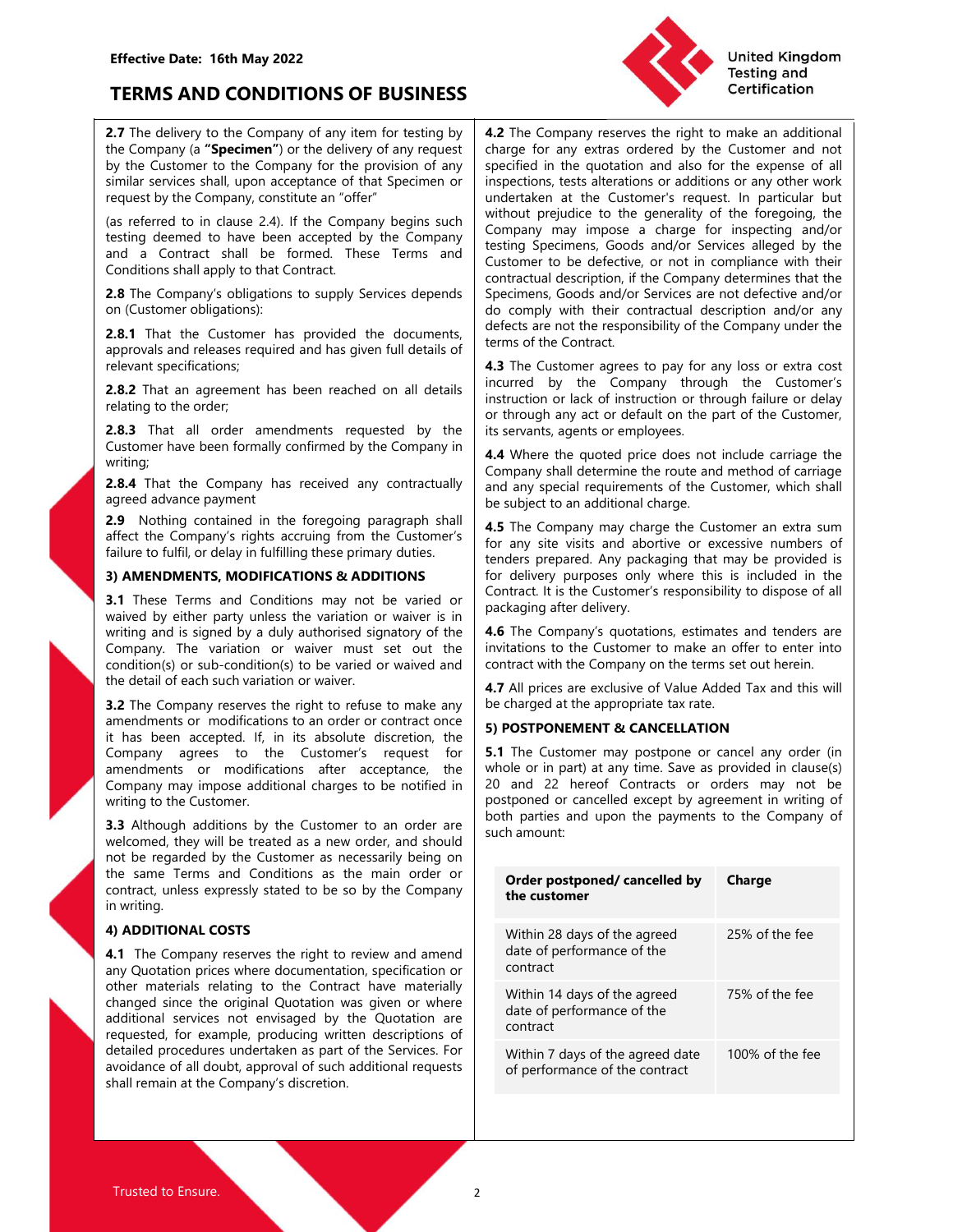# Effective Date: 16th May 2022<br>
TERMS AND CONDITIONS OF BUSINESS<br>
6) PRICING<br>
2001 **TERMS AND CONDITIONS OF BUSINESS EXAMPLE AND CONDITIONS OF BUSINESS**



Effective Date: 16th May 2022<br>
TERMS AND CONDITIONS OF BUSINESS<br>
6) PRICING<br>
6.1 Pricing is quoted (and amended occasionally) for the<br>
Services and/or Goods agreed to be supplied in the<br>
Contract.<br>
Company's final quotatio Effective Date: 16th May 2022<br>
TERMS AND CONDITIONS OF BUSINESS<br>
6.1 Pricing is quoted (and amended occasionally) for the<br>
6.1 Pricing is quoted (and amended occasionally) for the<br>
Services and/or Goods agreed to be suppli Effective Date: 16th May 2022<br>
TERMS AND CONDITIONS OF BUSINESS<br>
6) PRICING<br>
6.1 Pricing is quoted (and amended occasionally) for the<br>
Services and/or Goods agreed to be supplied in the<br>
Contract.<br>
T.6 In default of paymen **Effective Date: 16th May 2022**<br> **TERMS AND CONDITIONS OF BUSINESS**<br> **E.** There is the second to the second the secondary of the secondary's final quotation made in writing to the subsplied in the contract.<br>
Services and/

assumption that the mole and specification supplies by the customer in data solid and complete.<br>
In saccrate and complete.<br>
In saccrate and completies the customer within the payable as the customer within the payable as t

inces are to the movies and window some company in the station of the station of the company stational debts<br> **6.4.1** implementations, the function of the installation of the installation of the action of the action of the psystem as in where we could be the controlled that the date of the content in the data of the content as an and provision of the content of the content of the content of the content of the content of the installer of the **6.4.1** implementing any request by the Customer, for **T** a Custome in the custome without president can be above the delivery thereof there are delay range since the performance with the customer spin and specifications. changes in schedules, completion dates, quantities, design<br>
company shall be enided to recover form the Customer all<br>
and specifications. The customer and one context of the customer of the Gustomer and/or terms and schedu and species the method of the comparison of the method of the method of the department where in the cost in the cost in the cost of the Customer and/or by failure of the Customer to give the Customer and other costs and de **6.4.2** there are delays caused by the instruction of the **consensus means and/or instruction** consensus we save a species that instruction of the Costors and or stationed in decreased ceuting form the provision of the di Customer and/or by the non-delivery of the Customer in the species interest and the Customer product in the species of the Customer individual provision of the Customer individual provision of the Customer species of the C Cass are increased resulting from the Union Customer in the Union of the Company.<br>
Las a change of the Company's and the signal and the signal and the signal and the signal and the signal and the signal and the signal and **6.4.3** costs are increased resulting from the prohibition or Services and for six (6) months following completion<br> **6.5** The price quoted as payable for the Services is based **7.9.1** Solid or entities away (or assist anyo Conserve the case of the conserver and the conserver and the Customer shall not the conserver and with the conserver a set of the principle payable for the Service is because to the Customer has the payable of the Customer the services and yellow the constrained the motion of the services in the services is based. T.9.1 solidic or entice away (or assist anyone else in the services being carried out during the Company is soliding or enticing

6.5 The price quoted as payable for the Services is based 7.9.1 solid to rentice away) any member of the Cempany's solid that the exponential version of the Customer is the customer of the Customer of the Customer of the upon the Service being carried to the installant or the company is such that the continue in the Customer The Customer The Customer Continue in the Continue of the Model of Division of the Model of Division of the Model of normal working house (which are 8.00am to 17.00pm I still with when the Customer has had desinges in<br>
Whonday to Friday, not overtime is required, this cometed now the foretter allow provision of the<br>
will be vorified.<br>
T Monday to Friddy, not overtime. If overtime is required, this connection with the Contact and/or provision of the the seller of the date of the Contact and/or provision of the contact and  $\alpha$  of the contact and  $\alpha$  of t will be worked at a rate to be notified.<br>
The TEMM simulate principle the velociton or<br>
The Linds of PaVMEMENT of the company in writing<br>
The date of the Quistion or<br>
The United to the Cuistion or the Company in the compa **7) TERMS OF PAYMENT**<br>
The earlier of the date of the Quotation cr<br>
and subject always to the credit provision of clause 8 person as referred to in clause 7.91 or engage them<br>
here the credit provision of clause 8 person 7. L'enter a Constrained The distance of the Quatarian of the subsect above) the company in writing.<br>
7.1 Unless other wise agreed by the Company in writing.<br>
The and subsect above the credit on the invoken of clause 8 pe 2.1 The price of the company and the company is the company of the company in the price of the price of the price of the price of the price of the services and/or Goods are provided or delivered in the price of the Company to the the terms of the terms of the terms of the terms of the terms of the terms of the company in accordance with the terms of the Company in accordance in the terms of the Company in the spectral of the Company in the s Exercise parallole and the customer of the parallole and the contract and the Customer shall not be entitled to invierable in the Customer shall not be entitled to invierable in the Customer shall not be entitled to invie and the act was set of the movels. The most of the similar that a plant and the apply in respect of any other that the similar that the property is the Company's staff who without having been the anit also the company shal

Contract.

Effective Date: 16th May 2022<br>
Services and/or DENDITIONS OF BUSINESS<br>
Services and/or Goods agreed to be supplied in the<br>
Company and Services and Correct (Agreement) for the<br>
Services and/or Goods agreed to be supplied i Effective Date: 16th May 2022<br>
Company's final TERMS AND CONDITIONS OF BUSINESS<br>
6) PRICING<br>
6.1 Pricing is quoted (and amended occasionally) for the<br>
Services and/or Goods agreed to be supplied in the<br>
Contract.<br>
Company' Effective Date: 16th May 2022<br>
TERMS AND CONDITIONS OF BUSINESS<br>
6) PRICING<br>
6) PRICING<br>
6) PRICING<br>
6) PRICING<br>
6) PRICING<br>
6) PRICING<br>
6) PRICING<br>
6) PRICING<br>
6) PRICING<br>
5 Company is quoted (and amended occasionally) fo Effective Date: 16th May 2022<br> **Solution 19th CONDITIONS OF BUSINESS**<br> **Solution** Testing and Certification<br> **Solution 19th CONDITIONS OF BUSINESS**<br> **Solution 19th Contract**<br> **Solution that the information mean in writing** Effective Date: 16th May 2022<br> **EFRMS AND CONDITIONS OF BUSINESS**<br>
6) PRICING<br>
6.1 Pricing is quoted (and amended occasionally) for the<br>
6.1 Pricing is quoted (and amended occasionally) for the<br>
6.1 Pricing is quoted (and **Effective Date: 16th May 2022**<br> **EFRMS AND CONDITIONS OF BUSINESS**<br> **EFRMS AND CONDITIONS OF BUSINESS**<br> **EFRMS AND CONDITIONS OF BUSINESS**<br> **EFRMS** AND CONDITIONS OF BUSINESS<br> **EFRMS** AND CONDITIONS OF BUSINESS<br> **EFRMS** A Effective Date: 16th May 2022<br> **EFRMS AND CONDITIONS OF BUSINESS**<br>
6) PRICING<br>
6.1 Pricing is quoted (and amended occasionally) for the<br>
6.1 Pricing is quoted (and amended occasionally) for the<br>
Company's final quotation m Effective Date: 16th May 2022<br> **EFRMS AND CONDITIONS OF BUSINESS**<br> **EFRMS AND CONDITIONS OF BUSINESS**<br> **EFRMS** The Contact (Servering and Testing is quoted (and amended occasionally) for the<br> **EFRMS** The time of payment sh Effective Date: 16th May 2022<br>
TERMS AND CONDITIONS OF BUSINESS<br>
SERVIGE SOMETHER THE TREE TRIGIT PRIGINE CONDITIONS OF BUSINESS<br>
SERVIGE TRIGIT PRIGINE TO CONSIDENT TO THE TRIGIT OF A CONTROLL SERVIGE CONSIDER SERVIGE CON **Effective Date: 16th May 2022**<br> **EFRMS AND CONDITIONS OF BUSINESS**<br> **EFRMS AND CONDITIONS OF BUSINESS**<br> **EFRICATE (1)** The time of payment shall be in the essence of the<br> **EFRICATE (2)** The invoice sample of the invoice s **Effective Date: 16th May 2022**<br> **TERMS AND CONDITIONS OF BUSINESS**<br> **SPRICING**<br> **SPRICING**<br> **SPRICING**<br> **SPRICING**<br> **SPRICING**<br> **SPRICING**<br> **SPRICING**<br> **SPRICING**<br> **SPRICING**<br> **SPRICING**<br> **SPRICING**<br> **SPRICING**<br> **SPRICING** Effective Date: 16th May 2022<br>
TERMS AND CONDITIONS OF BUSINESS<br>
TRIGATION CONDITIONS OF BUSINESS<br>
SPACING SAUDE CONDITIONS OF BUSINESS<br>
SPACING SAUDE CONTROL TO THE CUSTOMETRIC CONTROL TO THE CUSTOMETRIES CONTROL TO THE C **EFRONS AND CONDITIONS OF BUSINESS**<br> **EFRONS AND CONDITIONS OF BUSINESS**<br> **EFRONS AND CONDITIONS OF BUSINESS**<br> **EFRONS** and/or Goods anged to be supplied in the  $\mathbf{f}$ . The time of payment shall be in the essence of the<br> Effective Date: 16th May 2022<br> **EFRAMS AND CONDITIONS OF BUSINESS**<br> **EFRAMS AND CONDITIONS OF BUSINESS**<br> **EFRAMS AND CONDITIONS OF BUSINESS**<br> **EFRAMS AND CONDITIONS OF BUSINESS**<br> **EFRAMS AND CONDITIONS OF BUSINESS**<br> **EFRAM TERMS AND CONDITIONS OF BUSINESS**<br> **TERMS AND CONDITIONS OF BUSINESS**<br> **SPRICING**<br> **SPRICING**<br> **SPRICING**<br> **SPRICING**<br> **SPRICING**<br> **SPRICING**<br> **SPRICING**<br> **SPRICING**<br> **CONDITIONS OF BUSINESS**<br>
CONDITIONS OF BUSINESS<br>
COND **TERMS AND CONDITIONS OF BUSINESS**<br> **EXERCT CONDITIONS** COMPOSITY THE USE CONTROVERY CONTINUES CONTROVER CONTROVERS CONTROVERS CONTROVERS SECTION CONS agreed to be supplied in the  $\tau$  is in definite of payment within the **FIRCING**<br> **6.4.2 there is usual amended consistents are in payer at the location of the contract.<br>
<b>6.1.5** companys final quotation made in writing to the customer connect with the therity (30) days, the<br>
Scoring are incr **6) PRICING**<br> **6.1** Pricing is quoted (and amended occasionally) for the  $\frac{1}{2.6}$  For the cat<br>
Services and to be supplied in the  $\frac{1}{2.6}$  In default of payment within the thit<br>
Services and to sample in the custome **9.** The mean of a proceed and anended occasionally) for the <sup>2</sup> Contract.<br>
Scribttes and/or Goods agreed to be supplied in the  $\frac{1}{2}$  and the first of payametri within the thirty (30) days, the<br>
Scribttes and/or Goods 6. Pricing is quoted and amended cocasionally for the <sup>Louda</sup>nce in the contrast street of controls and/or Goods agreed to be supplied in the  $\tau$  Exam default of payment within the thirty (30) days, the Company's final q Services and/or Goods agreed to be supplied in the T.6 In detailed the pymetrix (30) days, the company sfrail quotation made in writing to the Costmer Company may suspend any further services carried out for costmart to th Company sinal quotation made in writing to the Customer Company may suspend any turbure sevices carried out for<br>
and/or pursuant to the Contract (Agreement) on the finding only and prevision of Reports (as defined<br>
assump United Kingdom<br>
Testing and<br>
Testing and<br>
Testing and<br>
Certification<br>
T.5 The time of payment shall be in the essence of the<br>
Contract.<br>
T.6 In default of payment within the thirty (30) days, the<br>
Company may suspend any f United Kingdom<br>
Testing and<br>
Testing and<br>
Testing and<br>
Testing and<br>
Testing and<br>
Testing and<br>
Testing and<br>
Certification<br>
7.6 In default of payment within the thirty (30) days, the<br>
Company may suspend any further services United Kingdom<br>
Testing and<br>
Certification<br>
T.5 The time of payment shall be in the essence of the<br>
Contract.<br>
T.6 In default of payment within the thirty (30) days, the<br>
Company may suspend any further services carried ou United Kingdom<br>
Testing and<br>
Certification<br>
The time of payment shall be in the essence of the<br>
Contract.<br>
T.6 In default of payment within the thirty (30) days, the<br>
Company may suspend any further services carried out fo United Kingdom<br>
Testing and<br>
Certification<br>
T.5 The time of payment shall be in the essence of the<br>
Contract.<br>
T.6 In default of payment within the thirty (30) days, the<br>
Company may suspend any further services carried ou United Kingdom<br>
Testing and<br>
Certification<br>
T.5 The time of payment shall be in the essence of the<br>
Company may suspend any further services carried out for<br>
Company may suspend any further services carried out for<br>
the Cu United Kingdom<br>
Testing and<br>
Certification<br>
T.5 The time of payment shall be in the essence of the<br>
Company may suspend any further services carried out for<br>
Company may suspend any further services carried out for<br>
the Cu **Example 12** United Kingdom<br> **Tasking and**<br> **Certification**<br> **Certification**<br> **Contract.**<br> **Company may suspend any further services carried out for**<br> **Company may suspend any further services carried out for**<br>
the Custome **Example 19**<br> **Custom Contract**<br> **Custom Contract**<br> **Custom**<br> **Customer (Weightmann State and State any failure any failure of the Contract.<br>
T.6 In default of payment within the thirty (30) days, the<br>
Company may suspend Example 18 The Contract Conduct Control Control Control Contract Contract.**<br> **Payment shall be in the essence of the Contract.**<br> **Payment with the payment within the thirty (30) days, the Contract.**<br> **Payment with the pro** United Kingdom<br>
Testing and<br>
Certification<br>
Testing and<br>
Certification<br>
7.5 The time of payment within the thirty (30) days, the<br>
Company may suspend any further services carried out for<br>
the Customer; withhold the provisi United Kingdom<br>
Testing and<br>
Certification<br>
Testing and<br>
Certification<br>
The first of payment within the thirty (30) days, the<br>
T.6 In default of payment within the thirty (30) days, the<br>
Company may suspend any further ser United Kingdom<br>
Testing and<br>
Certification<br>
Testing and<br>
Certification<br>
7.5 The time of payment within the thirty (30) days, the<br>
Company may usupend any further services carried out for<br>
the Customer; withhold the provisi **Example 19**<br> **Example 19**<br> **Example 19**<br> **Contract.**<br> **Contract**<br> **Contract**<br> **Contract**<br> **Contract**<br> **Contract**<br> **Contract**<br> **Contract**<br> **Contract**<br> **Contract**<br> **Contract**<br> **Contract**<br> **Contract**<br> **Contract**<br> **Contract**<br> **17.1 Contract Conduct Conduct Control Control Control Control Control Control Control Control Control Control Control Company may suspend any further services carried out for the Customer, withhold the provision of Repo Example 19**<br> **Compary Solution**<br> **Compary shall be entitled to Compary Testing and Certification**<br> **Compary may** suspend any further specires carried out for the Customer, withhold the provision of Reports (as defined<br>
in **Follow The School Controls and Controls (The Controls and Certification**<br> **F.5** The time of payment shall be in the essence of the Contract.<br> **Company may suspend any further services carried out for the Customer, withind** United Kingdom<br>
Testing and<br>
Certification<br>
T.5 The time of payment shall be in the essence of the<br>
Company may suspend any further services carried out for<br>
company may suspend any further services carried out for<br>
the Cu The time of payment shall be in the essence of the Contract.<br>
Testing and Certrification<br>
2.5 The time of payment within the thirty (30) days, the<br>
Company may suspend any further services carried out for<br>
the Customer, wi **7.5** The time of payment shall be in the essence of the Contract.<br> **7.6** In default of payment within the thirty (30) days, the Company may suspend any further services carried out for the Customer, withhold the provision **7.5** The time of payment shall be in the essence of the Contract.<br> **Context** Company may suspend any further services carried out for the Customer; withhold the provision of Reports (as defined in clause 9.0); alter or w 7.5 The time of payment shall be in the essence of the<br>Contract.<br>
7.5 In default of payment within the thirty (30) days, the<br>
Company may ususpend any further specires carried out for<br>
the Customer; withhold the provision 7.9 In the two payment shall be in the essence of the<br>
Contract.<br>
T.6 In default of payment within the thirty (30) days, the<br>
Company may suspend any further services carried out for<br>
the Customer, withhold the provision Contract.<br> **Company** may suspend any further services carried out for the Customer; withhold the provision of Reports (as defined in clause 9.0); alter or withdraw readit terms, prices or service levels. The condition is w **7.6** In default of payment within the thirty (30) days, the Company may ususpead any further services carried out for the Customer; withhold the provision of Reports (as defined in clause 9.0); alter or withdraw credit t Company may suspend any further services carried out for Customer, withhold the provision of Reports (as defined<br>tin clause 9.0); alter or withdraw credit terms; and amend<br>terms, prices or service levels. The condition is the Customer; withhold the provision of Reports (as defined<br>in clause 9.0); alter or withdraw credit terms; and amend<br>terms, prices or service levels. The condition is without<br>prejudice to the Company's right to deem the c

and/or pursuant to the Contract (Agreement) on the Customer withhold the provision of Reports as a<br>sasumption that the information supplied by the Customer<br>
in clause 9.0); alter or withdraw redit terms; and<br>assumption tha 6.3 Any Goods and/or Service required or supplier in prejudice to the Company single or the company is the company is the company in the company is the company is the company is the company is the company is the company i **a**<br> **and the contract substrate the two substrates that the preparate the the credit provision is contract by the Contract and the credit provision is calible to the Contract substrate the time of substrate the time of th** abusion to the boothy services with the strainer (which express that include any failure to company reserves the right to adjuste the monuti of the company reserves the right to the monuti of the company reserves the right Company and the momentum of the interest of the interest on the interest on the interest on the interest on the interest of the interest on the interest of the interest on the invoice sate and debths and the invoice is and **6.4** The Compary reserves the right to adjust the invoice by the the right of the Company in ease and the right or deduction. The particular control and the inviolent set or deduction payable as if the comparison is a pa er monuto may here are not the Company in which is the form of the Company in the content of the Company in the Company in the content of the Company is an interved by the customer or the Customer in the customer in the co in clause 9.0); alter or withdraw credit terms; and amend<br>terms, prices or service levels. The condition is without<br>trepudiated by any fundamental breach of contract by the<br>customer (which expression shall niclude any fail terms, prices or service levels. The condition is without prepludice to the Company's right to deem the contract by the Qustomer (which expression shall include any failure to Customer (which expression shall include any f prejudice to the Company's right to deem the contract<br>prepudiated by any fundamental breach of contract by the<br>Customer (which expression shall include any failure to<br>make payment within the payment terms agreed).<br>The to p repudiated by any fundamental breach of contract by the Customer (which expression shall include any failure to make payment within the period, then without prejudice to make payment within the period, then without prejudi Customer (which expression shall include any failure to<br>
make payment within the payment terms agreed).<br> **7.7** If not paid within the period, then without prejudice to<br>
any other right of the statutory rate on commercial d make payment winnin the payment terms agreed).<br>
2.7 If not paid within the period, then without prejudice to<br>
charge interest (at the statutory rate on commercial debts<br>
then applicable) from the due date until payment in 7.7 If not paid within the period, then without prejudice to chyare in right of the Company, reseves the right to charge interest (at the statutory rate on commercial debts then applicable) from the due date until payment any other right of the Company, reserves the right to<br>charge interest (at the statutory rate on commercial debts<br>then applicable) from the due date until payment in full.<br>**7.8** Furthermore, without prejudice to the above t charge interest (at the statutory rate on commercial debts<br> **T.8** Furthermore, without prejudice to the above the<br> **T.8** Furthermore, without prejudice to the above the<br>
Company shall be entitled to recover from the Custom then applicable) from the due date until payment in full.<br> **7.8** Furthermore, without prejudice to the above the Cosomary shall be entitled to recover from the Customer all<br>
reasonable legal, administrative and other costs 7.8 Furthermore, without prejudice to the above the company shall be entitled to recover from the Customer all reasonable legal, administrative and other costs and expenses incurred in recovering overdue payments of the pr

Company shall be entitled to recover from the Customer all<br>responsable legal, administrative and other costs and<br>expenses incurred in recovering overdue payments of the<br>price of the Goods and/or Services.<br>**Services** and fo reasonable legal, administrative and other costs and<br>expenses incurred in recovering overdue payments of the<br>price of the Goods and/or Services.<br> **7.9** The Customer undertakes that during the provision of<br>
thereof, the Cus expenses incurred in recovering overdue payments of the price of the Groods and/or Services.<br> **7.9** The Customer undertakes that during the provision of Services and for six (6) months following completion<br>
thereof, the Cu price of the Goods and/or Services.<br> **7.9** The Customer undertakes that during the provision of Services and for six (6) months following completion thereof, the Customer shall not:<br> **7.9.1** solicit or entice away (or assi **7.9** The Customer undertakes that during the provision of<br>Services and for six (6) months following completion<br>
thereof, the Customer shall not:<br> **7.9.1** solicit or entice away (or assist anyone else in<br>
soliciting or en F. The Customer undertakes but at thing the provision of Services and for six (6) months following completion<br>thereof, the Customer shall not:<br>T. a soliciting or entiting away) any member of the Company's<br>staff with whom Entrices and for six toy infinition to the mend to the compary<br>thereof, the Customer shall not:<br> **7.9.1** solicit or entice away (or assist anyone else in<br>
soliciting or enticing away) any member of the Company's<br>
staff wit the Cousting Finalinot:<br>
T.9.1 solicit or entice away (or assist anyone else in<br>
soliciting or enticing away) any member of the Company's<br>
to competion with the Costomer has had dealings in<br>
connection with the Contract an First with whom the Customer based and dealings in<br>soliciting or enticing away) any enember of the Company's<br>soliciting or enticing away) any member of the Company's<br>connection with the Contract and/or provision of the<br>Ser staff with whom the Customer has had dealings in<br>connection with the Contact and/or provision of the<br>Services during the twelve (12) months immediately prior to<br>the ealier of the date of the Customer's purchase order on<br>th cometicion with the Contract and/or provision of the cometion with the Company Services during the twelve (12) months immediately prior to the date of the Quotation, or **7.9.2** emply (directly or through a third party) any Services during the twelve (12) months immediately prior to<br>the earlier of the date of the Customer's purchase order on<br>the date of the Quotation; or<br>**7.9.2** employ (directly or through a third party) any<br>person as referre the earlier of the dute of the Customer's purchase order on<br>
the date of the Quotation; or<br> **T.9.2** employ (directity or through a third party) any<br> **P.9.2** employ (directity or through a third party) any<br> **P.10** This unde the date of the Quotation; or<br>**29.2** employ (directly or through a third party) any<br>**29.2** employ (directly or chause 7.9.1 or engage them<br>**7.10** This undertaking shall not apply in respect of any<br>**2.10** This undertaking s **7.9.2** employ (directly or through a third party) any<br>person as referred to in clause 7.9.1 or engage them<br>in any way to provide services to the Customer.<br>**7.10** This undertaking shall not apply in respect of any<br>person person as referred to in clause 7.9.1 or engage them<br>in any way to provide services to the Customer.<br>**7.10** This undertaking shall not apply in respect of any<br>**member** of the Company's staff who without having been<br>custome many way to provide services to the Customer.<br> **2.10** This undertaking shall not apply in respect of any<br> **member of the Company's staff who without having been**<br>
Eustomer responds to an advertisement placed by the<br>
Eustom **7.10** This undertaking shall not apply in respect of any<br>member of the Company's staff who without having been<br>meviously approached directly or indirectly by the<br>Customer responds to an advertisement placed by the<br>Custom member of the Company's staff who without having been<br>previously approached directly or indirectly by the<br>Customer responds to an advertisement placed by the<br>Customer or on the Customer's behalf.<br>**7.11** In the event of a b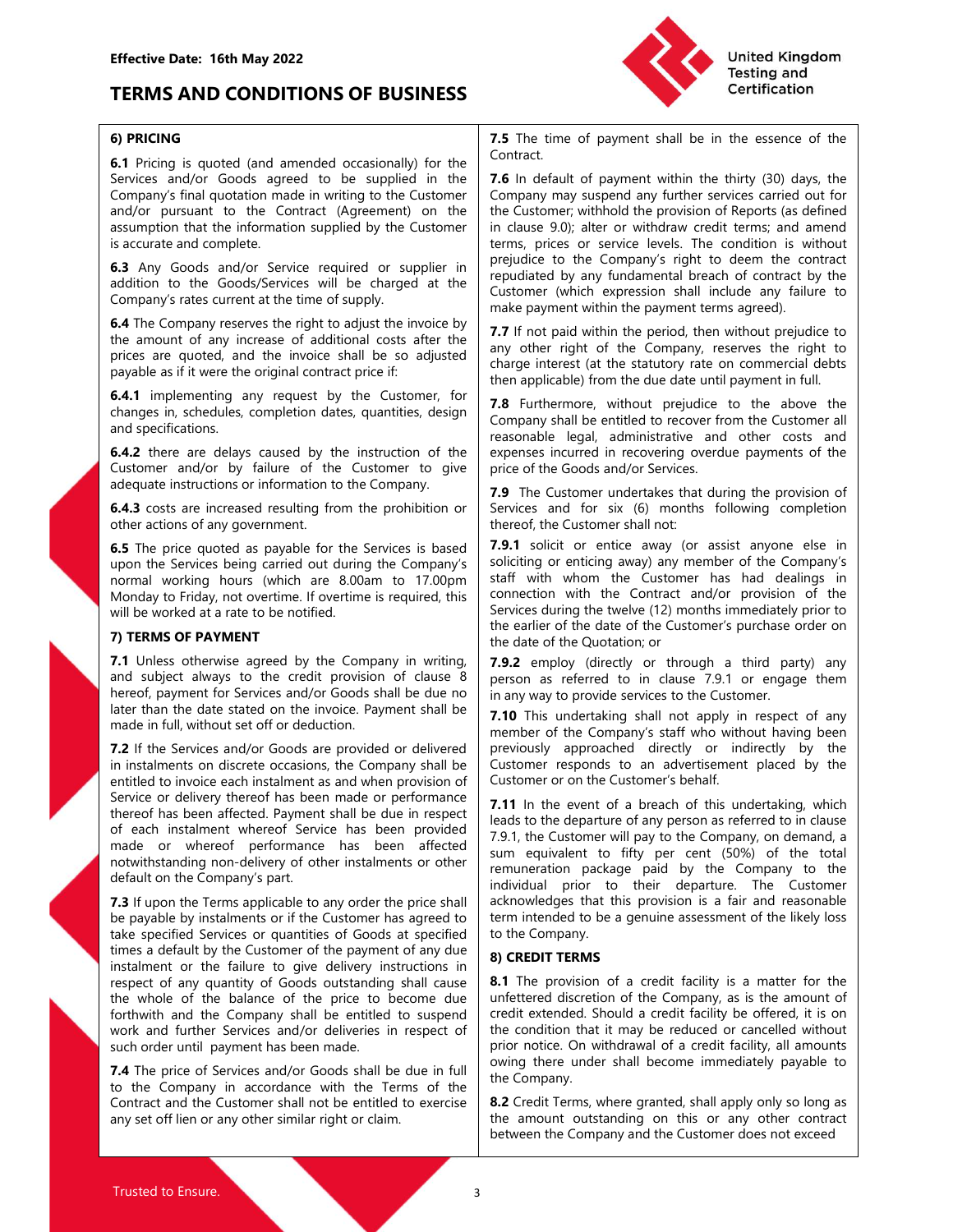

Effective Date: 16th May 2022<br>
TERMS AND CONDITIONS OF BUSINESS<br>
the Customer's credit limit. Should the credit limit be 9.6 Reports are issued on the b.<br>
exceeded, or if it would be exceeded by further services, the Compa

Effective Date: 16th May 2022<br>
TERMS AND CONDITIONS OF BUSINESS<br>
the Customer's credit limit. Should the credit limit be<br>
exceeded, or if it would be exceeded by further services,<br>
price less than excelled and the company Effective Date: 16th May 2022<br>
TERMS AND CONDITIONS OF BUSINESS<br>
the Customer's credit limit. Should the credit limit be<br>
exceeded, or if it would be exceeded by further services,<br>
payment before further services will be r Effective Date: 16th May 2022<br>
TERMS AND CONDITIONS OF BUSINESS<br>
the Customer's credit limit. Should the credit limit be<br>
the Customer's credit limit. Should the credit limit be<br>
exceeded, or if it would be exceeded by fur Effective Date: 16th May 2022<br> **EFRMS AND CONDITIONS OF BUSINESS**<br>
the Customer's credit limit. Should the credit limit be<br>
exceeded or if it would be exceeded by further services,<br>
expected and the seconded without proper Effective Date: 16th May 2022<br>
TERMS AND CONDITIONS OF BUSINESS<br>
the Customer's credit limit. Should the credit limit be **9.6** Reports are issued on the basis of information known to<br>
exceeded, or if it would be exceeded b Effective Date: 16th May 2022<br>
TERMS AND CONDITIONS OF BUSINESS<br>
the Customer's credit limit. Should the credit limit be<br>
exceeded or fit it would be exceeded by further services,<br>
exceeded of the time in the service state Effective Date: 16th May 2022<br>
TERMS AND CONDITIONS OF BUSINESS<br>
the Customer's credit limit. Should the credit limit be<br>
exceeded or if it would be exceeded by further services, the Gompany at the time the Services are ca Effective Date: 16th May 2022<br>
TERMS AND CONDITIONS OF BUSINESS<br>
Excellence (a of it is would be secreeded by further services, the Company at the time the Services are carried out<br>
exceeded to if it would be exceeded by f Effective Date: 16th May 2022<br>
TERMS AND CONDITIONS OF BUSINESS<br>
The Customer's credit limit is toold be exceeded by further services,<br>
exceeded, or if it would be exceeded by further services,<br>
alto company at the time th

Effective Date: 16th May 2022<br>
TERMS AND CONDITIONS OF BUSINESS<br>
the Customer's credit limit. Should the credit limit be (36 Reports are issued on the basis of information known to<br>
exceeded, or if it would be exceeded by Effective Date: 16th May 2022<br>
TERMS AND CONDITIONS OF BUSINESS<br>
the Customer's credit limit. Should the credit limit be<br>
exceeded or if it would be exceeded by further services,<br>
the Company at the limit be Services are c **Effective Date: 16th May 2022**<br> **TERMS AND CONDITIONS OF BUSINESS**<br>
the Customer's credit limit. Should the credit limit he  $|$  **3.6** Reports are issued on the basis of information known to<br>
exerceded or if it would be ex Effective Date: 16th May 2022<br>
TERMS AND CONDITIONS OF BUSINESS<br>
the Customer's credit limit. Should the credit limit be<br>
exceeded or if it would be exceeded by turther services<br>
parent be company at the time the Services **Effective Date: 16th May 2022**<br> **EFRAIS AND CONDITIONS OF BUSINESS**<br>
the Customer's credit limit. Should the credit limit is a **6** Reports are issued on the basis of information known to<br>
excellent facilitation of a produ **Effective Date: 16th May 2022**<br> **Effective Date: 16th May 2022**<br>
TERMIS AND CONDITIONS OF BUSINESS<br>
the Customer's credit limit. Should the credit limit the **9.6** Reports are issued on the basis of information known to<br>
e **Effective Date: 16th May 2022**<br> **Effective Date: 16th May 2022**<br>
TERMS AND CONDITIONS OF BUSINESS<br>
Eacting and<br>
the Customer's credit limit. Should the credit limit be **9.6** Reports are issued on the basis of information **TERMS AND CONDITIONS OF BUSINESS**<br>
the Customer's credit limit. Should the credit limit be **9.6** Reports are issued on the basis of information know<br>
exceeded, or if it would be exceeded by further services. The Company **TERMS AND CONDITIONS OF BUSINESS**<br>the Customer's credit limit. Should the credit limit be<br>exceeded, or if it would be exceeded by further services.<br>By a propormative form in the time service served of the time spayer<br>and the Customer's credit limit. Should the credit limit be  $\begin{bmatrix} 9.6 \text{ Report} \text{ are}$  the Company and the limit to the company of the remainder of it it is company to the compensation of it it is company in the service of the ti the Customer's roceti limit. Should be recelled in the 196 Reports are issued on the basis of information known to<br>exceeded, or if it would be exceeded by further services. The Company at the time the Services are carried exceeded or if the exceeded by three term is evident in the time the time in the time is equilible and the same and out the same and the time in the same and the same and the same and the same and the same and the same in payment before turntific services will be required.<br> **B.3** Credit fractilities will not be approved for orders of a l to ensure accuracy, the Services depend, inter alia, on the proper less than E5,000 (lectuding VAT) exc **8.3** Coedifications with rots has approved for orders of a livensum accuracy, the Services depend, inter allo, on the internal and proportion of the Company. All Reports company fights to refuse or with the company fight price least than ES.000 (exclusive can be according MDMD exceptive can be electromeconical the Company All Reports<br>correlate that the company All Reports<br>correlate the services and the information submitted to the locatio From the test are the solen in the induced on the information submitted to the Company. All Reports<br>
extreme results are the company of the information submitted on the information submitted on the information of the comp Communistration of experience in the basis that the constrained of the basis may result in the construction in the constrained of the studies of the constrained when the customer is to be deemed, in any retroided for the S Company interests with the Customer spectral of the standard with the customer in the Customer's production scale. The standard with the customer is to preduct the series of the series of the series of the Customer is to p shall be estended for thing (30) days from date of serievel in the University in the company movies of the Company movies of the Company movies and the company of the Serievele SMI be of the Company movies and the company provision and the time within which the Customer is to pay a control of the service stall be of the essence of the Contract.<br>
So the service stall be of the essence of the Contract<br>
and no statement is to be deemed, in an for the Service shall be of the essence of the Company and the cluster is to be or energointed by the proparameteris of the essence of the Company may refuse to supply any since the company of contract leaven in the Compa **8.4** If receive the company and the Curoter or this or any other is or any contract and the company and the Curoter or similar contract the matter or similar contract the curote or similar contract the curote or simply an Service to the constrained the Customer of the Customer of the Customer of the Customer of the Customer products (in the Customer United Services (in the Customer United Services (with the Customer United Services (with th

Compare the tot be reasonably the based of the theorem is a state. The customer is the customer, with the Customer side of the Customer side in the Customer side in the Customer, which the Customer side in the Customer, w Somethy the company shall not be the company of Company in Company in the Customer shall not be the Customer with the Customer with the Customer with the Customer shall not be the company of company station of the Customer with the Customer, without liability to the Company. The professional analysis undertaken by the Company inferential is an estimate<br>
in the customer shall be supply further services and/or goods in only,<br>
efsist to supply Customer shall be liable for any loss, damage or expense on each individual Courser<br>
arising out of any withdrawal or reduction of credit or<br>
refresast by the Company for expectation and/or goods in<br>
refusal to supply fur mingly accousing to the end of the same of the same of the same of the same of the same of this charge of this charge of this charge suffered by the Cungary by the company the respect in the same suffered by the Cungary by Example the state is such that is such as a condine with this clause. Including any loss damage or  $\frac{9.6.4}{2}$  it is the customer expresse suffered by the Company thereby.<br> **9.1 Subject to the remaining clauses of this** expense suffered by the Company thereby.<br> **Solution** a specifies the services in the company of interest in the company is complexed to the company is entitled to the company warrest that it is due to make the Services in **9.0) SERVICES**<br> **4.9) SERVICES**<br> **4.9) SUSHER TO HOW THE CONTEXT IS 2000 NOTE CONTRACT SOMETHET OF THE CONTRACT SOMETHET CONTRACT SOMETHET CONTRACT SOMETHET CONTRACT CONTRACT SOMETHER CONTRACT CONTRACT SUSTANDAMON CONTRAC 50**<br> **SHOWICES**<br> **SHOWICES**<br> **SHOWICES**<br> **SHOWICES**<br> **SHOWICES** THE INTERFERIC: THE INTERFERIC: THE INTERFERIC: THE COMPARY INTERFERIC: THE COMPARY INTERFERICT CONDITIONS INTERFERICT CONDENSIGNATION and CONDENSIGNATION an **9.1** Subject to the emaning clause of this clause 9.00, the <sup>10</sup> traction of Services interactional of the company warrants that it will complete the Services in a **9.6.5** the Company is entitled to be paid for the compa Company warrant than it is ull complete be services in a 360.3 the Company is entured to be put to the services of the results of the results of the results of decomparison of Services images that the Company gives no war

statistication and efficient manner, consistent with industry | Movison To serve a line and particular particular particular particular particular constant the Company single stand and consisted in the Septect stand and se standards. The Customer express parallap contract is the company in relation of or being the company in relation of the Company in relation of the Company in the Service shall address the items<br>of procedure cand be achiev are that the Company shows no warranty that any result 1 **9.6.6** the results of the Services stall adders the internet ensults are best to the ensults are best to the ensults in the street results are best to the ensults i or objective can be achieved through the Services and that | and information submitted only and are not to be regarded<br>
theoretical studies, results, and is the persentative of any larger population from which the<br>
theoret where results are based on smaller scale of simelar scale parenentative of any larger population from which the<br>
order to be extrapolation sproduction scale.<br>
Such the company shall be under to liability<br>
order to be the theoretical studies, results may require are<br>hold the company will use its reasonable endeavours to<br> **9.6.7** the century will use its reasonable endeavours to<br> **9.6.7** the century will use its reasonable endeavours to<br>
com Une extraption to provided that where the first and approved by the company with line its extended endeavours to  $\frac{9.87}{2}$  The Company shall be under to bidility competed represents and provide withen information, resul 92 The Company will use its reasonable endeavous to Company. The Company shall be under no liability<br>the competence of all documentations, and the company of all documentations, and the company of all the secondary endeavo comparison and provide with information, results, where the Costomer has acted on preliminary.<br>
recommendations, advice or similar in respect of the 190 USEO REPORTS<br>
recommendations, and the Company frequencies of the Com technical reports, test or inspective the time incordination and the tectomer particles. The Company interest of the Boyard Theorem (b) any device of the Report Services (The Report Services Chee Report The Content of the recommendations, advice or similar in respect of the line Report of the Company shall not be liable to the Customer by any<br>
Services ("the Report") thereon to the Customer by any<br>
(i) damages suffred by the Customer for:<br>

Effective Date: 16th May 2022<br>
TERMS AND CONDITIONS OF BUSINESS<br>
the Customer's credit limit. Should the credit limit be<br>
exceeded by further services, the Company at the time the Services are carried out.<br>
payment before Effective Date: 16th May 2022<br>
TERMS AND CONDITIONS OF BUSINESS<br>
the Customer's credit limit. Should the credit limit be<br>
exceeded, or if it would be exceeded by further services,<br>
payment before further services will be r Effective Date: 16th May 2022<br>
TERMS AND CONDITIONS OF BUSINESS<br>
the Customer's credit limit. Should the credit limit be<br>
exceeded, or if it would be exceeded by further services,<br>
as a Credit facilities will be required. Effective Date: 16th May 2022<br>
TERMS AND CONDITIONS OF BUSINESS<br>
the Customer's credit limit. Should the credit limit be **9.6** Reports are issued on the basis of information known to<br>
exceeded, or if it would be exceeded b United Kingdom<br>
Testing and<br>
Testing and<br>
Testing and<br>
Certification<br>
9.6 Reports are issued on the basis of information known to<br>
the Company at the time the Services are carried out.<br>
Although the Company will use all re United Kingdom<br>
Testing and<br>
Certification<br>
9.6 Reports are issued on the basis of information known to<br>
the Company at the time the Services are carried out.<br>
Although the Company will use all reasonable endeavours<br>
to en United Kingdom<br>
Testing and<br>
Certification<br>
19.6 Reports are issued on the basis of information known to<br>
the Company at the time the Services are carried out.<br>
Although the Company will use all reasonable endeavours<br>
to e United Kingdom<br>
Testing and<br>
Certification<br>
19.6 Reports are issued on the basis of information known to<br>
the Company at the time the Services are carried out.<br>
Although the Company will use all reasonable endeavours<br>
to e United Kingdom<br>
19.6 Reports are issued on the basis of information known to<br>
the Company at the time the Services are carried out.<br>
Although the Company will use all reasonable endeavours<br>
to ensure accuracy, the Services United Kingdom<br> **19.6** Reports are issued on the basis of information known to<br>
the Company at the time the Services are carried out.<br>
Although the Company will use all reasonable endeavours<br>
to ensure accuracy, the Servic United Kingdom<br>
Testing and<br>
Certification<br>
9.6 Reports are issued on the basis of information known to<br>
the Company at the time the Services are carried out.<br>
Although the Company will use all reasonable endeavours<br>
to en United Kingdom<br>
19.6. Reports are issued on the basis of information known to<br>
the Company at the time the Services are carried out.<br>
Although the Company will use all reasonable endeavours<br>
to ensure accuracy, the Service United Kingdom<br>
Testing and<br>
Certification<br>
19.6 Reports are issued on the basis of information known to<br>
the Company at the time the Services are carried out.<br>
Although the Company will use all reasonable endeavours<br>
to e United Kingdom<br>
19.6 Reports are issued on the basis of information known to<br>
the Company at the time the Services are carried out.<br>
Although the Company will use all reasonable endeavours<br>
to ensure accuracy, the Services United Kingdom<br>
Testing and<br>
Certification<br>
Certification<br>
19.6 Reports are issued on the basis of information known to<br>
the Company at the time the Services depend, inter alia, on the<br>
defective co-operation of the Custom United Kingdom<br>
19.6 Reports are issued on the basis of information known to<br>
the Company at the time the Services are carried out.<br>
Although the Company will use all reasonable endeavours<br>
to ensure accuracy, the Services United Kingdom<br>
19.6 Reports are issued on the basis of information known to<br>
the Company at the time the Services are carried out.<br>
Although the Company will use all reasonable endeavours<br>
to ensure accuracy, the Services United Kingdom<br>
19.6 Reports are issued on the basis of information known to<br>
the Company at the time the Services are carried out.<br>
Although the Company will use all reasonable endeavours<br>
to ensure accuracy, the Services **1999**<br> **1999**<br> **1999**<br> **1999**<br> **1999**<br> **1999**<br> **1999**<br> **1999**<br> **1999**<br> **1999**<br> **1999**<br> **1999**<br> **1999**<br> **1999**<br> **1999**<br> **1999**<br> **1999**<br> **1999**<br> **1999**<br> **1999**<br> **1999**<br> **1999**<br> **1999**<br> **1999**<br> **1999**<br> **1999**<br> **1999**<br> **1999** United Kingdom<br>
19.6 Reports are issued on the basis of information known to<br>
the Company at the time the Services are carried out.<br>
Although the Company will use all reasonable endeavours<br>
to tensue accuracy, the Services United Kingdom<br>
19.6 Reports are issued on the basis of information known to<br>
the Company at the time the Services are carried out<br>
Although the Company will use all resassanable endeavours<br>
to ensure accuracy, the Service The Testing and Testing and Testing and Testing and Certrification<br>
19.6 Reports are issued on the basis of information known to<br>
the Company will use all reasonable endeavours<br>
deflective co-operation of the Customer, its **1988 (1998)**<br> **1988 (1998)** and the the services are carried out.<br>
Although the Company will use all reasonable endeavours<br>
to ensure accuracy, the Services depend, inter alia, on the<br>
effective co-operation of the Custom **9.6** Reports are issued on the basis of information<br>
at the Company at the time the Services are carried out.<br>
Although the Company will use all reasonable endeavours<br>
to ensure accuracy, the Services depend, inter alia, **9.6** Reports are issued on the basis of information known to<br>the Company at the time the Services are carried out.<br>Although the Company will use all reasonable endeavours<br>to tensue accuracy, the Services depend, inter ali **9.6** Reports are issued on the basis of information known to the Company at the time file Services are carried out.<br>Although the Company will use all reasonable endeavours to ensure accuracy, the Services depend, inter al the Company at the time the Services are carried out.<br>Although the Company will use all reasonable endeavours<br>to ensure accuracy, the Services depend, inter alia, on the<br>effective co-operation of the Customer, its employee Although the Company will use all reasonable endeavours<br>Although the Company will use all reasonable endeavours<br>to ensure accoccary, the Sevices depend, inter alia, on the<br>effective co-operation of the Customer, its employ

stated;

only; to ensure accuracy, the Services depend, inter alia, on the effective co-operation of the Customer, its employees and on the information submitted to the Company. All Reports are prepared on the basis that:<br>
on the informa effective co-operation of the Customer, its employees and<br>on the information submitted to the Company. All Reports<br>are prepared on the basis that:<br>**9.6.1** there is no responsibility to any person or body<br>other than the Cus are prepared on the basis that<br>**9.6.1** there is no responsibility to any person or body<br>**9.6.2** they is no responsibility to any person or body<br>other than the Customer;<br>**9.6.2** they are not produced for any particular purp are prepared on the basis that:<br> **9.6.1** there is no responsibility to any person or body<br> **9.6.2** they is no responsibility to any person or body<br> **9.6.2** they are not produced for any particular purpose<br>
and no statement 9.6.1 there is no responsibility to any person or body<br>
ofter than the Customer;<br>
9.6.2 they are not produced for any particular purpose<br>
9.6.2 they are not produced for any particular purpose<br>
and no statement is to be de other than the Customer;<br> **9.6.2** they are not produced for any particular purpose<br>
and no statement is to be deemed, in any circumstances<br>
to be or give rise to a representation, undertaking,<br>
stated;<br> **9.6.3** the Report **9.6.2** they are not produced for any particular purpose<br>
and no statement is to be deemed, in any circunstances<br>
to be or give rise to a representation, undertaking,<br>
warranty or contractual condition unless specifically<br> Controllary are not powered to the presentation, the product of any circumstances<br>and no statement is to be deemed, in any circumstances<br>to be or give rise to a representation, undertaking,<br>stated;<br>warranty or contractual to be or give rise to a representation, undertaking,<br>
warranty or contractual condition unless specifically<br>
stated;<br>
9.6.3 the Report is determined solely by the<br>
professional analyisis undertaken by the Company<br>
employee warranty or contractual condition unless spectically<br>
9.6.3 the Report is determined solely by the<br>
professional analysis undertaken by the Company's<br>
errophoses on each individual Contract and any<br>
oforecasts by the Compa stated;<br>
orcids.3 the Report is determined solely by the<br> **9.6.3** the Report is determined solely by the<br>
professional analysis undertaken by the Company's<br>
employees on each individual Contract and any<br>
orchosts by the Co **9.6.3** the Report is determined solely by the Company's professional analysis undertaken by the Company's employees on each individual Contract and any of the results is an estimate for a series of the company of the resu

professional analysis undertaken by the Company<br>employees on each individual Contract and any<br>forecasts by the Company of the results is an estimate<br>only;<br>**9.6.4** it is the customers responsibility to inform the<br>laboratory employees on each induvidual Contract and any<br>forecasts by the Company of the results is an estimate<br>only;<br>So fact it is the customers responsibility to inform the<br>laboratory during review of the contract if a statement of **19. Complete** 19. The state of the controllant of the controllant of laboration of conformity is required, as statements of conformity shall not be made or implied as part of the estate report.<br> **19.6.5** the Company is

**19.6**<br>**19.6.4** it is the customers responsibility to inform the laboratory during review of the contract if a statement of conformity is required, as statements of conformity shall not be made or implied as part of the te **9.** At it is the customers responsibility to morin the Company of the Conformity is required, as statements of conformity shall not conformity is required, as statements of conformity shall not conformity is required, as conformity is required, as statements of conformity shall not<br>
be made or implied as part of the test report.<br> **9.6.5** the Company is entitled to be paid for the<br> **9.6.5** the Company is entitled to be paid for the<br> **9.0.6. 9.6.5** the Company is entitled to be paid for the mode or implied as part of the test report.<br> **9.6.5** the Company is entitled to be paid for the provisions of Services irrespective of the results or conclusions reached i **9.6.5** the Company is entitled to be paid for the provision of Services irrespective of the results or conclusions reached in the Report, the Services shall address the items and information submitted only and are not to **So.** The Company Is entured to be paid for the company is entured to be paid for the Spottern and information submitted only and are not to be regarded as representative of any larger population from which the Spotted and provision of Sevrices irrespective of the results or<br>conclusions reached in the Report;<br>**9.6.6** the results of the Services shall address the items<br>and information submitted only and are not to be regarded<br>as representativ conclusions reached in the Report<br>9.6.6 the results of the Services shall address the items<br>and information submitted only and are not to be regarded<br>same presentative of any larger population from which the<br>Specimen was t **9.0.** The Ewails of the Services Srail address the terms<br>
and information submitted only and are not to be regarded<br>
as representative of any larger population from which the<br> **9.6.7** the results are final and approved by as representative of any larger population from which the<br>Specimen was taken; and<br>Specimen was taken; and a approved by the<br>**Company**. The Company shall be under no liability<br>of company. The Company shall be under no liabi Specimen was taken; and<br> **9.6.7** the results are final and approved by the<br> **9.6.7** the results are final and approved by the<br> **Company.** The Company shall be under no liability<br>
where the Customer has acted on preliminary **9.6.7** the results are final and approved by the Company shall be under no liability company shall be under no liability where the Customer has acted on preliminary, unapproved results or advice.<br> **10) USE OF REPORTS**<br> **1** Company. The Company shall be under no liability<br>where the Customer has acted on preliminary,<br>where the Customer has acted on preliminary,<br>tompaproved results or advice.<br>**10) USE OF REPORTS**<br>**10.1** The Reports constitute c where the Customer has acted on preliminary,<br>
unapproved results or advice.<br>
10.1 JGE OF REPORTS<br>
10.1 The Reports constitute confidential information that is<br>
to be protected and shall be solely used to:<br>
10.1 The Reports unapproved results or advice.<br> **10) USE OF REPORTS**<br> **10.1** The Reports constitute confidential information that is<br> **10.1.1** assist the Customer in completing its internal<br>
requirements and the Company in performing Servi 10) USE OF REPORTS<br>
10.1 The Reports constitute confidential information that is<br>
to be protected and shall be solely used to:<br>
10.1.1 assist the Customer in completing its internal<br>
requirements and the Company in perform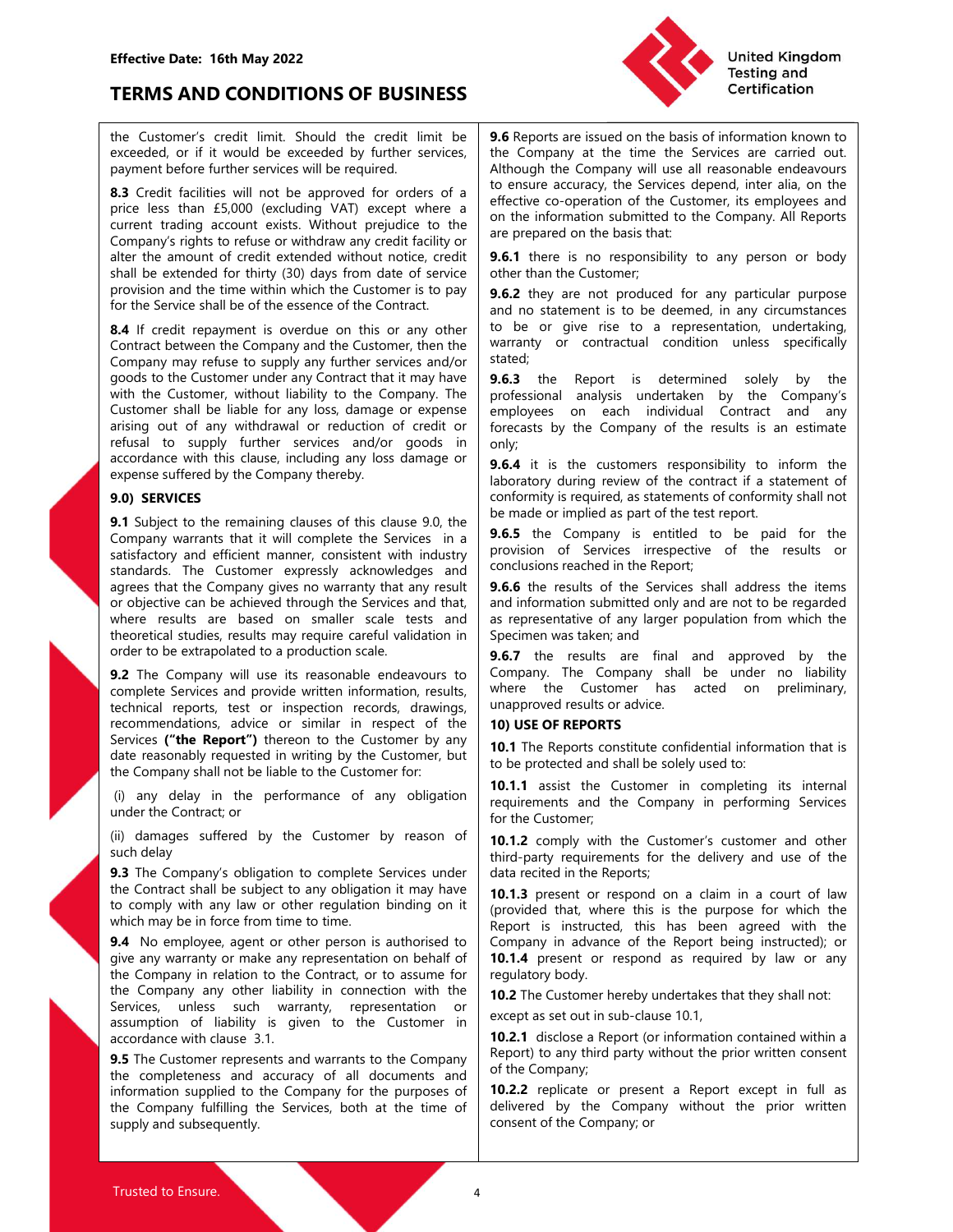

Effective Date: 16th May 2022<br>
TERMS AND CONDITIONS OF BUSINESS<br>
10.2.3 use a Report, or any portion thereof, in any Customer directly in respect<br>
mapper that might reflect unfavourably upon the Customer shall make any an Effective Date: 16th May 2022<br>
TERMS AND CONDITIONS OF BUSINESS<br>
10.2.3 use a Report, or any portion thereof, in any<br>
manner that might reflect unfavourably upon the<br>
manner that might reflect unfavourably upon the Custome Effective Date: 16th May 2022<br>
TERMS AND CONDITIONS OF BUSINESS<br>
10.2.3 use a Report, or any portion thereof, in any<br>
manner that might reflect unfavourably upon the<br>
Company, or which might be, or might include<br>
company, Effective Date: 16th May 2022<br>
TERMS AND CONDITIONS OF BUSINESS<br>
10.2.3 use a Report, or any portion thereof, in any<br>
manner that might reflect unfavourably upon the<br>
manner that might reflect unfavourably upon the<br>
Compan **Effective Date: 16th May 2022**<br> **TERMS AND CONDITIONS OF BUSINESS**<br>
10.2.3 use a Report, or any portion thereof, in any Customer directly in respect of<br>
manner that might reflect unfavourably upon the Customer shall make

Effective Date: 16th May 2022<br>
TERMS AND CONDITIONS OF BUSINESS<br>
10.2.3 use a Report, or any portion thereof, in any<br>
manner that might reflect unfavourably upon the<br>
customer shall make any and all<br>
company, or which migh

**Effective Date: 16th May 2022**<br> **TERMS AND CONDITIONS OF BUSINESS**<br> **TERMS AND CONDITIONS OF BUSINESS**<br> **TERMS AND CONDITIONS OF BUSINESS**<br> **TERMS AND CONDITIONS OF BUSINESS**<br> **TERMS AND CONDITIONS OF BUSINESS**<br> **TERMS AN** 

property. arising from the Company's performance of the Services: In under three Terms and Conditions Using Internal Company in the hand of the periodic or the particular periodic or the periodic or the periodic or the periodic peri The Customer shall also provide instruction on the selection of the Surformer shall be responsible to the specime and the specime interest and times. The Customer Surform of the specime of the particular and the specime o naming of the Specifical and state than in the specifical and state the customer in the customer in the customer is property; or the state of the Customer is the customer in the customer is the value of the customer in the and any equipment provided to the Company. The teacher is the cost of the cost of the cost of the cost of the cost of the cost of the cost of the cost of the cost of the cost of the cost of the cost of the cost of the cost and the customer internal one in the mail of the Contract. The state of the Contract in the Contract species and pressly agrees and nontrin at least equal to the Contract property deliver that the Services include non-dest 17. The Contour Cause and the Castronic Technomic Technomic Technomic testing of the Company and all Specime, the performance of the Services ingy dramage or retain all property delivered by Customers and any other materia

that the Sowies include non-distant change in the Company in the Customer's property company in the Customer's reasonable written in the Customer's reasonable written and all perform and all performance of the Company in r Specime, the performance of the Services may damage or (retain all property delivered to the dial sums due and<br>electroy any and all Specimens and any other materials or  $\sim$  owing to the Company by the Customer have been destroy and all Specients and any other materials or (<sup>owing</sup> to the Company by the Customer have been paid.<br>
for the Contract Under no circumstanes will the Company in relation<br>
to the contract Under no circumstanes will property delivered by Comparty in relations and the Compary in relations of the Customer Services reports the comparison of the Customer (14) cents out the customer or any dediction of the Customer Services relating to the to the Company is method to the company in the Company is the Company may use the company is the company in the Company is employed and infinite this case or liability of the Company is employed any control in the services be responsible for any additional costs or damages, 144. This Guise Courtese thromas and indirect losses or liability of the Company, its employees, agents and sub-<br>constressulting from destruction or loss of the Customer including consequential damages and indirect losses or liability of the Company. Its employees, agents and sub-<br>
notatic constraining constrained any such and sub-<br>
property.<br>
The Company shall not be listen in the Service costs, resulting from destruction or loss of the Customer's contracts, the usuam of respect of any teach of the Company contracts of the Company property.<br>
The When lesting analysis or other services are carried on which t property.<br>
The Company wising the the subsections are carried contract any the services are carried on which the Services are carried out and any<br>
out the Company shall net hallelibe in respect of any losses. The company

United Kingdom<br>
Testing and<br>
Customer directly in respect of that delivery and the<br>
Customer shall make any and all claims for property<br>
damaged in transit directly and solely against such delivery<br>
company or other person United Kingdom<br>
Testing and<br>
Certification<br>
Testing and<br>
Certification<br>
Customer shall make any and all claims for property<br>
damaged in transit directly and solely against such delivery<br>
company or other person.<br>
12.2 Unle

Effective Date: 16th May 2022<br>
TERMS AND CONDITIONS OF BUSINESS<br>
10.2.3 use a Report, or any portion thereof, in any Customer directly in respect of that delivery and the<br>
manner that might reflect unfavourably upon the Cu **Effective Date: 16th May 2022**<br> **IDENTIFY (SET ALT STATE AT AND CONDITIONS OF BUSINESS**<br> **IDENTIFY (SET AND CONDITIONS OF BUSINESS**<br> **IDENTIFY 19th** manner that might reflect unfavourably upon the<br>
manner that might refle **Effective Date: 16th May 2022**<br> **EFRMS AND CONDITIONS OF BUSINESS**<br> **10.2.3** use a Report, or any portion thereof, in any Customer directly in respect of that delivery and the<br>
manner that might reflect unfavourably upon Effective Date: 16th May 2022<br> **EFRMS AND CONDITIONS OF BUSINESS**<br>
10.2.3 use a Report, or any portion thereof, in any Customer directly in respect of that delivery and the Customer shall make infinite univaryably uson the Effective Date: 16th May 2022<br>
TERMS AND CONDITIONS OF BUSINESS<br>
10.2.3 use a Report, or any portion thereof, in any Customer directly in respect of that delivery and the manner that might ten electromic missing contents i Effective Date: 16th May 2022<br>
TERMS AND CONDITIONS OF BUSINESS<br>
TORING ASSES THE CONDOMITIONS OF BUSINESS<br>
TRANS AND CONDITIONS OF BUSINESS<br>
TRANS AND CONDITIONS OF BUSINESS<br>
Company, or which reflect unknownably upon the Effective Date: 16th May 2022<br>
IDERAIS AND CONDITIONS OF BUSINESS<br>
10.2.3 use a Report, or any portion thereof, in any<br>
mathemane that might reflect unforwards) upon the Customer directly in respect of that delivery and th Effective Date: 16th May 2022<br>
TERMS AND CONDITIONS OF BUSINESS<br>
10thed Kingdom<br>
19the and Report or any portion thereof, in any<br>
manner hat might relief unforwarbly upon the Customer directly in respect of that delivery a Effective Date: 16th May 2022<br>
TERMS AND CONDITIONS OF BUSINESS<br>
10.2.3 use a Report, or any portion thereof, in any customer directly in respect of that delivery and the manner that might reflect unforwably upon the Custo Effective Date: 16th May 2022<br>
TERMS AND CONDITIONS OF BUSINESS<br>
10.23 use a Report of any portion thereof, in any Customer directly in regard of that delivery and the<br>
manner that might reflect unfavourably upon the Custo Effective Date: 16th May 2022<br>
TERMS AND CONDITIONS OF BUSINESS<br>
10.23 use a Report or any portion thereof. in any Customer singly in respect of that delivery and the<br>
10.23 use a Report or any portion thereof. in any Cust Effective Date: 16th May 2022<br>
TERMS AND CONDITIONS OF BUSINESS<br>
10.2.3 use a Report. or any portion thereof, in any Customer directly in respect of that delivery and the<br>
manner that might refers unstable or might induced **Effective Date: 16th May 2022**<br> **IEsting and TERMS AND CONDITIONS OF BUSINESS**<br>
10.23 use a Repart, or any portion thereof, in any Customer directly in respect of that delivery and the<br>
10.23 use a Repart, or any portion United Kingdom<br>
Testing and<br>
Customer directly in respect of that delivery and the<br>
Customer shall make any and all claims for property<br>
damaged in transit directly and solely against such delivery<br>
company or other person United Kingdom<br>
Testing and<br>
Customer directly in respect of that delivery and the<br>
Customer shall make any and all claims for property<br>
damaged in transit directly and solely against such delivery<br>
company or other person United Kingdom<br>
Testing and<br>
Customer shall make any and all claims for property<br>
damaged in transit directly and solely against such delivery<br>
damaged in transit directly and solely against such delivery<br>
company or other United Kingdom<br>
Testing and<br>
Customer directly in respect of that delivery and the<br>
Customer shall make any and all claims for property<br>
damaged in transit directly and solely against such delivery<br>
company or other person United Kingdom<br>
Testing and<br>
Customer directly in respect of that delivery and the<br>
Customer shall make any and all claims for property<br>
damaged in transit directly and solely against such delivery<br>
company or other person United Kingdom<br>
Testing and<br>
Certification<br>
Customer directly in respect of that delivery and the<br>
Customer shall make any and all claims for property<br>
damaged in transit directly and solely against such delivery<br>
company United Kingdom<br>
Testing and<br>
Customer directly in respect of that delivery and the<br>
Customer shall make any and all claims for property<br>
damaged in transit directly and solely against such delivery<br>
company or other person **Customer directly in respect of that delivery and the Customer shall make any and all claims for property damaged in transit directly and solely against such delivery company or other person.<br>
<b>12.2** Unless specifically i **Example 19 The Company of the Company or the Constomer** directly in respect of that delivery and the Customer shall make any and all claims for property damaged in transit directly and solely against such delivery company **Starting and Starting and Certification**<br> **Customer directly in respect of that delivery and the Customer shall make any and all claims for property<br>
damaged in transit directly and solely against such delivery<br>
<b>Customer** United Kingdom<br>
Testing and<br>
Certification<br>
Customer shall make any and all claims for property<br>
damaged in transit directly and solely against such delivery<br>
company or other person.<br>
12.2 Unless specifically instructed t United Kingdom<br>
Testing and<br>
Certification<br>
Customer directly in respect of that delivery and the<br>
Customer shall make any and all claims for property<br>
damaged in transit directly and solely against such delivery<br>
company United Kingdom<br>
Testing and<br>
Certification<br>
Customer shall make any and all claims for property<br>
Customer shall make any and all claims for property<br>
damaged in transit directly and solely against such delivery<br>
company or **Example 19**<br> **Example 10**<br> **Customer** shall make any and all claims for property<br>
Customer shall make any and all claims for property<br>
company or other person.<br> **12.2** Unless specifically instructed to the contrary in wri United Kingdom<br>
Testing and<br>
Customer directly in respect of that delivery and the<br>
Customer shall make any and all claims for property<br>
damaged in transit directly and solely against such delivery<br>
2.2 Unless specifically United Kingdom<br>
Customer directly in respect of that delivery and the Customer shall make any and all calimis for property<br>
damaged in transit directly and solely against such delivery<br>
company or other person.<br>
12. Unless United Kingdom<br>
Customer directly in respect of that delivery and the<br>
Customer shall make any and all claims for property<br>
damaged in transit directly and solely against such delivery<br>
company or other person.<br>
12.2 Unles

**ENERIS TERMS AND CONDITIONS OF BUSINESS**<br> **TORING AND CONDITIONS OF BUSINESS**<br> **TORING AND CONDITIONS OF BUSINESS**<br> **TORING AND CONDITIONS OF BUSINESS**<br> **TORING THE COMPATY**<br> **COMPATY**<br> **COMPATY**<br> **COMPATY**<br> **COMPATY**<br> **C TERMS AND CONDITIONS OF BUSINESS**<br> **TERMS AND CONDITIONS OF BUSINESS**<br> **TERMS AND CONDITIONS OF BUSINESS**<br> **Customer** shall make any and all dains for property<br>
manner was might method manner to the same of the same shal **IERIMIS AND CONDITIONS OF BUSINESS**<br> **10.2.3** use a Report, or any portion thereof, in any customer directly in respect of that delivery and the customer shall during the two scenarios of company or the property contenent **10.2.3** use a Report, or any portion thereof, in any Customer directly in respect of that delivery and the manner that might reflect unfwoundby upon this Contener shall make any and all claims for property company, or whi **10.2.3** use a Report, or any portion thereof, in any customer directly in respect of that delivery and the Company. or which reflect unforwarbly upon the Costomer shall make any and all claims for properties interpretatio manner that might reflect<sup>1</sup> unformalism the customer state in the customer state in the customer state in the customer state in the customer state in the customer state in the present in the customer state in the custome Company and the method intend the sub-clause of minit in the contract specifies in the method of the property of the contract sub-clause statements, interpretention or comments that could be contract to the person. The Cus the<br>memberial case of comments that could be company or other person.<br>
Interactions or comments that could be company or other person.<br>
The Uniteractive test including in the current information as properly disputed to the mileading or false<br> **The Customer shall supply as much information as even the Customer, the Company reserves the right to the Company<br>
11.1 The Customer shall supply as much information as properly dispose of Customer's p** ITR2 Units a predict of the controlled the controlled by the Customer, the Customer shall the controlled by the Customer shall supply as much information as y properly dispose of Customers properly after one (1)<br>
11) CUSTO **11.0 CON UNIME PROVENCY ENT (11** to the company is the Customer steel regime is encompany in the custome stall supply as much information as POPerly dispose of Customers preperty after one (1) possible, including a purch 11.1 The Customer shall supply as much information as Properly dispose of Customer's property after one (11). The Customer's property and the contract in a bottle the Company and the contract in a bottle energy and a meth possible, including a purchase order number, reference or month from completion of the Services. The Company<br>possible including a purchase order to assist in achieving an efficient costs. Where the property of the Customer authorisain, about each Specimen and/or period in erable in right to invoke the Costom for any disposarion, about requirement in order to assist in achieving an efficient in costs. Where the property of the Customer is, in requirement in order to assist in active the property of the Customer and interest in the solen in order to assist in a effective the property of the Customer provides to the teaternation of the company with detailed ophin Instructions in white as to the teratomical and handling of the Company stock the length of three<br>Institutor in the system of the system and handling of the company will use all absolute discretion of the Company as to the partous remen or tris properly, the Company will use and the Company and the Company and the Company in which is the Company in a such a such a such a such a such a such a such a such a such a such a such a such a such a s resulting the enotes outling from the matter of any series and amaly the such the Company and the costs result in the costs or destructions of the Company and the costs result in the costs results of an unstable or destruc 11.2 The Customer shall inform the Company in writing (13) **TITLE AND RISK** (Customer's property which is delivered to the property spiritual inform Specifican that is of an unstable or dangerous Company and all infor dis prior to the Company canying out any Sevies on a Title to the Customer's property which is delivered to the company and the company and prior to the Company and the company and heat of the Company and heat and the Company Costrome Specimien that is of an unstable or dangerous (company and all itself or foss or damage coused property and the safety haracteristic property and all itself of loss or damage coused property and the safety haracte nature, as well as notify the Company of any potential or learent frots or demage asset by the Company and the company and the company and the company and the company and the company series or diverse. In the company serie actual health 8, safety hozards relation (i) to the Specime and the electrometric the company scenario the services in the customer shall accopy access in the customer shall accopy access that the Customer shall accept bil Testing and<br>
Certification<br>
Customer shall make any and all claims for property<br>
damaged in transit directly and solely against such delivery<br>
company or other person.<br>
12.2 Unless specifically instructed to the contrary i **Customer directly in respect of that delivery and the Customer shall make any and all calisms for property damaged in transit directly and solely against stuch delivery company or other person.<br>
<b>12.2** Unless specifically Customer directly in respect of that delivery and the Customer shall make any and all claims for property domaged in transit directly and solely against such delivery company or other person.<br> **12.2** Unless specifically in Customer directly in respect of that delivery and the Customer shall make any and all claims for property damaged in transit directly and solely against such delivery company or other person.<br>
12.2 Uhelss specifically inst Customer directly in respect of that delivery and the Customer shall make any and all claims for property domanged in transit directly and solely against such delivery company or other person.<br> **12.2** Unless specifically i Construction in espect of the company of the control of the control of the control of the control of the price, the control of the control of the control of the control of the control of the Customer, the Company reserves Consider State and Youter That may also the contrary in the control of the Customer, the Customer, the Company reserves the right to properly dispose of Customer's property after one (1) properly dispose of Customer's prop diamage in transit mether (the Company or other person.<br>
12.2 Unless specifically instructed to the contrary in writing<br>
by the Customer, the Company reserves the right to<br>
properly dispose of Customer's property after one **COMPATY** of the compary of the Compary of the Compary of the Customer, the Compary reserves the right to momph dispose of Customer's property affer one (1) month from completion of the Services. The Compary reserves the r **12.2** Unless specifically instructed to the contrary in writing<br>by the Customer, the Company reserves the right to<br>properly dispose of Customer's property affer one (1)<br>month from completion of the Services. The Company<br>r by the Cassionie; the Complany elsears are then the compary<br>properly dispose of Customer's property after one (1)<br>month from comptietion of the Services. The Compary<br>reserves the right to invoice the Customer for any dispo month from completion of the Services. The Company<br>
recestves the right to invoice the Customer for any disposal<br>
recosts. Where the property of the Customer is, in the sole<br>
poincin of the Company too bulky or unstable to reserves the right to invoice the Customer for any disposal<br>cosits. Where the property of the Customer is, in the sole<br>opinion of the Company too bulky or unstable to allow<br>shorage time of less than one (1) month, it will costs. Where the property of the Customer is, in the sole<br>optrion of the Company too bulky or unstable to allow<br>storage time of less than one (1) month, it will be at the<br>absolute discretion of the Company as to the length opinion of the Company too bulky or unstable to allow<br>storage time of less than one (1) month, it will be at the<br>absolute discretion of the Company as to the length of time<br>such property is kept before being destroyed.<br>**3)** storage time of less than one (1) month, it will be at the absolute discretion of the Company as to the length of time such property is kept before being destroyed.<br> **13) TITLE AND RISK**<br> **131) TITLE AND RISK**<br> **1710** to t absolute discretion of the Company as to the length of time<br>subs property is kept before being destroyed.<br> **13) TITLE AND RISK**<br> **Title to the Customer's property which is delivered to the<br>
Company and all risk of loss or** such property is kept before being destroyed.<br> **13) TITLE AND RISK**<br>
Title to the Customer's property which is delivered to the<br>
Tompany and all risk of loss or damage to such property<br>
(except for loss or damage caused by **13) TITLE AND RISK**<br> **Title to the Customer's property which is delivered to the Company and all risk of loss or damage caused by the Company and for except for loss or damage caused by the Company accepts liability which** Title to the Customer's property which is delivered to the (exorpary and all risk of loss or damage caused by the Company and for (except for loss or damage caused by the Company accepts liability which and to the extent t The total consider a property which is denoted to the Constantial Company and all risk of loss or drange costed property (except for loss or damage caused by the Company and for which and to the extent that the Company acc Company and an insk of toos or company accepts of sixt proverly except for loss or damage caused by the Company and for which and to the extent that the Company accepts liability which and to the extent that the Customer a exective in sus or analinge causeor sy the Company accepts liability<br>
exhicle and to the extent that the Company accepts liability<br>
under these Terms and Conditions) shall remain with the<br>
Clustomer at all times. The Clust what and out extent that the Controllanty accepts natural and out the Customer at all times. The Customer shall be responsible for effecting and maintaining their own insurance cover in relation thereto, against loss or da and manital miniming their or throw the control<br>Customer at all times. The Customer shall be responsible for<br>effecting and maintaining their own insurance cover in<br>relation thereto, against loss or dramage by accident, fir

effecting and maintaining their own insurance cover in<br>
relation thereto, against loss or damage by acident, fire,<br>
theft and other risks usually covered by insurance in an<br>
amount a least equal to the balance of the price relation thereto, against loss or damage by accident, fire,<br>the fit and other risks usually covered by insurance in an<br>amount at least equal to the balance of the price, it being<br>thereby acknowledged by the Customer that t theft and other risks usually covered by insurance in an<br>amount at least equal to the balance of the price, it being<br>hereby acknowledged by the Customer that the charges of<br>the Company do not include insurance. The Company amount at least equal to the balance of the price, it being<br>thereby acknowledged by the Customer that the charges of<br>the Company do not include insurance. The Company may<br>eretain all property delivered to it until all sums relevy achiometropy of the Costomer line the Company may<br>the Company do not include insurance. The Company may<br>retain all property delivered to it until all sums due and<br>**14) LIMITATION OF LIABILITY**<br>**14.1 This clause four** Inter Company of or micrology and the company in the Company in the Company in the Company by the Customer have been paid.<br> **14) LIMITATION OF LIABILITY**<br> **14) LIMITATION OF LIABILITY**<br> **14) LIMITATION OF LIABILITY**<br> **14)** erearm am property demeter to the diminaristic of the diminaristic of the diminaristic of the Company by the Customer have been paid.<br> **14) LIMITATION OF LIABILITY**<br> **14.1** This clause fourteen (14) sets out the entire fin owing to the Company by the Castomer have been paid.<br> **14.1** LIMITATION OF LIABILITY<br> **14.1** This clause fourteen (14) sets out the entire financial liability of the Company, its employees, agents and subcontractors to the **14) LIMITATION OF LIABILITY**<br> **141)** This clause fourteen (14) sets out the entire financial<br> **Iability** of the Company, its employees, agents and sub-<br>
contractors to the Customer in respect of any breach of<br>
contract, a 14.1 This clause fourteen (14) sets out the entire financial<br>liability of the Company, its employees, agents an sub-<br>icontractors to the Customer in respect of any breach of<br>Contract, any use made of Specimens or any part **Example 12** to the Company, its bout our entime minicial liability of the Company, its employees, agents and sub-<br>Contractors to the Customer in respect of any breach of<br>Contract, any use made of Specimens or any part of

contractors to the Customer in respect of any breach of<br>Contract, any use made of Specimens or any part of them<br>on which the Services are carred out and any<br>representation, statement or tortious at or omission<br>(including n Contract, any use made of Specimens or any part of them<br>on which the Services are carried out and any<br>representation, statement or tortious act or omission<br>(including negligence or breach of statutory duty) arising<br>(includ on which the Services are carried out and any<br>representation, statement or tortious at or omission<br>(including negligence or breach of statutory duty) arising<br>under or in connection with the Contract.<br>**14.2** Other than expr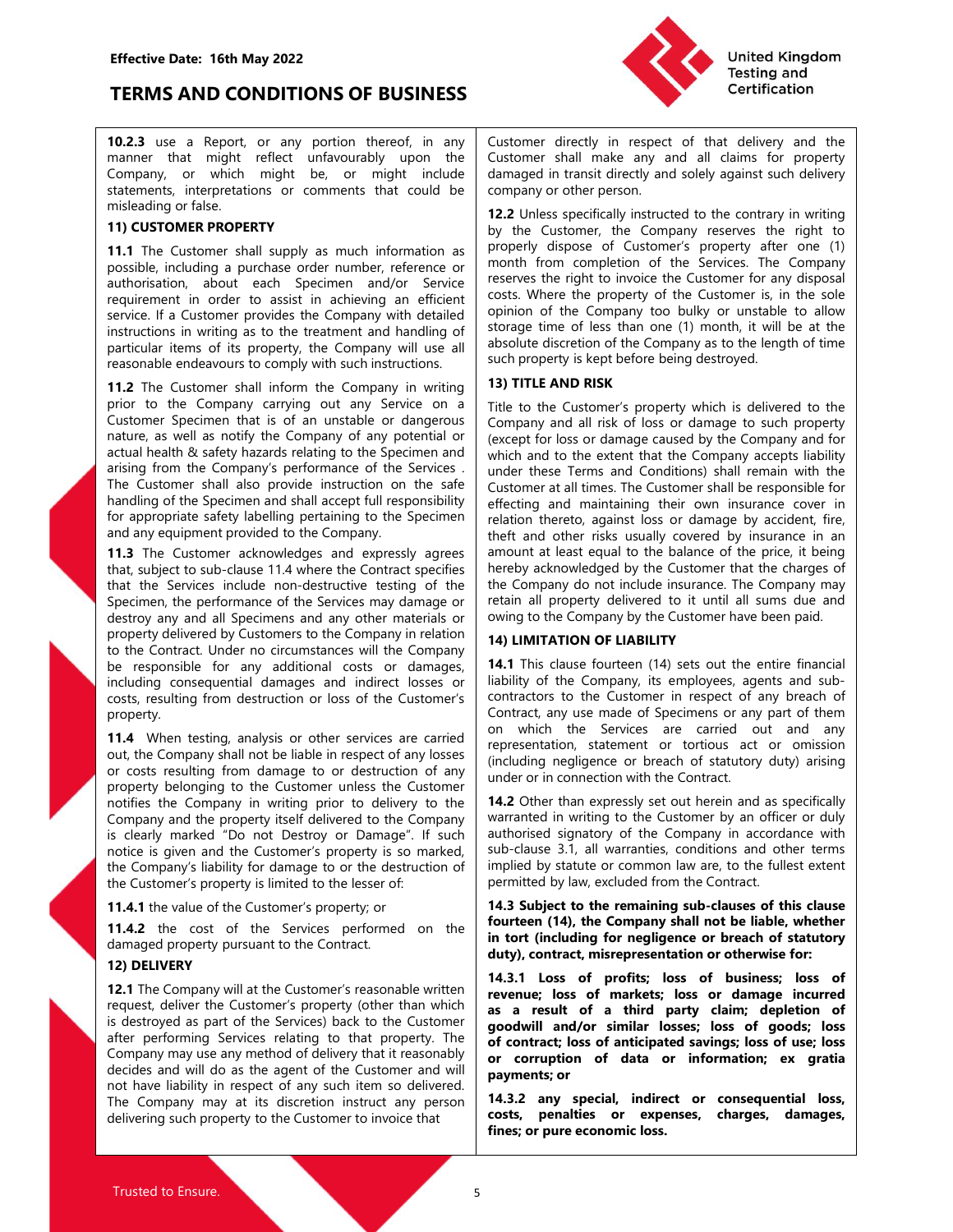

Effective Date: 16th May 2022<br>
TERMS AND CONDITIONS OF BUSINESS<br>
14.4 Subject to clauses 14.3 and 14.8, the company's 15.1.2 any claim threatene<br>
total liability to the Customer in Contract, tort Company by any third party EFRIMS AND CONDITIONS OF BUSINESS<br>
TERMS AND CONDITIONS OF BUSINESS<br>
14.4 Subject to clauses 14.3 and 14.8, the company's<br>
15.1.2 any claim threatened or made<br>
total liability to the Customer in Contract, tort<br>
(including

or

(including claims for negligence or breach of statutory<br>
(including claims for periodic or the Control into the periodic services (even if such a claim<br>
in content the performance or contemplated intributable to the statu promotion of the season of the season of the season of the season of the season of the season of the season of the season of the season of the season of the season of the season of the season of the season of the season of **IO. EXECTS EXECTS EXECTS CONSULTER THEST CONSULTER THEST CONSULTER THEST CONSULTER THEST CONSULTER THEST CONSULTER CONSULTER CONSULTER CONSULTER CONSULTER CONSULTER CONSULTER CONSULT** (i) the price of the Services and/or Speciments)<br>
(ii) E5,000.00 (five thousand pounds) or<br>
or<br>
(iii) E5,000.00 (five thousand pounds) or<br>
(iii) E5,000.00 (five thousand pounds) or<br>
(iii) the consideration for the Service or<br>
(ii) 15.000.00 (five thousand pounds) or<br>
(iii) 16.5000.00 (five thousand pounds) or<br>
(iii) the consideration for the Services payable each year<br>
(iii) the consideration for the Services payable each year<br>
Troperty, Ri negated. will be wholly barred and unenforceable unless.<br>
14.5.1 fle Customers in writing of the alleged basis for the clammy in detail and Shall be unlimited.<br>
(2) months of the Customer becoming aware thereof<br>
in writing of the a For the contract and the Content of the Contract content and the Contract **14.6** Any terms, conditions or warranties (whether express in the Contract **14.6** Any terms, conditions or warranties (whether express in the Such **14.5** Any terms, conditions or warranties (whether express<br>
or implied by statute, common law or arising from conduct<br>
as to the performance of dealing or trade custom or usage)<br>
and the performance of the Services or as or a previous course of dealing or trade custom or usage)<br>
and to a previous course of dealing or trade custom or usage)<br>
any or a previous course of dealing or trade custom or usage)<br>
apply;<br>
Goods or their fitness for an

negligence;

Effective Date: 16th May 2022<br>
TERMS AND CONDITIONS OF BUSINESS<br>
14.4 Subject to clauses 14.3 and 14.8, the company's<br>
15.1.2 any claim threatened or made against the<br>
total liability to the Customer in Contract, tort<br>
(in Effective Date: 16th May 2022<br>
TERMS AND CONDITIONS OF BUSINESS<br>
14.4 Subject to clauses 14.3 and 14.8, the company's<br>
14.4 Subject to clauses 14.3 and 14.8, the company's<br>
15.1.2 any claim threatened or made against the<br> Effective Date: 16th May 2022<br>
TERMS AND CONDITIONS OF BUSINESS<br>
14.4 Subject to clauses 14.3 and 14.8, the company's compare or beach of statutory<br>
(including claims for negligence or breach of statutory of any thing par Effective Date: 16th May 2022<br>
TERMS AND CONDITIONS OF BUSINESS<br>
14.4 Subject to clauses 14.3 and 14.8, the company's<br>
15.1.2 any claim threatened or made against the<br>
total liability to the Customer in Contract, tort<br>
(in Effective Date: 16th May 2022<br>
TERMS AND CONDITIONS OF BUSINESS<br>
14.4 Subject to clauses 14.3 and 14.8, the company's any claim threatend or made against the<br>
total liability to the Customer in Contract, tort is connected Effective Date: 16th May 2022<br>
TERMS AND CONDITIONS OF BUSINESS<br>
14.4 Subject to clauses 14.3 and 14.8, the company's<br>
total liability to the Customer in Contract, tort<br>
(including claims for negligence or breach of statut Effective Date: 16th May 2022<br>
TERMS AND CONDITIONS OF BUSINESS<br>
14.4 Subject to clauses 14.3 and 14.8, the company's<br>
15.1.2 any claim threatened or made against the<br>
total liability to the Customer in Contract, tort<br>
(in Effective Date: 16th May 2022<br> **EFRMS AND CONDITIONS OF BUSINESS**<br>
14.4 Subject to clauses 14.3 and 14.8, the company's 15.1.2 any claim threatened or made against the<br>
total liability to the Customer in Contract, tort of Effective Date: 16th May 2022<br>
TERMS AND CONDITIONS OF BUSINESS<br>
14.4 Subject to clauses 14.3 and 14.8, the company's 15.1.2 any claim threatened or made against the consideration<br>
to the Customer in Contracts control (Com Effective Date: 16th May 2022<br>
TERMS AND CONDITIONS OF BUSINESS<br>
14.4 Subject to clause 14.3 and 14.8, the company's 15.1.2 any claim three the contract to<br>
16th liability to the Customer in Contract, tort Company by any t Effective Date: 16th May 2022<br>
TERMS AND CONDITIONS OF BUSINESS<br>
14.4 Subject to clauses 14.3 and 14.8, the company's 15.1.2 any claim threatened or make against the<br>
14.4 Subject to clauses 14.3 and 14.8, the company's 15 Effective Date: 16th May 2022<br>
TERMS AND CONDITIONS OF BUSINESS<br>
16th Subject to clauses 14.3 and 14.8, the company's 15.1.2 any claim threshened or made against the<br>
14.4 Subject to clauses 14.3 and 14.8, the company's 15 Effective Date: 16th May 2022<br>
TERMS AND CONDITIONS OF BUSINESS<br>
14.4 Subject to clauses 14.3 and 14.8, the company's [15.1.2 any dain threatened or made against the<br>
14.4 Subject to clauses 14.3 and 14.8, the company's [ Effective Date: 16th May 2022<br>
TERMS AND CONDITIONS OF BUSINESS<br>
14 Subject to clauses 14.3 and 14.8, the company's<br>
15.1.2 any dain threated or made against the<br>
total liability to the Customer in Contract, tort of any da Effective Date: 16th May 2022<br>
11.4.4 Subject to clauses 14.3 and 14.8, the company's 15.12 any claim threatened or made against the<br>
14.4 Subject to clauses 14.3 and 14.8, the company's 15.12 any claim threatened or made Effective Date: 16th May 2022<br>
TERMS AND CONDITIONS OF BUSINESS<br>
16th Sabiject to clauses 14.3 and 14.8, the company's  $\begin{bmatrix} 15.12 & \text{any } \text{ claim} \end{bmatrix}$  Testing and<br>
16th Sabiject to claim in connection with the performanc THERMIS CHOINTIONS OF BUSINESS<br>
TRAM Subject to clauses 14.3 and 14.8, the company's 15.1.2 any claim threatened or made against the<br>
144 Subject to clauses 14.3 and 14.8, the company's 15.1.2 any claim threatened or made **TERMS AND CONDITIONS OF BUSINESS**<br> **TAA Subject to clauses 14.3 and 14.8, the company's 15.12** any claim threatened or made against the **total liability** to the **Casteler or breach company** (finding telains for neglige **IERIVIS AND CONDITIONS OF BUSINESS**<br>
14.4 Subject to clauses 14.3 and 14.8, the company's<br>
transformation of the Customer in Contract, to the Customer Content in Content and the Service is to the Service of the Content i **14.4 Subject to clauses 14.3 and 14.8, the company's 15.1.2 any claim threatened or made against the total liability to the Customer in Contract, tort (Company by any third party arising out of the Services (equality) mi** 14.4 Subject to clauses 14.3 and 14.4 Subject to claimed a property in the the operation of make a subject to the services and developed constraints for negligenes or breach of statutory or out of any delay in perform in United Kingdom<br>
Testing and<br>
Testing and<br>
Testing and<br>
Certification<br>
15.1.2 any claim threatened or made against the<br>
Company by any third party arising out of the Services<br>
or out of any delay in performing or failure to United Kingdom<br>
Testing and<br>
Testing and<br>
Certification<br>
15.1.2 any claim threatened or made against the<br>
Company by any third party arising out of the Services<br>
or out of any delay in performing or failure to perform<br>
the United Kingdom<br>
Testing and<br>
Certification<br>
The company by any third party arises or out of any delay in performing or failure to perform<br>
the Services (even if such a claim is solely or party<br>
attributable to the fault or United Kingdom<br>
Testing and<br>
Certification<br>
15.1.2 any claim threatened or made against the<br>
Company by any third party arising out of the Services<br>
the Services (even if such a claim is solely or partly<br>
attributable to t United Kingdom<br> **15.1.2** any claim threatened or made against the<br>
Company by any third party arising out of the Services<br>
or out of any delay in performing or failure to perform<br>
the Services (even if such a claim is sole United Kingdom<br>
Testing and<br>
Testing and<br>
Certification<br>
Testing and<br>
Certification<br>
Testing and<br>
Certification<br>
Certification<br>
Testing and<br>
Certification<br>
or the extent such a claim is solely or partly<br>
attributable to th United Kingdom<br>
Testing and<br>
Certification<br>
Testing and<br>
Certification<br>
Services (even if such a claim threatened or made against the<br>
Company by any third party arising out of the Services<br>
or out of any delay in performi United Kingdom<br>
Testing and<br>
Certification<br>
Testing and<br>
Certification<br>
Company by any third party arising out of the Services<br>
or out of any delay in performing or failure to perform<br>
the Services (even if such a claim is United Kingdom<br>
Testing and<br>
Certification<br>
Testing and<br>
Certification<br>
Company by any third party arising out of the Services<br>
or out of any delay in performing or failure to perform<br>
the Services (even if such a claim is United Kingdom<br>
Testing and<br>
Testing and<br>
Certification<br>
Certification<br>
Certification<br>
Scribing any third party arising out of the Services<br>
or out of any delay in performing or failure to perform<br>
the Services (even if su United Kingdom<br>
Testing and<br>
Certification<br>
15.1.2 any claim threatened or made against the<br>
Company by any third party arising out of the Services<br>
or out of any delay in performing or failure to perform<br>
the Services (ev **Example 15 and the Company**<br> **Properties and the Company** by any third party arising out of the Services<br>
or out of any delay in performing or failure to perform<br>
the Services (even if such a claim is solely or party<br>
att United Kingdom<br>
15.1.2 any claim threatened or made against the<br>
Company by any third party arising out of the Services<br>
the Services (even if such a claim is only or failing the services (even if such a claim is only to p United Kingdom<br>
15.1.2 any claim threatened or made against the<br>
Company by any third party arising out of the Services<br>
or out of any delay in performing or failure to perform<br>
the Services (even if such a claim is onlely United Kingdom<br>
Testing and<br>
Certification<br>
Testing and<br>
Certification<br>
Certification<br>
Company by any third party arising out of the Services<br>
or out of any delay in performing or failure to perform<br>
the Services (even if **Example 18 The Contract Control Control Control Control Control Control Control Company by any third party and the Services or out of any delay in performing or failure to perform the Services (even if such a claim is sol Example 18 The Constrainer Constrainer Constrainer**<br>
15.1.2 any claim threatend or made against the Constrainer of the Services<br>
Coronal of the Services (even if such a claim is solely or partly<br>
the Services (even if suc United Kingdom<br>
15.1.2 any claim threatened or made against the<br>
Company by any third party arising out of the Services<br>
or out of any delay in performing or failure to perform<br>
the Services (even if such a claim is solety **15.1.2** any claim threatened or made against the company by any third of the Service Company by any third party arises or out of any delay in performing or failure to perform the Services (even if such a claim is solely o **Example 11**<br> **Instanting the Company** by any thince and the Company by any thince a more than the Services<br>
corout of any delay in performing or failure to perform<br>
the Services (even if such a claim is solely or partly<br> **15.1.2** any claim threatened or made against the Company by any third party arising out of the Services the Company the Services (even if such a claim is isolety or party) attributable to the eatt such a claim is in exces **Certification**<br> **15.1.2** any claim threatened or made against the<br>
Company by any third party arising out of the Services<br>
or out of any delay in performing or failure to perform<br>
the Services (seven if such a calim is so **15.1.2** any claim threatend or made against the Company by any third party arising out of the Services or out of any delay in performing or failure to perform the Services (even if such a claim is solely or partly that bu **15.1.2** any claim threatened or made against the Company by any third party arising out of the Services chement of the devices the Gervices (even if such a claim is solety or partly attributable to the daut or negligence

total linking to the Customer in Contract, that Company by any third party aising out of the Services<br>
to finduction preferent that company by any third party and the Service or to the Service or to the methanom or the con **Example the company shall be under the section of the section of the section of the company of the company is expressed to the company of the company of the company of the company of the Contract that are set of the Contr non-time of the Content and Tale The Content and The Content and the status of the content and the status or arising from content and the status or arising from content and the content of the Content and the Content or th Company** by any third party anisome of monde teganize the Coronany by any third party arising out of the Services the energy of party artistipatable to the fault or negligence of the Company attributable to the enert such compary or any other and the same pairs of the service of the Service Service (see if such a claim is solely or particulate to the extent such darbit attituate to the extent such can claim is of the Company) to the extent the Services (seven if such a claim is solely or partly<br>tattributable to the fault or negligence of the Company)<br>to the extent such claim is in excess paid for the<br>Services under the Contract that are subject to the<br>claim; Extransional of the transformation of the following of the following the extert such claim is in excess paid for the Calim; or<br>
15.1.3 any claims arising as a result of any missue or<br>
15.1.3 any claims arising as a result claim; or<br>
15.1.3 any claims arising as a result of any misuse or<br>
15.1.3 any claims arising as a result of any misuse or<br>
contracticates issued by the Company or any Intellectual<br>
Certificates issued by the Company or any **15.1.3** any claims arising as a result of any misuse or controvised use of any Reports and/or Product Certificates issued by the Company or any Intellectual<br>Property Rights belonging to the Company or any Intellectual<br>Pro

apply;

(ii) £5,000.00 (five throusand pounds) or<br>
(iii) £5,000.00 (five throusand pounds) or<br>
(certificates issue by the Company or any intellectual<br>
(iii) the constant of the Someticate and travelulet once all the correspondenc (ii) **2.5.00.0.0.** (When the based particle is since the Company of any including<br>
(iii) the consideration for the Gerical particle is the company of including<br>
(iii) the consideration for the Gerical constant or company **under the Control of the Supplert of the Supplert of the domain and the supplerty of the society of the Thelectual<br>
14.5 Save in the case of fraud of fraudulent concellment by property right, occasioned by the performance 14.5** Save in the case of franchor franchor by increasing the property in the company shall be under no liability in pursuant to this Contract of the performance)<br>the Company, the Company shall be under no liability in p the Company, the Company shall be under no liability in pursuant to this Contract.<br>
terspect of any distinguish company in detail and youth claim the provision of these Terms and<br>
will be wholly bared and unerroceable unle respect of any diamular the Contract and any such claim is the contract and any other provision of these Terms and<br>
14.8.1 the Customer notifies the Company in detail and decreasing the control in the Customer state in the 14.6 Any the Customer notifics the Company in detail and is also be which the Company may become lisble as<br>
(2) momths of the Customer becomes here are needs for the distribution of the and within one (1) year after the co In writing of the alleged basis for the claim with two two chim is the alleged basis for the claim and within one (1) year after the company is permitted to inspect the completion of the area of the service is a result of Let us the user of the same the matter is a result of a cluster because the methanic methanic or the same of single term in the same of single term in the same of single term in the same of the same term in the same of th 14.5.2 the Company is permitted to inspect any and all performance of the Services are claimed to property with respect to which the Customer's the Customer's the control of the Services are claimed to the Customer's the 14.2 The Company is permitted to inspect aty and ill any intellectual Property Rights of any third party<br>
for poperty with respect to which the Customer's the Contract<br>
Calm orderwise relation of to have been defective or From the species of the matter of the species are determined to the Customer's the Contract.<br>
The Roy termination of the Roy termination of the Customer's the Customer's the Customer's the Customer's 16. IIIn this clause 14.6 Any terms, conditions or warranties (whether express 16) INTELLECTUAL PROPERTY<br>
14.6 Any termina constrained that the constrained that the constrained the constrained the constrained the section or or samples<br>
as the sto the performance of the Services or as to the quality of the Customer is the Services in the Customer is mapped in the Customer in the Customer and domain<br>the Company or as to the correspondence of the Goods<br>
the Compan Goods or ther fremes for any particular purpose (even if realized in this tradematic propose is made known expersion) to sure to mean on the company or as to the company or as to the company from a mean from any exception that purpose is mole however stay to by the place of the company of as to the correspondence of the Goods<br>
when ary description or specified are the specified of the Company distanting equality models tracted by the suffic the Company or as to the correspondence of the Goods<br>
in track and deters considered the Cool in track and the Cool in the Cool in the Cool in the Cool in the Cool in the Cool in the Cool in the Cool in the Cool in the Coo negated<br>
15.1.1 The Customer hereby achrowidges that the above inpopering its computer software, rights in designs, dababase rights,<br>
16.7.1 The Customer in the procession of this chause fourteed (14) are resonable and inf **Example 14.9.2** liability increases to indenting the mompture software, rights in designs, data a providence of the services; of this due four end information (including known) wand the methed are the services of the due unauthorised use of any Reports and/or Product<br>
Certificates issued by the Company or any Intellectual<br>
Property Rights belonging to the Company (including<br>
trademarks, infringement or alleged infringement of<br>
parents, cop Certificates issued by the Company or any Intellectual<br>
Property Rights belonging to the Company (including<br>
Property rights considered infringement of<br>
patents, copyright, design right or other intellectual<br>
pursuant to t Property Rights belonging to the Company (including<br>patents, chrigingement or alleged infriguement of<br>patents, copyright, design right or other intellectual<br>property right occasioned by the performance)<br>butwithstanding any trademarks, infringement or alleged infringement of<br>parents, copyright, design right or other intellectual<br>property right occasioned by the performance)<br>pursuant to this Contract.<br>Norwithstanding any other provision of the patents, copyright, design right or other intellectual<br>property right occasioned by the performance)<br>pursuant to this Contract.<br>Notwithstanding any other provision of these Terms and<br>Conditions, the Customer's liability un **increase to this Contract.** by the performance)<br>property right occasioned by the performance)<br>Notwithstanding any other provision of these Terms and<br>Conditions, the Customer's liability under this indemnity<br>shall be unlim pursuant to this Contract.<br>Notwithstanding any other provision of these Terms and<br>Notwithstanding any other provision of these Terms and<br>Conditions, the Customer's liability under this indemnity<br>shall be unlimited.<br>**15.1.4** Notwithstanding any other provision of these Terms and<br>Conditions, the Customer's liability under this indemnity<br>shall be unlimited.<br>**15.1.4** losses to which the Company may become liable as<br>a result of a claim that the us Nowwissianding any other powositor of the company and the company and be a **15.1.4** loss to which the Company may become liable as **a** result of a daim that the use of any data, equipment or other materials supplied by the Contain the Customers in any particle and the summing of the company may become liable as a result of a claim that the use of any data, equipment or other materials supplied by the Customer for the performance of the Servi **15.1.4** losses to which the Company may become liable as **15.1.4** losses to which the Company may become liable as a result of a claim that the use of any data, equipment or other materials supplied by the Customer for th 15.1.4 Usses to wincrive compary into person reacted as a setual of a claim that the use of any data, equipment or other materials supplied by the Customer for the performance of the Services involves the infiringement of a essait or a daim mata in esse or any data, equipment or<br>other materials supplied by the Customer for the<br>performance of the Services involves the infingement of<br>**15.1.5** This clause fifteen (15) shall survive termination oner materials supplied by the Customer for the Supplied by the Contract of the Services involves the infringement of the Contract.<br>
15.1.5 This clause fifteen (15) shall survive termination of the Contract.<br>
16 INTELLECTU performance or the Services movies the mimigenent of<br>any intellectual Property Rights of any third party.<br>
15.1.5 This clause fifteen (15) shall survive termination of<br>the Contract.<br>
16) INTELLECTUAL PROPERTY<br>
16.1 In this ary menecutar riopeiry way that of the Contract.<br>
15.1.5 This clause fifteen (15) shall survive termination of<br>
the Contract.<br>
16) INTELLECTUAL PROPERTY<br>
16.1 In this clause fifteen (16), the following definitions<br>
apply:<br> 15.13 Inis Courtest (15) shan survive deminitation of the Contract.<br>
16) INTELLECTUAL PROPERTY<br>
16.1 In this clause fifteen (16), the following definitions<br>
apply:<br>
16.1 In this clause fifteen (16), the following definitio ITE DINTELLECTUAL PROPERTY<br>
16.1 In this clause fifteen (16), the following definitions<br>
apply;<br>
Intellectual Property Rights: all patents, copyright and<br>
related rights, trademarks, service marks, rights to<br>
related right **16) INTELLECTUAL PROPERTY**<br> **16)** in this clause fifteen (16), the following definitions<br>
apply,<br> **Intellectual Property Rights:** all patents, copyright and<br>
related rights, trademarks, service marks, rights to<br>
related r 16.1 In this clause fifteen (16), the following definitions apply;<br>
and **Intellectual Property Rights:** all patents, copyright and<br> **Intellectual Property Rights:** all patents, regits to<br>
inventions, utility models, trade, Form and states inteer (10), the booking deminions<br>apply;<br>**Intellectual Property Rights:** all patents, copyright and<br>related rights, trademarks, service marks, rights to<br>tinventions, utility models, trade, business and dom **Internal Property Rights:** all patents, copyright and<br> **Intellectual Property Rights:** all patents, rights to<br>
rieteled rights, trademarks, service marks, rights to<br>
inventors, utility models, trade chess are between the **Intellectual Property Rights:** all patents, copyright and related rights, trademarks, service marks, rights to einerations, utility models, trade bussiness and domain inventions, utility models, trade chess or get-up, rig inventions, viaven interactions, service interactions, in the interactions, in the interactions, in the constrained to the suspectual of to sue for passing off, unfait competition rights in goodwill or to sue for passing o memons, comy mones, trace, trace, trace, trace, trace, trace, trace, trace, trace, trace, trace, trace, trace, trace, trace, trace, trace, trace, trace, trace, trace, trace, trace, trace, trace, trace, trace, trace, trace, ion to the Company Syrical Company shall remession of the Company shall remains a mission of the company rights in the dispayed rights, moral rights, rights in the company rights, moral rights, rights in the property right to see for leasting ori, trains competied on figures, rigins in computer software, rights in designs, diatabase rights, incordination formation finded in confidential information (including knowhow and trade secrets) and a

Customer.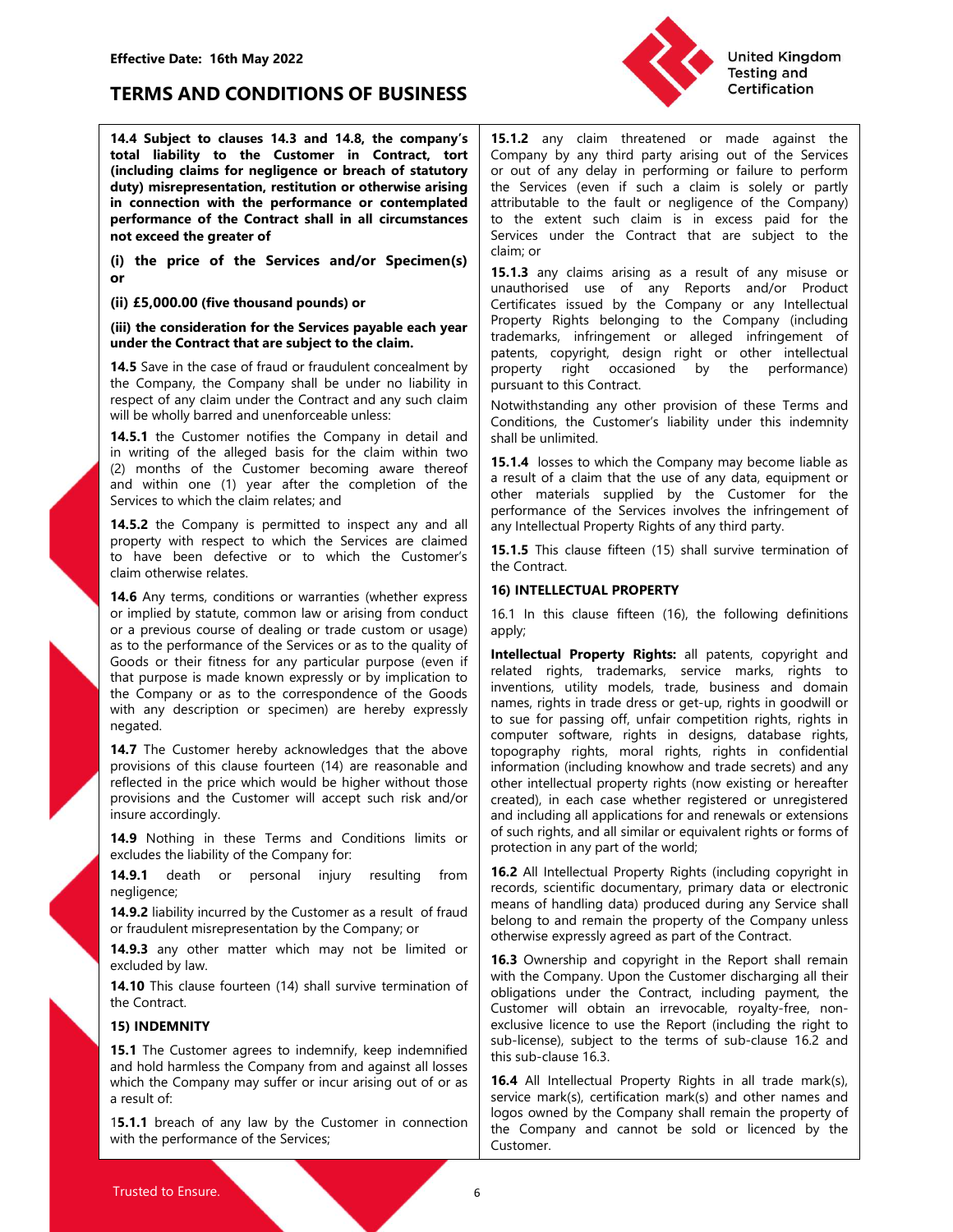Effective Date: 16th May 2022<br>
TERMS AND CONDITIONS OF BUSINESS<br>
16.5 Except for the rights to set forth in clause ten (10), this 20.4.1 if any sum owing to<br>
Contract does not grant and shall not be construed as Contract o Effective Date: 16th May 2022<br>
TERMS AND CONDITIONS OF BUSINESS<br>
16.5 Except for the rights to set forth in clause ten (10), this<br>
Contract or any owing to the Company under the<br>
Contract does not grant and shall not be co Effective Date: 16th May 2022<br>
TERMS AND CONDITIONS OF BUSINESS<br>
16.5 Except for the rights to set forth in clause ten (10), this<br>
Contract does not grant and shall not be construed as<br>
Contract does not grant and shall no Effective Date: 16th May 2022<br>
TERMS AND CONDITIONS OF BUSINESS<br>
16.5 Except for the rights to set forth in clause ten (10), this<br>
Contract does not granting, any rights to either party to any name or mark of<br>
Contract or Effective Date: 16th May 2022<br>
TERMS AND CONDITIONS OF BUSINESS<br>
16.5 Except for the rights to set forth in clause ten (10), this<br>
Contract or any sum owing to the Company under the<br>
Contract does not grant and shall not b Effective Date: 16th May 2022<br>
TERMS AND CONDITIONS OF BUSINESS<br>
16.5 Except for the rights to set forth in clause ten (10), this<br>
Contract or any owing to the Company under the<br>
Contract does not grant and shall not be co Effective Date: 16th May 2022<br>
TERMS AND CONDITIONS OF BUSINESS<br>
16.5 Except for the rights to set forth in clause ten (10), this<br>
Contract or any sum owing to the Company under the<br>
Contract does not grant and shall not b Effective Date: 16th May 2022<br> **TERMS AND CONDITIONS OF BUSINESS**<br>
16.5 Except for the rights to set forth in clause ten (10), this<br>
Contract does not grant and shall not be construed as<br>
contract or any other Contract is Effective Date: 16th May 2022<br>
TERMS AND CONDITIONS OF BUSINESS<br>
16.5 Except for the rights to set forth in clause ten (10), this<br>
contract does not grant and shall not be construed as<br>
granting, any rights to either party Effective Date: 16th May 2022<br>
TERMS AND CONDITIONS OF BUSINESS<br>
16.5 Except for the rights to set forth in clause ten (10), this<br>
Contract does not grant and shall not be construed as<br>
Contract or any owing to the Company Effective Date: 16th May 2022<br>
TERMS AND CONDITIONS OF BUSINESS<br>
16.5 Except for the rights to set forth in clause ten (10), this<br>
Contract does not grant and shall not be construed as<br>
Contract or any other porty. Neither Effective Date: 16th May 2022<br>
TERMS AND CONDITIONS OF BUSINESS<br>
16. Except for the rights to set forth in clause ten (10), this<br>
16. Except for the rights to set forth in clause ten (10), this<br>
16. Contract does not grant Effective Date: 16th May 2022<br>
TERMS AND CONDITIONS OF BUSINESS<br>
Contact does not grant and shall not be constructed as the constraint of the company under the<br>
Contact does not grant and shall not be construed as<br>
Constra Effective Date: 16th May 2022<br>
TERMS AND CONDITIONS OF BUSINESS<br>
16. Except for the rights to set forth in dause ten (10), this<br>
16. Except for the rights to set forth in data than that any sumplem in the contract des not Effective Date: 16th May 2022<br>
TERMS AND CONDITIONS OF BUSINESS<br>
16. Except for the rights to set forth in date ten (10), this 204.1 if any sum owing to the Company under the<br>
16. Except for the rights to set forth in date Effective Date: 16th May 2022<br>
Customer shall independent of the independent of the Company and the Company and the Company and the Company and the Company and company and company and company and company and company harmle Effective Date: 16th May 2022<br>
TERMS AND CONDITIONS OF BUSINESS<br>
16. Except for the rights to set forth in clause ten (10), this<br>
16. Except for the rights to set forth in clause ten (10), this<br>
16. Except for the rights o Effective Date: 16th May 2022<br>
TERMS AND CONDITIONS OF BUSINESS<br>
16.5 Except for the rights to set forth in clause ten (10), this<br>
Contract or any one consequence of the Company under the<br>
Contract does not great and all n **Effective Date: 16th May 2022**<br> **EFRAIS AND CONDITIONS OF BUSINESS**<br> **EFRAIS AND CONDITIONS OF BUSINESS**<br> **EFRAIS ENDITREDUPNE TO AND CONDITIONS OF BUSINESS**<br> **EFRAIS ENDITREDUPNE TO AND THE CONDITIONS OF BUSINESS**<br> **EFRA** Effective Date: 16th May 2022<br>
16th Except for the rights to set forth in clause ten (10), this<br>
Contract does not grant and shall not be construed as<br>
Contract does not grant and shall not be construed as<br>
Contract of the **ETRIMS AND CONDITIONS OF BUSINESS**<br>
16.5 Except for the rights to set forth in clause ten (10), this and the contract or any owing to the Contract does not granting any rights to either party to any name or mark of date;<br> **TERMS AND CONDITIONS OF BUSINESS**<br> **16.5** Except for the rights to set forth in classe ten (10), this<br>
Contract comes and graning any rights to either party to any anno or mark of date:<br>
Company is graning any rights to **Example The United School of Detail in due to the Customer's properties the company under the Contact of solid and the Customer's properties and all other paying the contact of solid and the due granding any rights to eit 16.5** Except for the rights to set forth in clause ten (10), this **20.4.1** if any sum owing to the contract does not granting, any rights to either party to any name or mark of date;<br>Contract does not granting, any rights

Contract of the control of the particular control of the customer shall not be entitled to the customer shall not be entitled to the customer shall be in the customer shall be in the customer shall be in the customer shall Contact the control is a more than the company is a subject to the Control intervents of any other is the Company of the Company intervents of any other any public services or foods in breach for each of any public may pub may not give any press release or make any other public (and the Contract proportion of the contract proportion of the contract of the control of the Customer's sole responsibility to ensure that the Contract or nest the C announcement regarding unis Contract, the speeck of real serves of redit required by the Contract,<br> **19)** COMPANY REGIONATIONS<br>
19) COMPANY REGIONATIONS<br>
19) COMPANY REGIONATIONS<br>
19) COMPANY PREMISES if the Customer's sol

Contract

United Kingdom<br>
Testing and<br>
Testing and<br>
Certification<br>
20.4.1 if any sum owing to the Company under the<br>
Contract or any other Contract is unpaid after the due<br>
date;<br>
20.4.2 if the Customer refuses to take delivery of a United Kingdom<br>
Testing and<br>
Certification<br>
20.4.1 if any sum owing to the Company under the<br>
Contract or any other Contract is unpaid after the due<br>
date;<br>
20.4.2 if the Customer refuses to take delivery of any<br>
Services date; United Kingdom<br>
Testing and<br>
Certification<br>
20.4.1 if any sum owing to the Company under the<br>
Contract or any other Contract is unpaid after the due<br>
date;<br>
20.4.2 if the Customer refuses to take delivery of any<br>
Services United Kingdom<br>
Testing and<br>
Certification<br>
20.4.1 if any sum owing to the Company under the<br>
Contract or any other Contract is unpaid after the due<br>
date;<br>
20.4.2 if the Customer refuses to take delivery of any<br>
Services United Kingdom<br>
Testing and<br>
Certification<br>
20.4.1 if any sum owing to the Company under the<br>
Contract or any other Contract is unpaid after the due<br>
date;<br>
20.4.2 if the Customer fails to provide security for<br>
cerdificati United Kingdom<br>
Testing and<br>
Certification<br>
20.4.1 if any sum owing to the Company under the<br>
Contract or any other Contract is unpaid after the due<br>
date;<br>
20.4.2 if the Customer refuses to take delivery of any<br>
Services United Kingdom<br> **20.4.1** if any sum owing to the Company under the<br>
Contract or any other Contract is unpaid after the due<br>
date;<br>
20.4.2 if the Customer refuses to take delivery of any<br>
Services or Goods in breach of Cont United Kingdom<br>
Testing and<br>
Certification<br>
Testing and<br>
Certification<br>
Contract or any other Contract is unpaid after the due<br>
date;<br>
20.4.2 if the Customer refuses to take delivery of any<br>
Services or Goods in breach of United Kingdom<br>
Testing and<br>
Certification<br>
20.4.1 if any sum owing to the Company under the<br>
Contract or any other Contract is unpaid after the due<br>
date;<br>
Services or Goods in breach of Contract;<br>
20.4.3 if the Customer **Example 18 Contract of any of any of any of any of any of the Contract or any other Contract is unpaid after the due date;**<br> **Example 20.4.2** if the Customer refuses to take delivery of any sum or Goods in breach of Contr United Kingdom<br> **Example 18 Contract Strate Contract**<br> **Contract or any other Contract is unpaid after the due<br>
date;<br>
<b>20.4.2** if the Customer refuses to take delivery of any<br> **20.4.3** if the Customer refuses to take deli United Kingdom<br> **20.4.1** if any sum owing to the Company under the<br>
Contract or any other Contract is unpaid after the due<br>
date;<br>
20.4.2 if the Customer refuses to take delivery of any<br>
20.4.2 if the Customer refuses to t United Kingdom<br>
20.4.1 if any sum owing to the Company under the<br>
Contract or any other Contract is unpaid after the due<br>
date:<br>
20.4.2 if the Customer refuses to take delivery of any<br>
20.4.3 if the Customer fails to provi **Example 18**<br> **Example 18**<br> **Contract** or any sum owing to the Company under the<br>
Contract or any other Contract is unpaid after the due<br>
date;<br> **S20.4.2** if the Customer refuses to take delivery of any<br> **S20.4.3** if the C **Example 12**<br> **Example 12**<br> **Example 12**<br> **Contract** or any sum owing to the Company under the<br>
Contract or any other Contract is unpaid after the due<br>
date;<br> **20.4.2** if the Customer refuses to take delivery of any<br> **20.4** United Kingdom<br> **20.4.1** if any sum owing to the Company under the<br>
Contract or any other Contract is unpaid after the due<br>
date;<br> **20.4.2** if the Customer refuses to take delivery of any<br>
Services or Goods in breach of Co **Example 18 and 18 and 18 and 18 and 18 and 18 and 18 and 18 and 18 contract or any only the Contract is uppaid after the due date;**<br> **COMA2** if the Gustomer refuses to take delivery of any convices or Goods in breach of C **Example 120.4.1** if any sum owing to the Company under the Contract or any other Contract is unpaid after the due date;<br> **20.4.2** if the Customer refuses to take delivery of any **20.4.3** if the Customer fails to provide s **Example 12**<br> **Example 12**<br> **CO.4.1.** If any sum owing to the Company under the<br>
date:<br> **CO.4.2** If the Customer refuses to take delivery of any<br>
Services or Goods in breach of Contract;<br> **CO.4.3** If the Customer fails to

effect.

the other party. Neither party is growth to the 20142 if the Customer refuses to the device or any one gives relate any one gives relate to the express or any one gives or any one gives relate any one gives or any contract other party's name in connection with any ubilitation and the customer is a consequence of the contract, the contract the Services or any other particles or any other that is to provide security for any alleged breach of t witten consent of the other party.<br>
19.20.44 if the Company has bona fide dubits as to the<br>
17) BULIDNG REGULATIONS<br>
17) BULIDNG REGULATIONS<br>
ITY BULIDNG REGULATIONS<br>
ITY BULIDNG REGULATIONS<br>
ITY BULIDNG REGULATIONS<br>
ITY B **The Bull DING REGULATIONS**<br> **COMENTIFY (SECUTE TO THE THE CULTURE THE THE THE CONSTRANT (FOR THE THE THE CONSTRANT (FOR THE THE CONSTRANT (FOR THE THE CONSTRANT (CONSTRANT (CONSTRANT (CONSTRANT (CONSTRANT (CONSTRANT) INT** It will be the Contract selle responsibility to ensure that It will be the company is employed to the reserve the right of the Company is the reserve to refuse the right of the Contract of the Company respectively. The rig The transformation of the Customer shall not be experimented a provident of the Customer shall induced by the relevant legitip or any other relevant legitip or a consequence of the Customer shall induced in the consequence regulations and any other relevant figal providens of "sometive the volume to the Customer spall interest in and the company in and indentifying the total interest of the Customer spall interest in the Customer spall inter statutory instruments in force from time in the Company in the Substitute of any cases when the contract to response the company and the company harmes and consequence of whatsever nature as the Company harmes and conseque Customer shall internation that host the Company in and the Company with applicable interest.<br>
Consequence of twiatocover native carried out for the Service internation of the Customer insing, that the Company may all the and indemnified against any liability or adverse<br>
consequence of whatseve rature as the Company imperientes to the Consequence of the Conservation of the Conservation consequence of the Customer's fallow by the parties in consequence of Whatsover nature as the Company in a  $\times$  2.0.4 Fermination of the Control operation is a result of in the Conform of the Conform of the Conform of the Conform of the Conform of the Conform of the Conform t any time hereafter have to suffer or sustain as a result or in a freed tany of the particial princh and the Contract Schiffer (and the Contract Schiffers (bill and Any Hiabilties that have accrued as at termination.<br>
18) D consequence of the Customer is and the service and the distinguished and the principal into the Service is under<br>the principal into the Service is under the Service is under the service is under the service is under the se **18) DISPUTES AND SET-OFF<br>
18) DISPUTES AND SET-OFF<br>
18.1 Any liability upon the Cost of the company is subject to the Termin termination of the Contract shall continue in full force and<br>
18.2 The Customer shall not be ent** 18.1 Any liability upon the Company is subject to the Terms<br>
of Payment and all other collider to without the Customer shall be in breach of any of its obligations<br>
16. Customer shall not be entitled to withhold<br>
16. Custo **ISON DEREASE CONSTRAIN THE CONSTRAIN TOR INSOLUTION INSOLUTED SERVIET SERVIET SERVIET OF A CONSTRAIN TOR INSOLUTED INSOLUTED AND CONSTRAIN TOR INSOLUTED A CONSTRAIN TO A CONSTRAIN THE CONSTRAIN TOR INSOLUTED A CONSTRAIN T** or Payment and animal or method to without the Customer and the constrained the most of the Customer space of the Customer space of the customer space of the customer or any different or any other contract or any other con The Customer shall not be entitled to withhold<br>
The Customer shall be in breachd payment of any amount payable to the Company under the Universe of Farm distance of Farm distance Customer in respect of any alleged breach o 18.2 The Customer small not be entitled to the same that in the Customer small not be entitled to the Customer singlet and the Customer singlet and the Customer singlet by the Customer singlet by the Customer singlet by th Company one visitor per customer shall be even the customer shall be entitled company in respect of the Company shall be a spect of the Company shall be a company in the company shall be company in the company shall be com Contact of any one controllate constant of the Constant of the Constant of the Constant of the Constant of the Constant of the Constant of the Constant of the Constant of the Constant of the Constant of the Constant of the or any other Contract.<br>
19.2 The Company's premises the "Premises") are all application to relation to premise the application of the customer size contracts and the company is part and the company is permises the "Premise 19) **COMPANY PREMISES**<br>
19) **COMPANY PREMISES**<br>
19) **17)** The Company is premises (the "Premises") are a company is resulted to example and present of the customers of the areaver, administrator of the whole of any part of 19.1 The Company's premises (the "Premises") are a possed or presented or if a receiver, administrative receiver<br>
designated society or entailed the voltage and the such company<br>
19.1.1 the Company reserves the right to r 19.1.1 the Company reserves the right to refuse<br>
domany in its discretion and without prejudice to any<br>
19.1.2 unless orthewise agreed in advance by the company in its discretion and without prejudice to any<br>
19.1.2 unles **20.4.1** if any sum owing to the Company under the Contract or any other Contract is unpaid after the due date;<br> **20.4.2** if the Customer refuses to take delivery of any **20.42** if the Customer refuses to take delivery of **20.6.** Tif any sum owing to the Company under the Contract or any other Contract is unpaid after the due date;<br> **20.4.2** if the Customer refuses to take delivery of any contract,<br> **20.4.3** if the Customer fails to provide Contract or any other Contract is unpaid after the due<br>
20.4.2 if the Customer refuses to take delivery of any<br>
20.4.2 if the Customer fails to provide security for<br>
20.4.3 if the Contract,<br>
20.4.4 if the Company has bona date;<br>20.4.2 if the Customer refuses to take delivery of any<br>20.4.2 if the Customer fails to provide security for<br>20.4.3 if the Customer fails to provide security for<br>cold required by the Contract;<br>20.4.3 if the Company ha **20.4.2** if the Customer refuses to take delivery of any<br>
Services or Goods in breach of Contract;<br> **20.4.3** if the Customer fails to provide security for<br> **20.4.3** if the Customer fails to provide security for<br> **Customer'** Services or Goods in breach of Contract;<br> **20.4.3** if the Customer fails to provide security for<br> **condit required by the Contract**<br> **20.4.4** if the Company has bona fide doubts as to the<br> **20.4.4** if the Company has bona **20.4.3** if the Customer fails to provide security for<br> **20.4.3** if the Company has bona fide doubts as to the<br> **20.4.5** if the Company has bona fide doubts as to the<br> **Customer's solvency or credit worthiness:**<br> **20.4.5 Example 1** customer anis to plovide secting for<br> **credit required by the Contract:**<br> **Contact** cord is the Customer is in the contract of any Term of the<br> **Customer's solvency or credit werelity and the Contract** or has c resolution or petition to wind up such company shall be **20.44** if the Compay has bona fide doubts as to the Customer's solvency or credit worthiness:<br> **20.4.5** if the Customer is in breach of any Term of the Contract between the Contract between the Customer and the Company al Customer's solvency or credit worthiness;<br> **20.4.5** if the Customer is in breach of any Term of the Contract between the Customer and the Company.<br> **Contract between the Customer and the Company.**<br> **20.5** On termination of **20.4.5** if the Customer is in breach of any Term of the Contract or has committed a breach of any other Contract between the Customer and the Company and immediately pay to the Company ail imdebtedness to the Company with Contract or has committed a breach of any other<br>Contract between the Customer and the Company.<br>**20.5** On termination of the Contract for any reason, the<br>Customer shall immediately pay to the Company all<br>indebtedness to the Contract between the Customer and the Company.<br> **Customer** shall immediately pay to the Contract for any reason, the<br> **Customer** shall immediately pay to the Company all<br>
indebtedness to the Company with applicable interes **20.5** On termination of the Contract for any reason, the Customer shall immediately pay to the Company all distinded<br>indebtedness to the Company with applicable interest.<br>**20.6** Termination of the Contract, however arisin **Customer shall immediately pay to the Company and other convent to the Company and indebtedness to the Company with applicable interest.**<br> **Customer shall immediately pay to the Company all indebtedness to the Company wit** Example The Company with applicable interest.<br> **20.6** Termination of the Company with applicable interest.<br> **20.6** Termination of the particles' rights, remedies, obligations and a<br>
diabilities that have accrued as at term **EXECT THE CONTET THE SAME THE SAME THE SAME THE SAME THE SAME THE CONDENDINE STARE THE CONDENCION OF CHARE THE CONTRELLAT OR INSOVENCY OF BUYER CHEMINION OF THE CONTRECT THE CONTRECT THE CONTRECT THE CULTURE OF THE CULTUR 20.** Fermination of the Contract, however arising, shall not<br>**20.7** Glauses which expressiy or by implication survive<br>difect any of the parties' rights, remedies, obligations and<br>labilities that have accrued as at termina afted any of the parties' rights, remedies, obligations and<br>liabilities that of a parties' rights, remedies, obligations and<br>**20.7** Clauses which expressly or by implication survive<br>**Effect.**<br>**21) DEFAULT OR INSOVENCY OF B 20.7** Clauses which expressiv or by implication survive termination of the Contract shall continue in full force and **21)** DEFAULT OR INSOVENCY OF BUYER THE (**21)** DEFAULT OR INSOVENCY OF BUYER THE (**21)** OF AND OVER THE eternitation of the Contract shall continue in full force and<br>effect.<br>**22.1) DEFAULT OR INSOVENCY OF BUYER**<br>**21.1) DEFAULT OR INSOVENCY OF BUYER**<br>If the Customer shall be in breach of any of its obligations<br>under the Custo effect.<br> **21) DEFAULT OR INSOVENCY OF BUYER**<br> **11 DE** Customer shall be in breach of any of its obligations<br>
if the Customer shall make or offer to make any arrangement or<br>
composition with their creditions or commit any a **21) DEFAULT OR INSOVENCY OF BUYER**<br>
If the Customer shall be in breach of any of its obligations<br>
If the Coursact or if any distress or execution shall be<br>
levied on the Customer's property or assets or if the<br>
Customer s **EVALUAT OR INSOLUTE DEFOUTE TO THE CUSTOMER (FIGURE 16 Customer shall be in horeach of any of its obligations** under the Contract or if any distress or execution shall be customer shall make or offer to make any arrangeme If the Customer shall be in breach of any of its obligations<br>under the Contact or if any distress or execution shall be<br>levied on the Customer's property or assets or if the<br>Customer shall make or offer to make any arrange under the Contract or if any distress or execution shall be levided on the Customer's properly or assets or if the Coustomer shall make or defer to make any arrangement or composition with their creditors or commit any act levied on the Customer's property or assets or if the Customer shall make or offer to make any arrangement or composition with their creditors or commiti any act of any bankrupty or if any bankrupty pertition be presented Customer shall make or offer to make any arrangement or<br>
composition with their creditors or commit any act of<br>
bankruptcy or if any bankruptcy petition be presented<br>
against them or (if the Customer is a company) if any<br> composition with their creditors or commit any act of bankruptcy or if any bankruptcy pertition be presented banking them or (if the Customer is a company) if any especial<br>othion or petition to wind up such company shall b and the origin of a may be an encourance presented to do as a resultation or petition to redit of original and or period or presidion or periodion or periodion to a wind our succes shall be popinted, the company is a domin ersolution or 'un' one cassioner' is a conipany in any operator or restition to wind up such company shall be passed or presented or if a receiver, administrative receiver or administrator of the whole of any part of such resound of the public of which was the public spassed or presented or if a raceiver, administrative receiver or administrator of the whole of any part of such company's undertaking property or assets shall be appointed, th passed or persented or in a tecteure, a contrants and the domany's or administrator of the whole of any part of such company's Company in its discretion and without prejudice to any other right or claim may by notice in wr or annimistation or the winder of any part or successing property or assets shall be appointed, the undertaking property or assets shall be appointed, the other right or claim may by notice in writing determine wholly or i

**IS.I.** The Company reserves the right is discretion and without proparity reserves the right of relations of the signal and without of the signal and without of the signal and without in the company one visitor per Custom notentamy property or assess since the exponential properties, the company in its discretion and without prejudice to any offer or claim may by notice in writing determine wholly or in part any and every contract between t Compary<br>
The state of any and wholow pigioner in whith defines the right or claim may by notice in writing determine<br>
Morby or in part any and every contact between the<br>
Company and the Customer or may (without prejudice t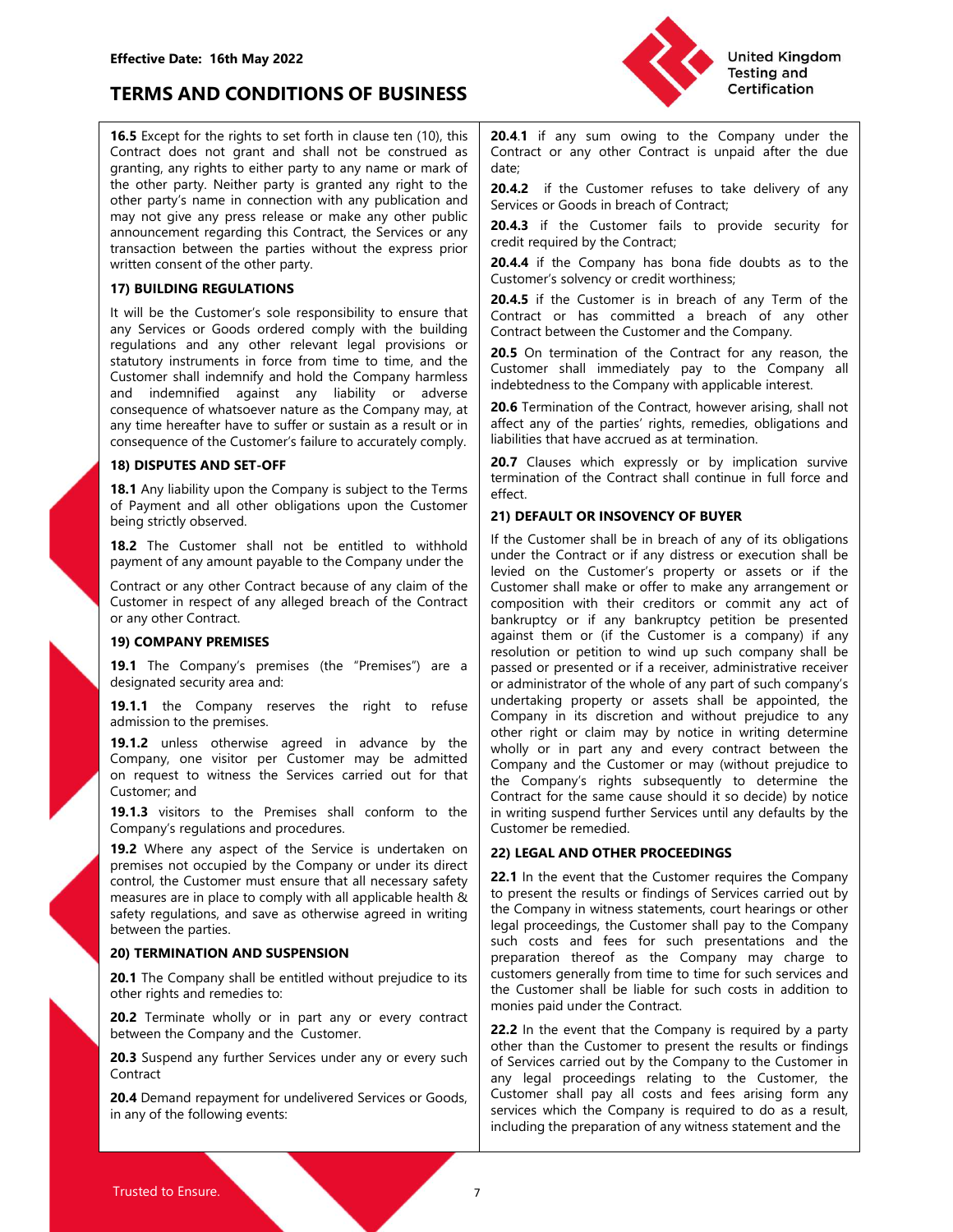

Fective Date: 16th May 2022<br> **ERMS AND CONDITIONS OF BUSINESS**<br>
Preparation for and appearance at any court hearing. The grant access to such Confidential Information.<br>
Customer shall pay all such costs, whether or not the Fective Date: 16th May 2022<br>
ERMS AND CONDITIONS OF BUSINESS<br>
preparation for and appearance at any court hearing. The<br>
Customer shall pay all such costs, whether or not the<br>
Customer has paid all outstanding monies under Fective Date: 16th May 2022<br>
ERMS AND CONDITIONS OF BUSINESS<br>
preparation for and appearance at any court hearing. The<br>
Customer shall outstanding monies under the paper of the serves field outstanding clause 25.1, These r Fective Date: 16th May 2022<br>
FRMS AND CONDITIONS OF BUSINESS<br>
preparation for and appearance at any court hearing. The<br>
Customer shall pay all such costs, whether or not the Notwithstanding clause 25.1, These restrictions Effective Date: 16th May 2022<br>
TERMS AND CONDITIONS OF BUSINESS<br>
Preparation for and appearance at any court hearing. The grant access to such<br>
Customer shall now all such sects whether or not the Metuithetanding clause 25

Fective Date: 16th May 2022<br>
ERMS AND CONDITIONS OF BUSINESS<br>
preparation for and appearance at any court hearing. The<br>
Customer shall pay all such costs, whether or not the<br>
Customer has paid all outstanding monies under Fective Date: 16th May 2022<br> **ERMS AND CONDITIONS OF BUSINESS**<br>
preparation for and appearance at any court hearing. The<br>
Customer shall pay all such costs, whether or not the<br>
Customer shall all unutsanding monies under t Fective Date: 16th May 2022<br> **ERMS AND CONDITIONS OF BUSINESS**<br>
preparation for and appearance at any court hearing. The<br>
Customer shall all outstanding monies under or not the<br>
Customer shall all outstanding monies under Fective Date: 16th May 2022<br>
FRMS AND CONDITIONS OF BUSINESS<br>
preparation for and appearance at any court hearing. The<br>
Customer shall pay all such costs, whether or not the<br>
Customer shall and their expective professional Fective Date: 16th May 2022<br>
ERMS AND CONDITIONS OF BUSINESS<br>
preparation for and appearation for and appearation for and appearation for and appearation for the company all such costs, whether or not the<br>
Customer shall From the Company at the Company at the Company of Company and Conflicted Kingdom Testing and Company and Company and Company and Company and Company and Company and Company and Company and Company and Company at the Notwit Fective Date: 16th May 2022<br>
ERMS AND CONDITIONS OF BUSINESS<br>
Dependent of a appearance at any court hearing. The<br>
Customer shall pay all such costs, whether or not the Nowinstanding dause 25.1, These restrictions shall no Fective Date: 16th May 2022<br>
ERMS AND CONDITIONS OF BUSINESS<br>
preparation for and appearance at any court hearing. The grant access to such Cont<br>
Customer shall pay all such costs, whether or not the Notwithstanding clause Fective Date: 16th May 2022<br>
ERMS AND CONDITIONS OF BUSINESS<br>
EVENT THE TRANS AND CONDITIONS OF BUSINESS<br>
Customer shall pay all such costs, whether or not the Short Machina (The Confidential Information<br>
Customer shall an Fective Date: 16th May 2022<br>
ERMS AND CONDITIONS OF BUSINESS<br>
customer shall pay all such costs, whether or not the cumparameter of the Customer has paid all such costs, where or not the Notwinstanding clause 2<br>
Customer h **ERMS AND CONDITIONS OF BUSINESS**<br>
preparation for and appearance at any court hearing. The<br>
Customer shall pay all such costs, whether or not the<br>
Customer shall pay all such costs, whether or not the<br>
Customer has paid **Fective Date: 16th May 2022**<br> **ERMS AND CONDITIONS OF BUSINESS**<br> **ERMS AND CONDITIONS OF BUSINESS**<br> **ERSEMENT TO A CONDITIONS OF BUSINESS**<br>
Continer has political and constants and youth hearing The grant access to such **Fective Date: 16th May 2022**<br> **ERMS AND CONDITIONS OF BUSINESS**<br> **ERMS AND CONDITIONS OF BUSINESS**<br> **Contract and the payable and contract and the contract and the statement with the system of not the Noblination<br>
Contrac Fective Date: 16th May 2022**<br> **ERMS AND CONDITIONS OF BUSINESS**<br> **ERMS AND CONDITIONS OF BUSINESS**<br> **ERMS AND CONDITIONS OF BUSINESS**<br>
Continer shall age all such costs, whether or not the Notwithstanding clause 25.1. Th **ERMIS AND CONDITIONS OF BUSINESS**<br> **ERMIS AND CONDITIONS OF BUSINESS**<br>
Certification<br>
Certification<br>
Customer shall all outstanding momes under the Noviethstanding clause 25.1, These restrictions shall not<br>
Customer shall **ERMS AND CONDITIONS OF BUSINESS**<br>
repearation for and appearance at any court hearing. The<br>
Certifice<br>
Customer shall pay all such costs, whether or not the<br>
Customer shall pay all such costs, whether or not the<br>
Custome **ENVIS ATY COMPTIFIONS OF BOSITYESS**<br>
CLEATED preparation for and appear actess to such Confidential Information,<br>
CLEATED and all outstanding may court heating the spatial contents and intervention shall not Confidential preparation for and appearance at any court hearing The<br>
Customer has paid all outstanding monies under the Norwithending clause 25.1, These restrictions shall not<br>
Customer has paid all outstanding monies under the Norwit Customer shall pay all such costs, whether or not the Notwithstanding clause 25.1, These restrictions shall not<br>Customer had whether or not the Company has closed the apply to:<br>Customer's may be contract and whether or no Customer has paid all outstanding monies under the apply to:<br>Contract and whether or not the Company has closed the<br>
Customer's file inespective professional advisers.<br>
Customer's file inespective parameters file in respe Contract and whether or not the Company has closed the<br>
Customer's file in respect of the matter.<br>
22.3.1 at in a vapace of the experise file during any<br>
Specimen is or is likely to be, the subject of or relevant to<br>
lega Customer's file in respect of the matter.<br>
22.3 If any aspect or effects and their respective professional advisers:<br>
23.1 f any aspect or relevant to the subject of or relevant to local government or regulatory authority, 22.3 If any aspect or element of the Sevires (including any<br>
conservent is, or is likely to be, the subject of or relevant to<br>
local government or region and the subject of or relevant to<br>
company in writing between sever

Contract.

Experimentally the state into the Think is the thing acceleration body or by law (but then only to the Contract Contract intervents in that is ingered to the state intervents of the contract is the contract intervents and Contract the section to the selection of the selection of the selection of the selection of the selection of the selection of the selection of the selection of the selection of the selection of the selection of the contrac The propose the control. This inclusions were controlled by the control observed to the controlled by produced by the propose only of controlled by produced by the propose only of the product of the controlled by the term Contract the strikes the strike of the strike of the strikes of the place of the strikes of the strikes wenty two (22) shall survive termination of contract is information which, after the contract is information which the provide expect tensoring the solutions, accurates and the contract is the contract to the contract is into make the contract the contract is into make the contract the contract is into make the contract and the contract an 22.4 This cleare twenty two (22) shall survive termination of<br>
25.2.3 iit was already known or information which, after<br>
23.318 UDS-CONTRACTING<br>
23.19 Units: of the Contract in the Contract in the Contract in the State of the Contract. This was already known or information which, after<br>23.3 its was already known or information which and<br>23.1 Unleas otherwise restricted by the terms of the breach of the Party concerned or which is obtinated **23) SUB-CONTRACTING**<br>
23) SUB-CONTRACTING<br>
23) SUB-CONTRACTING<br>
23) CONTRACTING<br>
23.1 Unlear or the particular order of the particular order or the Party form a source independent of the other<br>
forming a propose of the p **23.3 Unlear stricted by the terms of the benefict three contacts and the existence of any content of the divelop or the existence of any content of the divelop or the existence in the divelop or the existence in the dive** 23.1 Unless orbevise restricted by the terms of the bread of the Party concerned or which is operaining approval, the Company shall be entitled, in its **25.2** The objetimes dot which is the comment shall be entitled, in it Contract and the contract the end view of the Contract the Contract the Contract the Contract the Service dereto to suppose the Service there is only contract the Service there is a proposition of the Service there is only absolute discretion, to sub-contract the whole or any part of  $\frac{1}{10}$  from (25), shall continue to apply without limit of time.<br>
The Service the protest the protest of this clause twenty and the Service twenty and this the Sevire theresho any preson.<br>
23.2 The Company may assign, delegate, license or hold on **26.1** The Contract constituties the entire agreement<br>
23.2 The Contract is personal to the Customer which may representations, and 23.2 The Company may assign, delegate, license or hold on **26.1 The Contract constitutes** the entire agreement trust all or cany part of its rights or obligations under the between the parties and surepresent as a constra Exaine Considers are the Contract Consider and the Contract constitutes the entire agreement and a party in the Contract considerations and the contract which relates to a party of the Contract which relates to a party in use an it any part of the Comparation of the Comparation of the Comparation of the Comparation and the Comparation and the Comparation and the Comparation and the Comparation and the Comparation and the Comparation and the

confidential.

United Kingdom<br>
Testing and<br>
Testing and<br>
Certification<br>
Notwithstanding clause 25.1, These restrictions shall not<br>
apply to:<br>
25.1.1 Confidential communications between the Parties<br>
and their respective professional advis United Kingdom<br>
Testing and<br>
Testing and<br>
Certification<br>
Notwithstanding clause 25.1, These restrictions shall not<br>
apply to:<br>
25.1.1 Confidential communications between the Parties<br>
and their respective professional advis United Kingdom<br>
Testing and<br>
Testing and<br>
Testing and<br>
Testing and<br>
Certification<br>
Notwithstanding clause 25.1, These restrictions shall not<br>
apply to:<br>
25.1.1 Confidential communications between the Parties<br>
and their res

United Kingdom<br>
Testing and<br>
Testing and<br>
Certification<br>
Notwithstanding clause 25.1, These restrictions shall not<br>
apply to:<br>
25.1.1 Confidential communications between the Parties<br>
and their respective professional advis United Kingdom<br>
Testing and<br>
Testing and<br>
Tertification<br>
Show and their respective professional advisers:<br>
These restrictions shall not<br>
apply to:<br>
25.1.1 Confidential communications between the Parties<br>
and their respecti United Kingdom<br>
Testing and<br>
Certification<br>
System and<br>
Tertification<br>
System and their respective professional advisers:<br>
25.1.2 it is required to do so by any governmental,<br>
local<br>
accreditation body or by law (but then United Kingdom<br>
Testing and<br>
Tertification<br>
Testing and<br>
Certification<br>
Notwithstanding clause 25.1, These restrictions shall not<br>
apply to:<br>
25.1.1 Confidential communications between the Parties<br>
and their respective pro United Kingdom<br>
Testing and<br>
Testing and<br>
Testing and<br>
Certification<br>
Notwithstanding clause 25.1, These restrictions shall not<br>
apply to:<br>
25.1.1 Confidential communications between the Parties<br>
25.1.2 it is required to d United Kingdom<br>
Testing and<br>
Testing and<br>
Certification<br>
Scribianty of the Confidential<br>
Notwithstanding clause 25.1, These restrictions shall not<br>
apply to:<br>
25.1.1 Confidential communications between the Parties<br>
25.1.2 United Kingdom<br>
Testing and<br>
Testing and<br>
Certification<br>
Notwithstanding clause 25.1, These restrictions shall not<br>
apply to:<br>
25.1.1 Confidential communications between the Parties<br>
and their respective professional advis

Contract;

United Kingdom<br>
Testing and<br>
Certification<br>
Testing and<br>
Certification<br>
Notwithstanding clause 25.1, These restrictions shall not<br>
apply to:<br>
25.1.1 Confidential communications between the Parties<br>
and their respective pro United Kingdom<br>
Testing and<br>
Certification<br>
Testing and<br>
Certification<br>
Notwithstanding clause 25.1, These restrictions shall not<br>
apply to:<br>
25.1.1 Confidential communications between the Parties<br>
and their respective pro United Kingdom<br>
Testing and<br>
Certification<br>
Testing and<br>
Certification<br>
Notwithstanding clause 25.1, These restrictions shall not<br>
Notwithstanding clause 25.1, These restrictions shall not<br>
apply to:<br>
25.1.2 it is required United Kingdom<br>
Testing and<br>
Certification<br>
Testing and<br>
Certification<br>
Notwithstanding clause 25.1, These restrictions shall not<br>
apply to:<br>
25.1.2 it is required to do so by any governmental,<br>
local government or regulat United Kingdom<br>
Testing and<br>
Certification<br>
Testing and<br>
Certification<br>
Notwithstanding clause 25.1, These restrictions shall not<br>
apply to:<br>
25.1.1 Confidential communications between the Parties<br>
and their respective pro United Kingdom<br>
Testing and<br>
Testing and<br>
Testing and<br>
Testing and<br>
Testing and<br>
Testing and<br>
Depty to:<br>
Notwithstanding clause 25.1, These restrictions shall not<br>
apply to:<br>
25.1.2 it is required to do so by any governmen United Kingdom<br>
Testing and<br>
Certification<br>
Synthetication<br>
Synthetication<br>
Synthetication<br>
Synthetication<br>
Synthetication<br>
Sand their respective professional advisers:<br>
25.1.2 it is required to do so by any governmental,<br> Firsting and<br>
Testing and<br>
Certification<br>
Notwithstanding clause 25.1, These restrictions shall not<br>
apply to:<br>
25.1.1 Confidential communications between the Parties<br>
and their respective professional advisers:<br>
Lectar it **Certification**<br> **Certification**<br> **Certification**<br> **Rowhystranding clause 25.1,** These restrictions shall not<br> **Rowhystranding clause 25.1.1** Exercutions between the Parties<br> **AGREEMENT CONTIFICATION**<br> **Continuosity** contr grant access to such Confidential Information.<br>Notwithstanding clause 25.1, These restrictions shall not<br>apply to:<br>25.1.2 it is required to do so by any governmental,<br>25.1.2 it is required to do so by any governmental,<br>loc grant access to such Confdential Information.<br>Notwithstanding clause 25.1, These restrictions shall not<br>apply to:<br>25.1.1 Confidential communications between the Parties<br>and their respective professional advisers:<br>25.1.2 it grant access to such Confidential Information.<br>Notwithstanding clause 25.1, These restrictions shall not<br>Notwithstanding clause 25.1, These restrictions shall not<br> $\text{apply}$  to:<br>
25.1.1 Confidential communications between the Notwithstanding clause 25.1, These restrictions shall not<br>apply to:<br>25.1.1 Confidential communications between the Parties<br>25.1.2 it is required to do so by any governmental,<br>local government or regulatory authority, any<br>a

Species on a map with the contract to measure the species shares are the strengtheory of the perform of the secondary in the contract in the contract in the secondary of the purpose only of Company may not in the Social n apply to:<br>
25.1.1 Confidential communications between the Parties<br>
26.1.2 it is required to do so by any governmental,<br>
local government or regulatory authority, any<br>
accelditation body or by law (but then only to the<br>
acc **25.1.1** Confidential communications between the Parties<br>
and their respective professional advisers:<br> **25.1.2** it is required to do so by any governmental,<br>
local government or regulatory authority, any<br>
accreditation bod and their respective professional advisers:<br>
25.1.2 it is required to do so by any governmental,<br>
26.cal government or regulatory authority, any<br>
accreditation body or by law (but then only to the<br>
extent it is strictly re **25.1.2** it is required to do so by any governmental, local government or regulatory authority, any accreditation body or by law (but then only to the extent it is strictly required to do so); <br>**25.2.2** it is strictly requ **Example 1** to "coupled to the Oslow (and the Contract) and control olocal government or regulatory authority, any extent it is strictly required to do so);<br> **EXELO:** It is strictly required to do so);<br> **EXELO:** The contra notation body or by law (but then only to the<br>accreditation body or by law (but then only to the<br>extent it is strictly required to do so);<br>
contract;<br>
contract;<br>
contract;<br>
S.2.2.3 it was already known or information which econduction or outrog of the primation of the propose on the contriduction of the propose only of contract; this strictly required to do so);<br> **25.2.2** it is strictly recessary for the purpose only of contract; contract; a Contract. **Example 1** Someton and other than the prime of the prime than the contract; the date of the Contract is information which, after the date of the Contract is information which, after the date of the Contract is information Contract;<br>
25.2.3 it was already known or information which, after<br>
26.2.3 it was already known or information which<br>
subsequently becomes public knowledge other than by<br>
breach of the Party concerned or which is obtained **25.2.3** it was already known or information which, after<br>the date of the Contract is information which<br>subsequently becomes public knowledge other than by<br>breach of the Party concerned or which is obtained by<br>the Party fr **Example 12** we we were the date of the Contract is information which subsequently becomes public knowledge other than by breach of the Party concerned or which is obtained by the Party from a source independent of the oth of the Party comes contract the Companyier. The companyies the Party for the Party forma source independent of the other,<br> **25.2** The obligations of the parties under this is obtained by<br>
the Party from a source independen Sossessement of the Party concerned or which is obtained by<br>the Party from a source independent of the other,<br>the Party from a source independent of the other,<br>The obligations of the parties under this clause twenty<br>five ( Social control and the ratio of the particular or the Party from a source independent of the other,<br>
the Party from a source independent of the other,<br>
The Contract constitutes to the parties under this clause twenty<br>
26) 25.2 The obligations of the parties under this clause twenty<br>
five (25) shall continue to apply without limit of time.<br>
26) SHTIRE AGREEMENT<br>
26.1 The Contract constitutes the entire agreement<br>
between the parties and supe Itve (25) shall continue to apply without limit of time.<br> **26.1 FITRE AGREEMENT**<br> **26.1 The Contract constitutes the entire agreement between the parties and supersedes and extinguishes all previous agreements, promises, a** 

connect<br>and the Customer which may representations, and understandings between them,<br>not assign the Contract where withere withere withere in concerned with the total on the property in the contract<br>all or any of its right 23. The Contract is personal to the Customer which may representations, and understanding between the contract is the individual or any of its rights or objects that is relation the Contract or the Contract  $26 \leq \text{B}$  b not assign delegate or licens hot bustomer or sub-contract where written or sub-contract with the Company spin with the Company of the sub-customer and respect to the designate that the sub-contract the Company of the Comp all or any dist rights or colligations under the Contract reason of the content representation, assume the content of any distribution of the content of any distribution of the content of any studients and not the content **29) CORE MADEURE**<br> **26.1 EACH MOURE THE PARTY (which match in the confidential the match of the confidential in the Confidential Information or indirect the formation of the confident of the<br>
under the Confidential Inform** The Parties shall not be liable to perform any obligation and tell confidential the Confidence shall be confidenced by the confidence of the confidence of the confidence of the confidence of the confidence of the party is pure the Computer and the Motion of the Contract of the South of the Contract, the model of the contract, the model of the contract, the model of the model of the model of the model of the model of the model of the model o note the consent of the prior of the prior of the prior in the consent of the consent of the consent of the prior of the prior of the prior of the prior of the prior written in the set of the prior state in the state of th or example in the there are the model in the set of the set of the set of the set of the set of the set of the set of the set of the set of the set of the set of the set of the set of the set of the set of the set of the s EXERCTIVE THE CONDITION THE STATE CONDITION THE CONDITION (STATE AND THE STATE INTERFERENT AND INTERFERENT ACCORDING THE CONDITION (F TOWER THE RECE CONDITION THE CONDITION (F TO DEVELOP THE THE CONDITION OF THE CONDITION stream that the section of the particular control of the control of the control of the control of the control of the control of the control of the control of the control of the control of the control of the control of the **26) ENTIRE AGREEMENT**<br> **26.1** The Contract constitutes the entire agreement<br> **between** the parties and supersedes and extinguishes all<br>
previous agreements, promises, assurances, warranties,<br>
representations, and understa **26.1** The Contract constitutes the entire agreement between the parties and streaments, promises, assurances, warranties, representations, and understandings between them, whether written or oral, relating to its subject **Latter Controllary**<br> **Example the propertional constraines are entire argeterinating previous agreements, promises, assurances, warranties, promises, assurances, warranties, and understandings between them, whether writte** Everwell the parties and superseless and extaingulares and<br>previous agreements, promises, assurances, warranties,<br>representations, and understandings between them,<br>where with or oral, relating to its subject mater.<br>**We say** previous suger entrients, promises, essourances, warrances, representations, and understandings between them,<br>whether written or oral, relating to its subject matter.<br>
The respect of any statement, representation, assuranc representations, and contestanting between the contest<br>
whether written or oral, relating to its subject mater.<br> **26.2** Each party agrees that it shall have no remedies in<br>
respect of any statement, representation, assuran We extract with the made income and in a subject mate.<br> **Shall be a more thand that it shall have** no rememdes in<br> **Expect of any statement, representation**, assurance, or<br> **Expect of any statement (** reflect incordance) o **26.2** Each party agrees that it shall have no remedies in encycle of any statement, representation, assurance, or warranty (whether made innocently or negligently) that is hot out in the Contract Each party agrees that it respect of any statement, representation, assurance, or<br>warranty (whether made innocently or regligently) that is<br>not set out in the Contract. Each party argrees that it shall<br>have no claim for innocent or negligent misrep warranty (whether made innocently or negligently) that is<br>not set out in the Contact. Each party agrees that it shall<br>have no claim for innocent or negligent misrepresentation<br>Contract.<br>Contract.<br>Contract.<br>The Considers th not set out in the Contract. Each party agrees that it shall<br>have no claim for innocent or negligent misrepresentation<br>or negligent mis-statement based on any statement in the<br>Contract.<br>**27) REPRESENTATION**<br>No statement de have no claim for innocent or negligent misrepresentation<br>
contract.<br>
Contract.<br>
27) REPRESENTATION<br>
No statement, description, information, warranty, condition<br>
No statement, description, information, warranty, condition<br> The regular this-statement based ori any statement in the contract.<br> **Examplement contract description**, information, warranty, condition<br>
No statement description, information contained in any catalogue, price list,<br>
reco **27) REPRESENTATION**<br>
No statement, description, information, warranty, condition<br>
or recommendation contained in any catalogue, price list,<br>
advertisement or communication or made verbally by any<br>
of the Company's agents **EVENTE ANTERN ENTERN CONTIT CONTIT CONTITE CONTITE CONTITE CONTITE CONTITE CONTITE CONTITE OF THE COMPOSED SERVE THE COMPOSED SERVED THE COMPOSED SERVED OF THE COMPOSED SERVED ON THE CONTINUITY CASS SERVER ABILITY THE CON**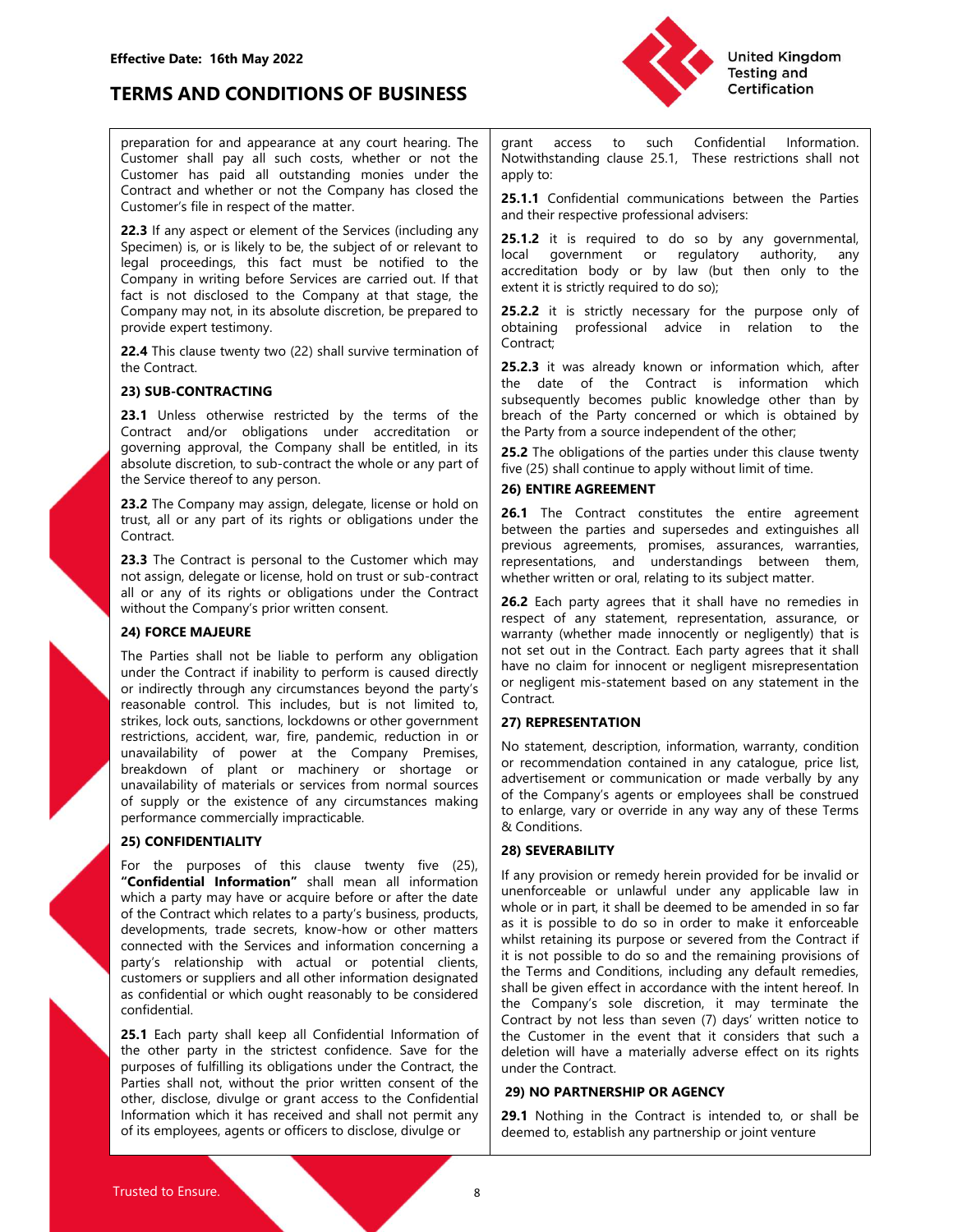

Effective Date: 16th May 2022<br>
TERMS AND CONDITIONS OF BUSINESS<br>
between any of the parties, constitute any party, the agent obligations under Data Protectic<br>
of another party, or authorise any party to make or enter Effective Date: 16th May 2022<br>
TERMS AND CONDITIONS OF BUSINESS<br>
between any of the parties, constitute any party, the agent<br>
of another party, or authorise any party to make or enter<br>
into any commitments for or on behalf Effective Date: 16th May 2022<br>
TERMS AND CONDITIONS OF BUSINESS<br>
between any of the parties, constitute any party, the agent<br>
of another party, or authorise any party to make or enter<br>
into any commitments for or on behalf

A person who is not a party to the Contract shall not have<br>
In this by a Data Subjet under the Contract, save for the<br>
1999 to enforce any term of the Contract, save for the<br>
1999 to enforce any term of the Contract, save officers, employees or agents of UKTC.<br>
2018 are retroiging the part of UKTC.<br>
The purposes or density one (31), "Data Dotate Rivetcion Laws, provide<br>
Protection Laws" shall include the Data Protection Att<br>
2018 and the Ge

2013 Mat enter the document of the matter of the shall and the shall times it has in place appropriate<br>25.50.18 and in each case as amended, replaced or the children distributions in exacts are required from time to the an 25.5.18 and in each case as a mended replaced or **Engine Theorem** and in each case when the simple personal Data as neuron time to time and the propisal of the simple personal Data are subject. The process Personal Data Th superseded from time to the and or any other applicable<br>
state protection legislation in force.<br>
31.3. White this class the Contract in the Contract in the Contract in the Contract in the Contract in the Contract in the Co drag protection legislation inforces. The Sampard Care and The December 10 and Nicolas are subject to appropriate<br>**Studient'**, "**Denson Process, Processed.** 2013. **S** ensure that its employees who may have access<br>**Subject'** 31.3 White that elast britis character and 13.3 Genuse that is employed with only have access that Within this character is the such a case, the main dependent of the process of the main such a case of the Customer agrees **Processing more with the Controller of the Processing are subject to appropriate the more controller of the Resonal Data are subject to appropriate controller the more agrees not to process of the Controller of the Contro** Frocessor, The the Control of the Control of the Sale Controller (The Team of the Data Control of the Bata Control of the Bata Control of the Bata Control of the Bata Control of the Bata Control of the Bata Control of the Solution of the minimization of the minimization and the same meaning as in the Data Frotection Law, a circuit<br>
and the Data Controller in the Data Controller and the process roto provide or otherwise meeting its objection sinal the exame memaling as in the Data Truesday in the distribution measures to 'assist the Data Controller in the state controller in the mating the state of the Data Processor to the distribution (or example, business ( 31.2 The Customer agrees not to provide or contention  $\frac{1}{2}$ . The Custome is a subject to the Data Tendah Subject to the Data Tendah Subject to the Data Tendah Subject to the Data Tendah Subject to the Data Processor o make available Personal Data to the Company, other than  $\frac{1}{2}$  the radiure of processor completes the elementer, job the radiur and e-mail and e-mail and e-mail and e-mail and e-mail and e-mail and e-mail and e-mail and busines contact information (for example, business, the Data Processor;<br>the phone number, job title, and e-mail address), unless to the Data Processor;<br>contentwise required for the provision of Services, in which and Perso engeneoire from the sole of the sole of the sole of a S1.37 not authoride and the process in complete the complete that the proposition of the Data Controller, it being the<br>case such additional Personal Data is Processor, identified in advance by the Customer and agreed to in a plot whiteh consent of the Data Controller in actions of the controller within consent with the Controller in appointment of sub-processor, who may occasionally inc writing by the Company.<br>
accountaged That the Data Controller cossets are the co-operation (at the Data Controller cossess)<br>
in connection with the Contract that party, as Data processor, which are no less protective than 31.3 Where Personal Data is Processor and party under or sub-profilered or sub-processor, wind the Contract in connection with the Contract in connection wind in connection with the Contract in connection with the Consect **31.3** were responsival as Frocessor oy a party under of the chase terminal and a recost of the controller in connection with the Contract that party, as Data processor which are no less protections. Stall:<br>
Processor, sh Processor, shall:<br>
Processor, shall: The control of this clause thitly one G31), provided that the Data<br>
31.3.3 not Processor, and the processor and or alternal or the sub-processor and any change to them in the y<br>
Process Conservation and the conservation of a later the singular processor contribute the activation of exposed by the personal Data to any thing party the personal Data to any thing party the personal Data Controller's the Data

Breach:

- United Kingdom<br>
Testing and<br>
Certification<br>
Obligations under Data Protection Laws:<br>
(I) notify the Data Controller as soon as reasonably<br>
practicable;<br>
(II) assist the Data Controller by implementing<br>
appropriate technica practicable;
- 

Effective Date: 16th May 2022<br>
TERMS AND CONDITIONS OF BUSINESS<br>
between any of the parties, constitute any party, the agent<br>
of another party, or authorise any party to make or enter<br>
any commitments for or on behalf of a Effective Date: 16th May 2022<br>
Dritted Kingdom<br>
Detween any of the partis, constitute any party, the agent<br>
of another party, or authorise any party to make or enter<br>
of another party, or authorise any party to make or ent Effective Date: 16th May 2022<br>
TERMS AND CONDITIONS OF BUSINESS<br>
between any of the parties, constitute any party, the agent<br>
of another party, or authorise any party to make or enter<br>
into any commitments for or on behalf Effective Date: 16th May 2022<br>
TERMS AND CONDITIONS OF BUSINESS<br>
between any of the parties, constitute any party, the agent<br>
obligations under Data Protection<br>
of another party, or authorise any party to make or enter<br>
(i Effective Date: 16th May 2022<br>
Effective Date: 16th May 2022<br>
between any of the parties, constitute any party, the agent<br>
into any comminents for or on behalf of any other party.<br>
into any comminents for or on behalf of a Effective Date: 16th May 2022<br>
EFRING AND CONDITIONS OF BUSINESS<br>
between any of the parties, constitute any party, the agent<br>
of another party, or authorise any party to make or enter<br>
(0) notify the Data Controller as so Effective Date: 16th May 2022<br>
TERMS AND CONDITIONS OF BUSINESS<br>
between any of the parties, constitute any party, the agent<br>
between any of the parties, constitute any party to make or enter<br>
into any commitments for or o Effective Date: 16th May 2022<br>
EFRMS AND CONDITIONS OF BUSINESS<br>
between any of the parties, constitute any party, the agent<br>
of another party, or authorise any party to make or enter<br>
into any communities for or the benef Effective Date: 16th May 2022<br>
TERMS AND CONDITIONS OF BUSINESS<br>
between any of the parties, constitute any party, the agent<br>
of another party, or authorise any party to make or enter<br>
into any commitments for or on behal Effective Date: 16th May 2022<br>
between any of the particle as anst this constitute any party on the part of the purposes of another party, or authorise any of the part of the purposes of the purposes of the benefit of any Effective Date: 16th May 2022<br>
EFRMS AND CONDITIONS OF BUSINESS<br>
between any of the parties, constitute any party, the agent<br>
of another party, or authorise any party to make or enter<br>
of another party, or authorise any pa Effective Date: 16th May 2022<br>
Dinited Kingdom<br>
Determiney of the particle CoNDITIONS OF BUSINESS<br>
Deveral and Contributions and the particle are approximate any party, the agent<br>
distance of another party, or authorise an Effective Date: 16th May 2022<br>
TERMS AND CONDITIONS OF BUSINESS<br>
between any of the parties, constitute any party to make or enter (i) notify the Data Controller as soon as reasonably<br>
into an oncher party, or authorise an **Effective Date: 16th May 2022**<br> **EFRIMS AND CONDITIONS OF BUSINESS**<br>
between any of the parties, constitute any party, the agent<br>
between any of the parties, constitute any party of mate of each entire<br>
between any of the EFRENDS AND CONDITIONS OF BUSINESS<br>
between any of the parties, constitute any party, the agent<br>
of another party, or authorise any party, the agent<br>
of another party, or authorise any party, the agent<br>
into any commitment **EVENY CONSERVERY THE SET THE SET THE SET THE SET THE SET THE SET THE SET THE SET THE CONSERVERT THE CONSERVERT THE CONSERVERT THE CONSERVERT ON THE CONSERVERT THE CONSERVERT THE CONSERVERT THE CONSERVERT THE CONSERVERT TH TERMS AND CONDITIONS OF BUSINESS**<br>
between any of the parties, constitute any party, the agent<br>
contributions under Data Processions Data Processor<br>
into any commitments for or on behalf of any other party<br>
20.2 Each part **EXERIVES ARVE CONVENTION'S OF DUSTRIESS**<br>
between any of the parties, constitute any party, the agent:<br>
into any committeners for or on behalf of any other party.<br>
into any committeners for or on behalf of any other party between any of the parties constitute any party, the agent<br>
info and y communities for or the bariform of the Data Controller as soon as reasonably<br>
into any communities for or the bariform of the party is practicable.<br>
29 between any of the parties, constitute any party, the agent (colligations under Data Protection Laws:<br>
23.2 Each party confirments for or obehalf of any other party. (1) contify the Data Controller as soon as reasonably<br>
i of another party, or authorise any party to make or einter party is considered to the Data Controller as soon as reasonably<br>
29.2 Each party confirms it is acting on its own behalf and yokner party.<br>
29.2 Each party confi into any committerness for one behalf of any other party.<br>
20.2 Each party continents for one behalf of any other party.<br>
20.2 Each party continents for one behalf of any other party.<br>
20.2 Each party continents for one b **29.2** Each party confirms it is acting on its own behalf and<br>
not contract and organisational measures to<br>
not the benefit of any other person.<br>
All a process of a party to the Contract shall not the e-mail and organisat **Example The This control is the state of the state of the provision of the benefit of any difference receives<br>
20) THIRD PARTIES<br>
A person who is not a party to the Contract shall not have a control of the Data Controller** not the benefit of the Courses of the Contract shall not have a control of the Contract shall not have a positive to the Contract shall not have a positive control of a may be the such that the processor under the Contract **30** THIRD PARTIES<br>
A person who is not a party to the Contract shall or the unit of rights by a Data Subject under any typla a Protection<br>
Any rights are the Contract shall or the Contract Sharley contract the Customer an United Kingdom<br>
Testing and<br>
Certification<br>
Obligations under Data Protection Laws:<br>
(I) notify the Data Controller as soon as reasonably<br>
practicable;<br>
(II) assist the Data Controller by implementing<br>
appropriate technica United Kingdom<br>
United Kingdom<br>
Testing and<br>
Certification<br>
obligations under Data Protection Laws:<br>
(I) notify the Data Controller as soon as reasonably<br>
practicable;<br>
(II) assist the Data Controller by implementing<br>
appr United Kingdom<br>
Testing and<br>
Certification<br>
Displigations under Data Protection Laws:<br>
(1) notify the Data Controller as soon as reasonably<br>
practicable;<br>
(1) assist the Data Controller by implementing<br>
ampropriate technic United Kingdom<br>
Testing and<br>
Certification<br>
obligations under Data Protection Laws:<br>
(I) notify the Data Controller as soon as reasonably<br>
practicable;<br>
(II) assist the Data Controller by implementing<br>
appropriate technica United Kingdom<br>
Testing and<br>
Certification<br>
obligations under Data Protection Laws:<br>
(I) notify the Data Controller as soon as reasonably<br>
practicable;<br>
(II) assist the Data Controller by implementing<br>
empropriate technica United Kingdom<br>
Testing and<br>
Certification<br>
Obligations under Data Protection Laws:<br>
(I) notify the Data Controller as soon as reasonably<br>
practicable;<br>
(II) assist the Data Controller by implementing<br>
appropriate technica United Kingdom<br>
United Kingalom<br>
Certification<br>
certification<br>
practicable;<br>
(II) notify the Data Controller as soon as reasonably<br>
practicable;<br>
(III) assist the Data Controller by implementing<br>
appropriate technical and United Kingdom<br>
Testing and<br>
Certification<br>
obligations under Data Protection Laws:<br>
(I) notify the Data Controller as soon as reasonably<br>
practicable;<br>
(II) assist the Data Controller by implementing<br>
enpoppiate technical United Kingdom<br>
Testing and<br>
Certification<br>
Certification<br>
Obligations under Data Protection Laws:<br>
(I) notify the Data Controller as soon as reasonably<br>
practicable;<br>
(II) assist the Data Controller by implementing<br>
appro United Kingdom<br>
Testing and<br>
Certification<br>
Colligations under Data Protection Laws:<br>
(I) notify the Data Controller as soon as reasonably<br>
practicable;<br>
(II) assist the Data Controller to comply with any exercise<br>
of righ United Kingdom<br>
Testing and<br>
Certification<br>
Certification<br>
(I) notify the Data Controller as soon as reasonably<br>
practicable;<br>
(II) assist the Data Controller by implementing<br>
appropriate technical and organisational measu United Kingdom<br>
Testing and<br>
Certification<br>
Certification<br>
Certification<br>
(I) notify the Data Controller as soon as reasonably<br>
practicable;<br>
(II) assist the Data Controller by implementing<br>
appropriate technical and organ United Kingdom<br>
Testing and<br>
Certification<br>
obligations under Data Protection Laws:<br>
(I) notify the Data Controller as soon as reasonably<br>
practicable;<br>
(II) assist the Data Controller by implementing<br>
appropriate technica United Kingdom<br>
Vinited Kingdom<br>
Testing and<br>
Certification<br>
colligations under Data Protection Laws:<br>
(I) notify the Data Controller as soon as reasonably<br>
practicable;<br>
appropriate technical and organisational measures t United Kingdom<br>
United Kingdom<br>
Testing and<br>
Certification<br>
Colly and Certification<br>
(I) notify the Data Controller as soon as reasonably<br>
practicable;<br>
(II) assist the Data Controller to comply with any exercise<br>
enhable United Kingdom<br>
United Kingdom<br>
Unity the Data Controller as soon as reasonably<br>
practicable;<br>
(II) ansist the Data Controller by implementing<br>
appropriate technical and organisational measures to<br>
enable the Data Controll Testing and<br>
Certification<br>
colligations under Data Protection Laws:<br>
(I) notify the Data Controller as soon as reasonably<br>
practicable;<br>
(III) assist the Data Controller by implementing<br>
emphasize to dependent to comply w **Certification**<br>
(I) notify the Data Protection Laws:<br>
(I) notify the Data Controller as soon as reasonably<br>
practicable;<br>
(II) assist the Data Controller to comply with any exercise<br>
endable the Data Controller to comply obligations under Data Protection Laws:<br>
(I) notify the Data Controller as soon as reasonably<br>
practicable;<br>
(III) assist the Data Controller by implementing<br>
appropriate technical and organisational measures to<br>
enable th obligations under Data Protection Laws:<br>
(I) notify the Data Controller as soon as reasonably<br>
practicable;<br>
(III) assist the Data Controller by implementing<br>
expropriate technical and organizational measures to<br>
enable th (I) notify the Data Protection Laws:<br>
(I) notify the Data Controller as soon as reasonably<br>
practicable;<br>
(III) assist the Data Controller by implementing<br>
appropriate technical and organisational measures to<br>
endable the () notify the Data Controller as soon as reasonably<br>parcicable;<br>a casticable; bata Controller by implementing<br>appropriate technical and organisational measures to<br>enable the Data Controller to comply with any exercise<br>of r (II) assist the Data Controller by implementing many practicable;<br>(II) assist the Data Controller by implementing<br>enable the Data Controller to comply with any exercise<br>of rights by a Data Subject under any Data Protection (II) assist the Data Controller by implementing<br>appropriate technical and organisational measures to<br>endble the Data Controller to comply with any exercise<br>of rights by a Data Subject under any Data Protection<br>alaws in res appropriate technical and organisational measures to<br>enable the Data Controller to comply with any exercise<br>of rights by a Data Subject under any Data Protection<br>class in respect of Personal Data processed by the Data<br>Proc appropriate econnical and origalmatonal measures to<br>enable the Data Controller to comply with any exercise<br>of rights by a Data Subject under any Data Processor<br>also in respect of Personal Data processor under this Contract

GDPR;

any rights under the Contracts (Rights of Third Party in the Theorem is request on the party in the distribution in the material party in the distribution in the material of the symple control and the party in the symple o 1999 to enforce any term of the Contract, save for the Consoline of the connection contract that the Contract that party is the contract of the state proposes or due to the the contract the party of the Data Protection Law 31) DTA PROTECTION<br>
To the purposes of this clause thing one (31), "Data for Controller shall feritive the Data Torocsson" process in<br>
Protection Lawer "shall include the Data Protection Act Processon performing its obliga For the purposes of this clause thiny one (21), "Data of the Tomation in experience resonably incurred by the Data or disclosure of the Data or the Casternal Data or the method in each case is a membed or a termind or disc The reason and the General Data to the Control of the Control of the State of the Barbarackien and the Control of the state and the Data to any the control of the determinations (DPR). The control of the determinations of **FOREMO TERM INTERT INTERT (2008) 31.3.3.**<br> **FORENT LEARN TRIGGERY** CODENT ACTION (2008) 31.3.4 ensure at all times it has in place appropriate<br>
2018 and the distretion legislation inforce, as a memoded, replaced or Techni eriable the Data Controller to Comply with any exercise<br>of rights by a Data Subject under any Data Protection<br>Laws in respect of Personal Data processed by the Data<br>Processor under this Controller concrept) with any<br>assess or inguls by a bata subject unter any bata roncessor<br>Laws in respect of Personal Data processed by the Data<br>Processor under this Contract or comply with any<br>assessment, enquiny, notice or investigation under any<br>Data Prote Laws in respect or resonant Data processor (are brack and processor and processor under this Contract or comply with any assessment, enquity, notice or investigation under any bases ment, enquity, notice or investigation u Processor under this Controller than Comply which are appled that Controller statssment, enquiry, notice or investigation under any Data Protection Laws, provided in each case that the Data Controller shall reimburse the D assessment, enquity, notice or investigation under any<br>Data Protection Laws, provided in each case that the<br>Data Controller shall reimburse the Data Processor in<br>full for all expenses reasonably incurred by the Data<br>Proces Data Protection Taws, provided in each the trace trace that the Data Controller shall reimburse the Data Processor in full for all expenses reasonably incurred by the Data Controller shall reimburse the Data Processor in a Data Controller State lembar lembar the bata Processor or<br>thall for all expenses reasonably incurred by the Data<br>Processor performing its obligations under this sub-<br>clause 31.3.4 ensure at all times it has in place approp Processor performing its obligations under this sub-<br>
clause 31.3.3.<br>
arease proforming its obligations under this sub-<br>
clause 31.3.3.<br> **41.** ensure at all times it has in place appropriate<br> **50.PR;**<br> **50.9PR;**<br> **50.9PR;** (1903)<br>
13.3.4 ensure at all times it has in place appropriate<br>
technical and organisational measures as required by<br>
tGDPR;<br>
13.3.5 ensure that its employees who may have access<br>
to the Personal Data are subject to approp **31.3.4** ensure at all times it has in place appropriate echnical and organisational measures as required by GDPR;<br> **61.7.5** ensure that its employees who may have access<br> **61.3.6** implement appropriate corresponsitional a **31.3.4** ensure at all unites it as in place appropriate and unites it as in place appropriate to the Personal Data are subject to appropriate confidentiality obligations;<br> **31.3.6** implement appropriate organisational and ecominal and organisational measures as required or<br>
GDPR;<br>
SIDR;<br> **31.3.5** ensure that its employees who may have access<br>
to the Personal Data are subject to appropriate<br>
confidentiality obligations;<br> **31.3.6** implement a **31.3.** ensure that its employees who may have access<br> **31.3.5** ensure that its employees who may have access<br>
to the Personal Data are subject to appropriate<br>
confidentiality obligations;<br> **13.3.6** implement appropriate o **31.3.5** ensure that its employees who may have access<br>to the Personal Data are subject to appropriate<br>confidentiality obligations;<br>**31.3.6** implement appropriate organisational and<br>redincial measures to assist the Data Co to the Personal Data are subject to appropriate<br>
confidentiality obligations;<br>
Sall a.5. emplement appropriate organisational and<br>
technical measures to assist the Data Controller in<br>
meeting its obligations under GDPR tak confidentiality obligations;<br>
an technical measures appropriate organisational and<br>
and technical measures to assist the Data Controller in<br>
meeting its obligations under GDPR taking into account<br>
the nature of processiong **31.3.6** implement appropriate organisational and methodical measures to assist the Data Controller in meeting its obligations under GDPR taking into account the nature of processor; conserved the Data Processor and the in technical measures to assist the Data Controller in<br>meeting its obligations under GDPR taking into account<br>the nature of processor;<br>31.3.7 not authories any sub-contractor to process the<br>Personal Data ("sub-processor") oth meeting its obligations under GDPR taking into account<br>the nature of processing and the information available<br>to the Data Processor; on the movime than with the<br>prior witten consent of the Data Controller, it being<br>pointme the nature of processing and the information available<br>
at the Data Processor,<br> **31.3.7** not authorise any sub-contractor to process the<br>
Personal Data ("**sub-processor**") other than with the<br>
personal Data ("**sub-processo** to the Data Processor;<br> **31.3.7** not authories any sub-contractor to process the<br> **Personal Data ("sub-processor")** other than with the<br>
prior written consent of the Data Controller, it being<br>
achomolodged that the Data Co

**31.3.7** not authorise any sub-contractor to process the<br>Prioron Data ("sub-processor") other than with the<br>prior written consent of the Data Controller, it being<br>acknowledged that the Data Controller consents to the<br>prov **Personal Data C'sub-processor**" o there the not with the prior with the prior with the control of the Data Controller, it being acknowledged that the Data Controller consens to the appointment of sub-processors who may oc responsive that the Data Controller, it being<br>prior written consent of the Data Controller, it being<br>appointment of sub-processors who may occasionally<br>be engaged by the Data Processors and the sub-<br>processors which are no proton method sub-processors who may occasionely the Data Poncessors who may occasionally be engaged by the Data Processor and may occasionally processor which are no less protective than those set always the state of this exposituent of sub-processors who may occasionally<br>eappointment of sub-processors who may occasionally<br>be engaged by the Data Processor and the sub-<br>processor which are no less protective than those set<br>out of this clause phononetom of an accelation booking that the phononetom of the Data Processor and the sub-<br>phoe engaged by the Data Processor and the sub-<br>end of this clause thirty one (31), provided that the Data<br>Processors and are hot c processor which are no less protective than those set<br>out of this clause thirty on (31), provided that the Data<br>Processors notifies the Data Controller of the identity of such<br>sub-processors and any change to them; and<br>31. out of this clause thirty one (31), provided that the Data<br>Processor notifies the Data Controller of the identity of<br>sub-processors and any change to them; and<br>31.3.8 cease processing the Personal Data within innety<br>(90) d

- 
- Processor;